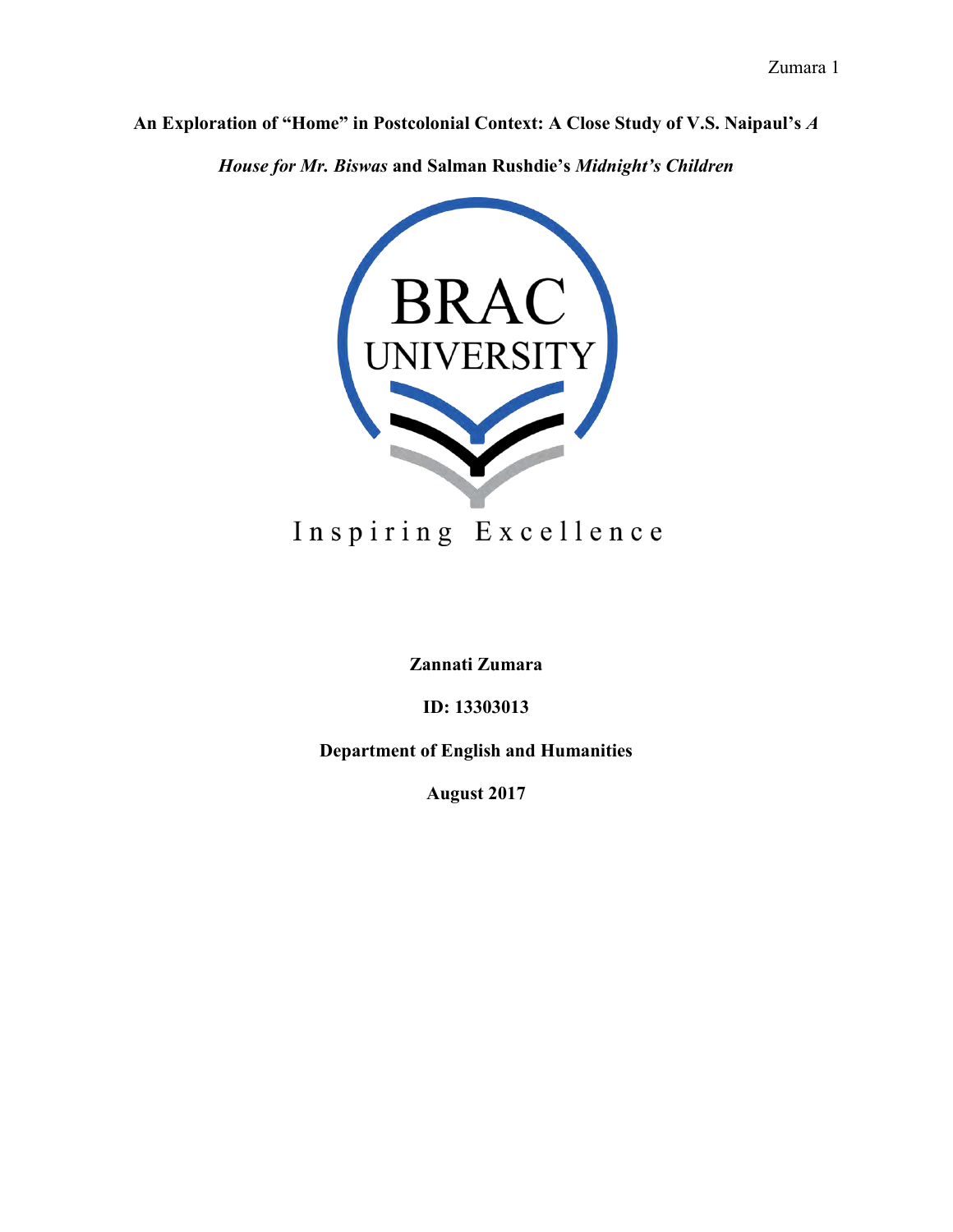# **An Exploration of "Home" in Postcolonial Context: A Close Study of V.S. Naipaul's** *A*

*House for Mr. Biswas* **and Salman Rushdie's** *Midnight's Children*

## **A Thesis**

# **Submitted to**

# **The Department of English and Humanities**

**Of**

**BRAC University**

**By**

**Zannati Zumara**

**ID: 13303013**

**In Partial Fulfillment of the Requirements**

**For the Degree of**

**Bachelor of Arts in English**

**August 2017**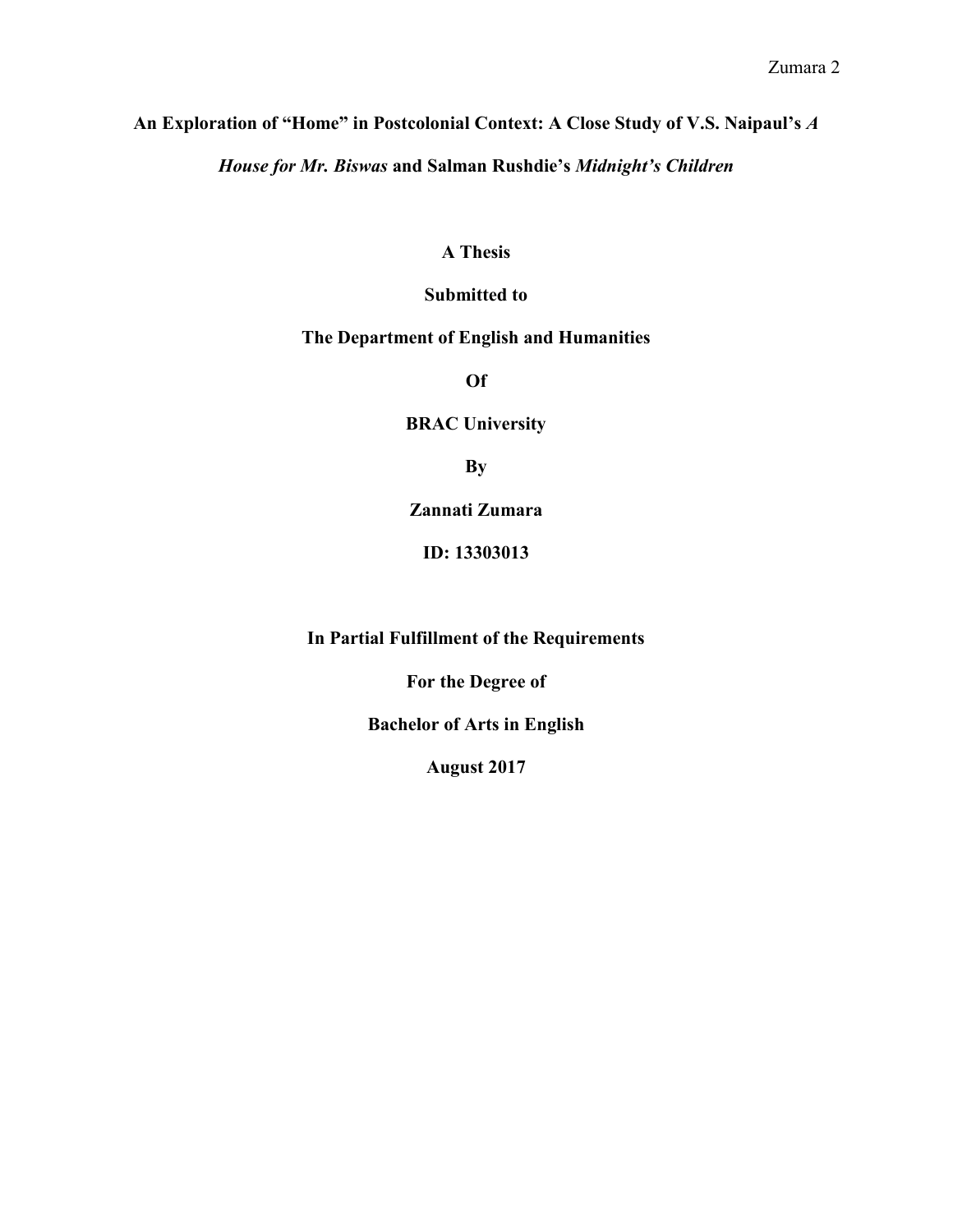Zumara 3

#### **Acknowledgements**

This dissertation marks the end of my final year as an undergraduate student of the Department of English and Humanities at BRAC University. First and foremost, I acknowledge my sincere gratitude to Almighty Allah, and now I can only hope that my dissertation will live up to the expectations that my supervisor, family, and friends have placed upon me. My heartfelt gratitude goes to my awesome supervisor Dr. Rifat Mahbub who not only showed me the light at the end of the tunnel by giving her precious suggestion in choosing topic, but also motivated me through her enthusiasm and inspiration to work on it. You are an amazing teacher and human being with such enormous knowledge and positivity. I thank you for not only having confidence in me but also for encouraging me and making me confident.

I would also like to convey my heartfelt gratitude to Professor Firdous Azim, Professor Syed Manzoorul Islam, Professor Afsan Chowdhury, Professor Dr. Samina Sultana, Rukhsana Rahim Chowdhury, Nawshaba Ahmed, Anika Saba and all other teachers in the Department who have always motivated and guided me to achieve my academic achievements.

Lastly, I am happy to acknowledge the encouragement that I have received from my family and friends. My parents who have always cheered me up whenever I feel down, my siblings who always encourage me by reminding me that I am their elder sister, and they will follow my footsteps. It will be a dishonor if I do not express my gratitude to one person who is truly keeping the honor of the word "soul-mate"-my fiancé. I am thankful to him for supporting and motivating me when I feel skeptic about my ability. Last but not the least, I am immensely grateful to the two of the amazing persons Nishat Tasnim Priyanka and Upoma Nahid Khan who have always showed their confidence in me and encouraged me.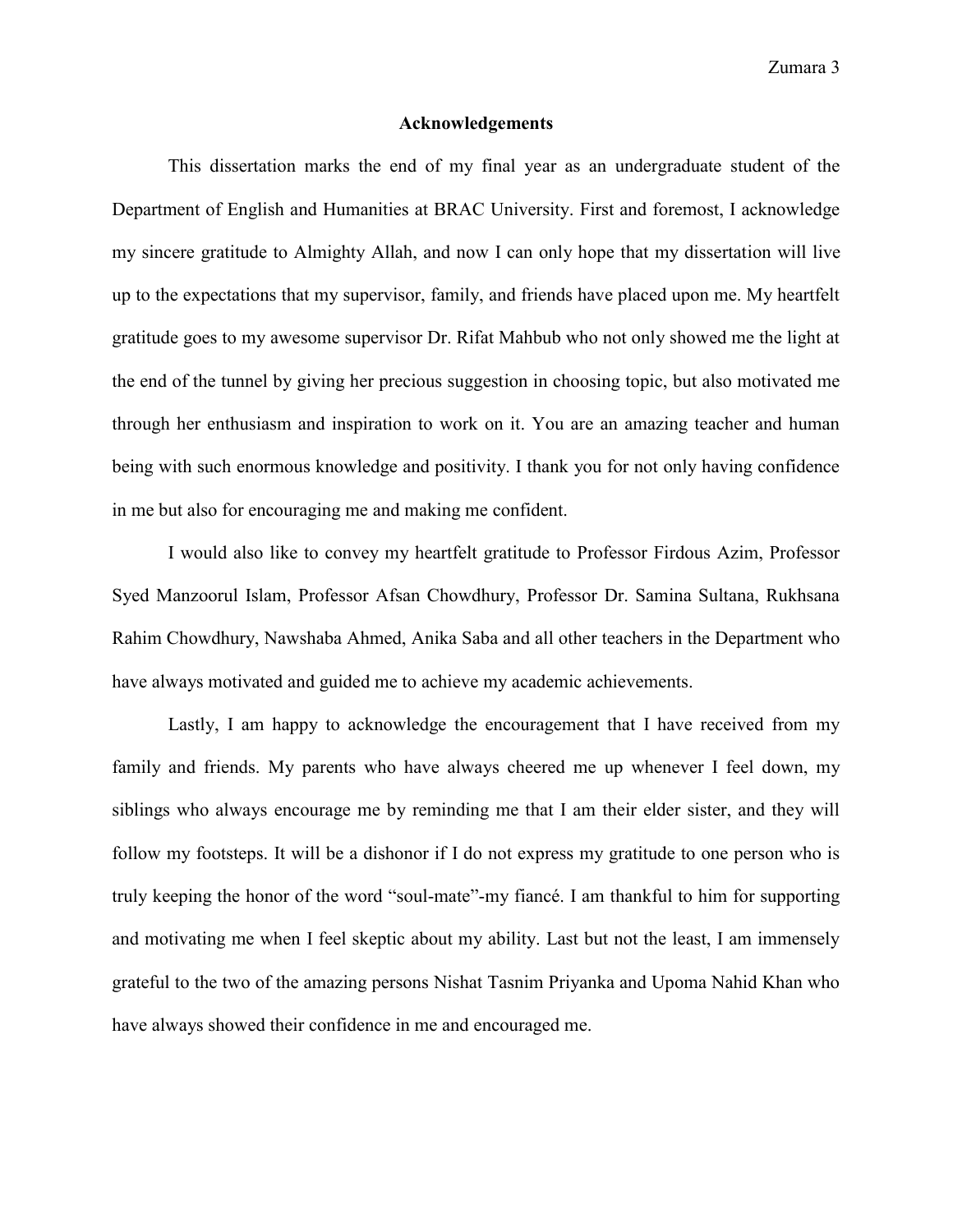# **Table of Contents**

| Chapter 2: Unhomely "Home" in Salman Rushdie's Midnight's Children40 |  |
|----------------------------------------------------------------------|--|
|                                                                      |  |
|                                                                      |  |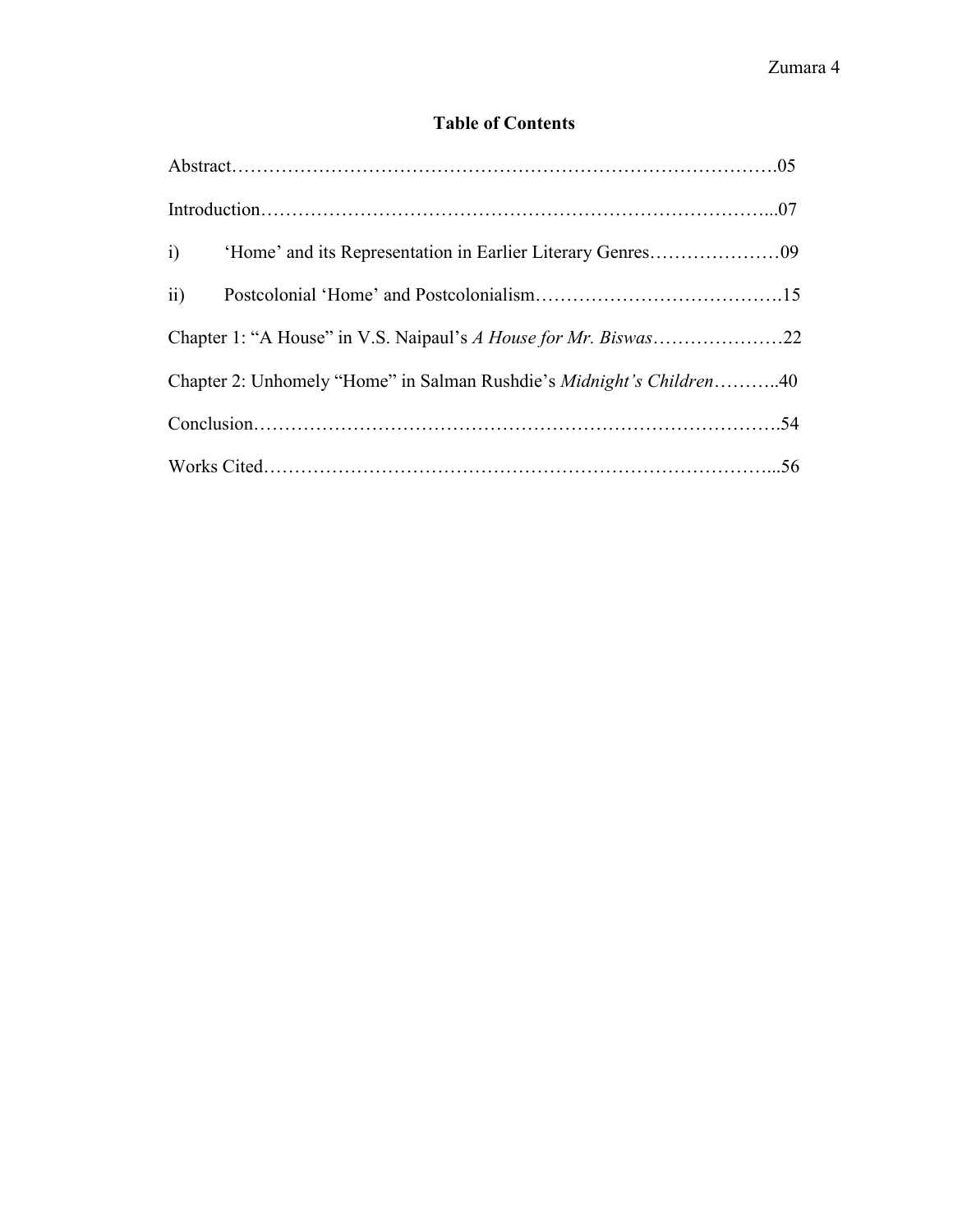#### **Abstract**

Home has always been a persisting topic in literature from the Early Victorian time to the present postmodern time. In literature 'home' has always occupied a central position be it as setting, symbol or metaphor, or to denote politics surrounding home or to establish community and gender relationships. The word 'home' remains same but the connotations and representation of home changes in these literatures. In addition, the present situation of 'homelessness" or "unhomely" feeling among the refugees, immigrants, ethnic and minority groups, North Korean defectors etc. have made it more important than ever to look at the idea of home and its changing process from a fresh perspective. Perhaps postcolonial literature is still the most powerful space to ask questions about the idea of home. A great change in the idea of 'home' is witnessed in the postcolonial context. Hence, this thesis is an enquiry of 'home' in two well-established postcolonial novels titled *A House for Mr. Biswas* by V.S. Naipaul and *Midnight's Children* by Salman Rushdie to interpret the idea of 'home'. Hence, my major concern will be to scrutinize the reasons and the triggering factors behind the process of changing 'home' and how it creates a desire for owning a house" in one novels and becomes an 'unhomely' space in another novels in postcolonial context. Also, I will slightly reflect upon the female experience of this changed 'home' in both the novels. Apart from these two novels as primary resources, I will use scholarly journals, articles and other relevance books as secondary resources.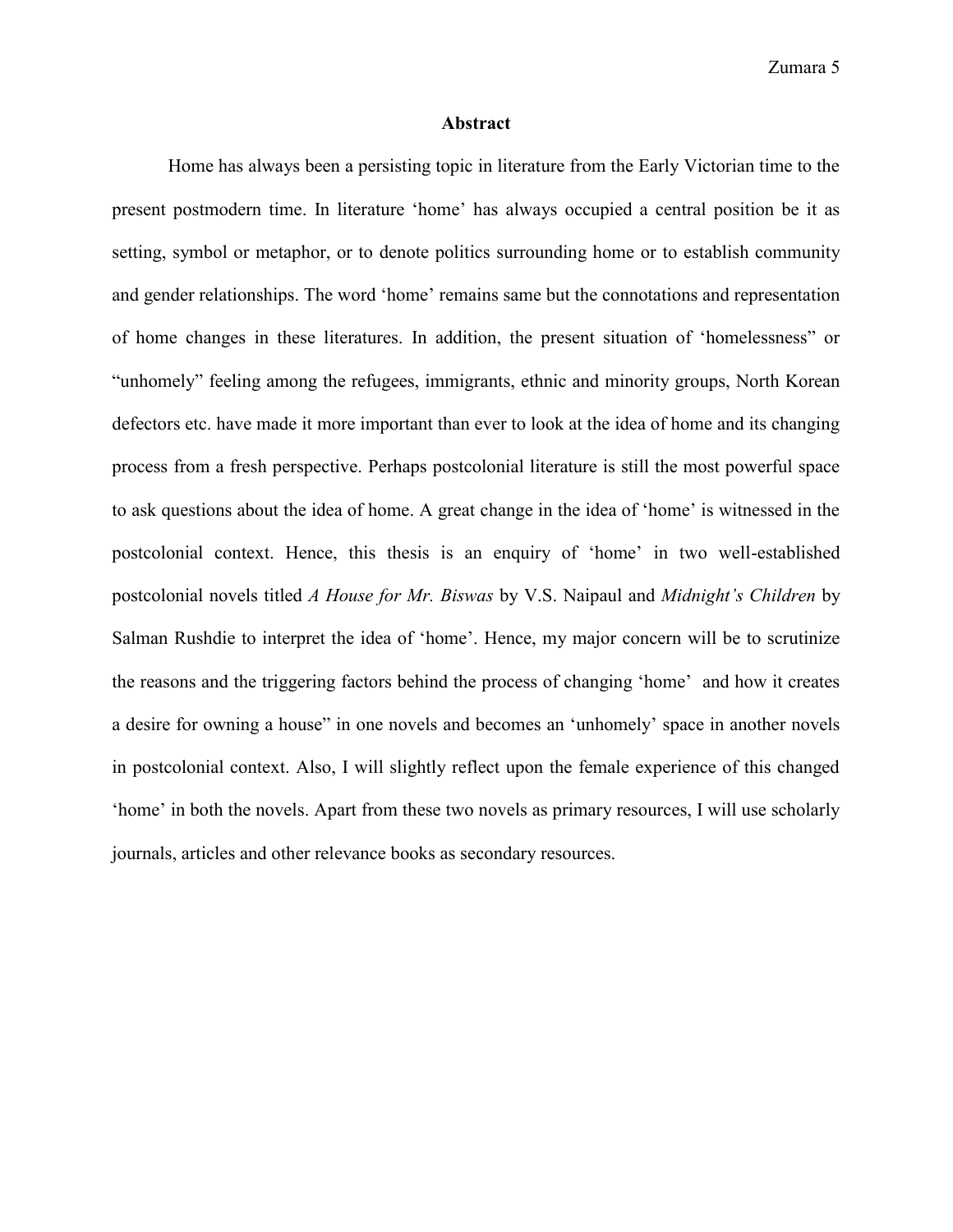# **Epigraph**

"No one leaves home unless home is the mouth of a shark You only run for the border When you see the whole city running as well"- Home by Warren Shire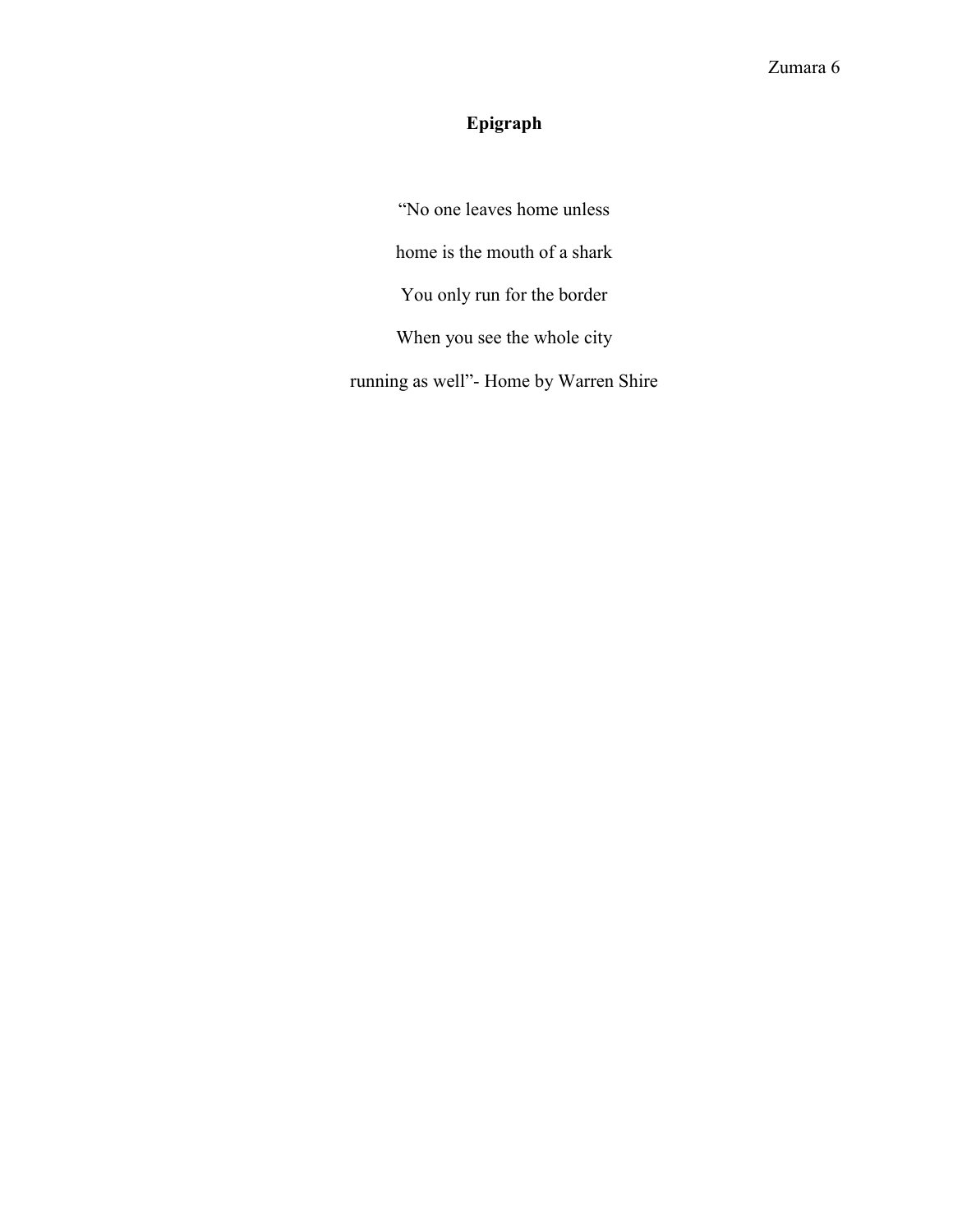#### **Introduction**

Like the way our eyes adjust in the darkness after a while making us capable to see things normally and clearly in dark, we have accustomed to seeing, hearing or reading the news and photos of thousands of ill-fated undocumented immigrants, refugees, expatriates, and homeless people suffering and yelling 'where is my home?'. It brings the question of "what is home?" as our idea of "home" clashes with what we have learnt from our parents, teachers and in educational institutions. The present scenario of this homelessness compels us to wonder over how people can be an "outsider" within their own home or homeland whereas we are taught that our country is our 'home', and sing the national anthem with due respect praising our country and countrymen. "Home" is a serene space, close to our heart promising to give shelter, security, food, individuality, and most importantly the sense of belonging. However, the postcolonial 'home' seems to be the opposite, and conveying rather a picture of 'homelessness', 'unhomely', and a place that has to be escaped. In postcolonial context, "homelessness" can take place due to Diaspora, migration, or any other forms of forced migration such as the Syrian refuges or the North Korean defectors. The most alarming of all these is being "unhomely" or "homeless" within our own territory or homeland. Recently, the Langadu attack in Rangamati on June 2, 2017 forced the ethnic residents of Bangladesh to flee out with the clothes on their backs.<sup>1</sup> This is merely one of the thousands recent examples of forced homelessness happening around the world including in our own country.

Despite being the citizens of Bangladesh, these ethnic and minor religious groups are threatened by the local Bengalis, being attacked and killed, their houses along with their holy places are being burned and destroyed based on some baseless accusations or for being just the

 $\overline{a}$ 

<sup>&</sup>lt;sup>1</sup> Dhar, Bijoy. "Langadu attack: Half-day blockade in Rangamati." *Dhaka Tribune June 5. 2017. Web. Retrieved* from: http://www.dhakatribune.com/bangladesh/nation/2017/06/05/langadu-attack-half-day-blockade-rangamati/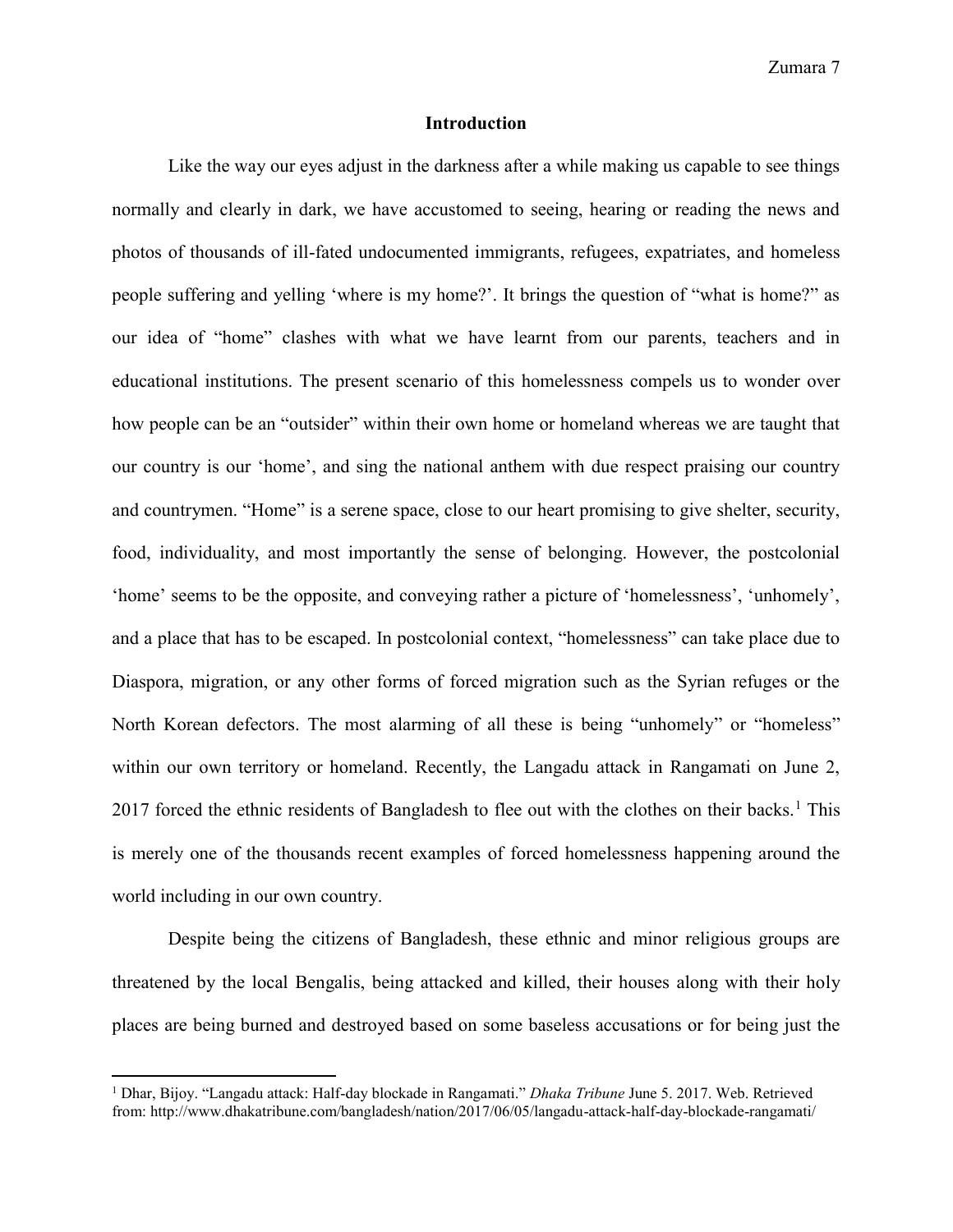minority group. Unfortunately, a vast majority of people in the world are facing the crisis of "homelessness" or "unhomely" due to displacement or internal exile. Their voices are unheard, deaths are unseen, and perspectives of 'home' are unnoticed which can be perceived only through literary works giving us the complete understanding of reasons behind this with an acknowledgement of changing situation. To people who have lost their home, 'home' is nothing but an illusion. These people are outsiders within their own home or homeland due to myriad of reasons such as internal clash, political conflicts, war, intrusion, migration, oppression, and exploitation etc. Being "unhomely" or excluded within their own spaces due to these probable reasons creates an urge for the sense of belonging by escaping their own home totally shakes the established notion of 'home' as static, stable, and secured space. Ironically, 'home' becomes a threatening ground that they seek for an escape from it. These people find themselves in an ambiguous, vulnerable and 'unhomely' state despite being the rightful citizen by birth or law. They are treated as outsiders, and obviously as 'others' within their home or adopted home. Recently, in a press conference, while sympathizing with the distorted fate of the Japanese-American undocumented immigrants in Texas, the Texas lawmaker Gene Wu says the "Japanese-Americans were obviously different. They looked different. They sounded different. And they were obviously alien even though they were Americans" (Gene Wu, Washington Post). This heartfelt statement sarcastically suggests the 'othering' process of immigrants even in the so-called liberal states like the USA.

Given importance to the contemporary situation of 'homelessness", it is perhaps important more than ever to look at the idea of home and its changing process from a fresh perspective. Perhaps postcolonial literature is still the most powerful space to ask questions about the idea of home. . In literature 'home' has always occupied a central position be it as setting,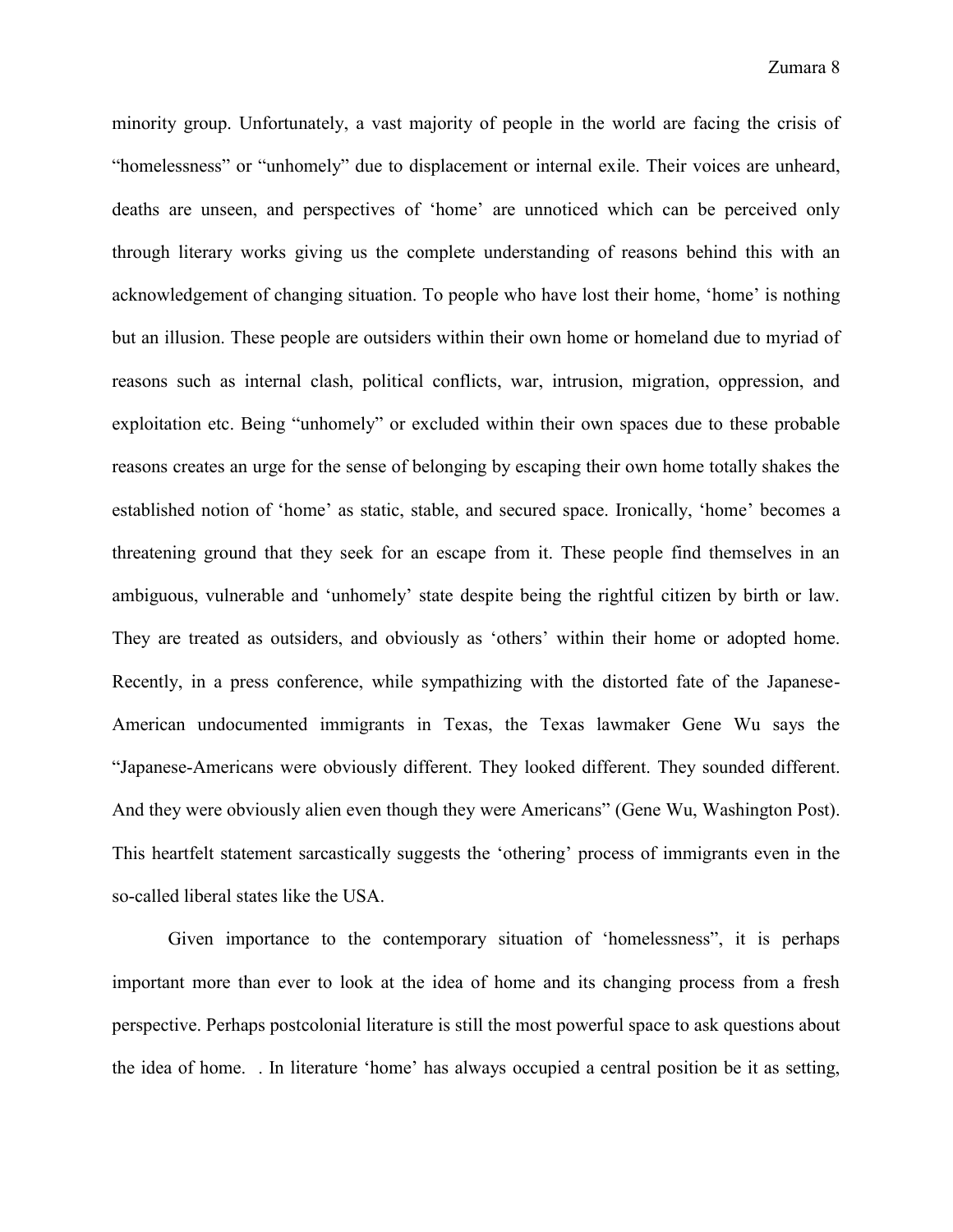symbol or metaphor, or to denote politics surrounding home or to establish community and gender relationships. A great change in the idea of 'home' is witnessed in the postcolonial context. Hence, this thesis is an enquiry in two well-established postcolonial novels titled *A House for Mr. Biswas* by V.S. Naipaul and *Midnight's Children* by Salman Rushdie to interpret the idea of 'home'. Hence, my major concern will be to scrutinize the reasons and the triggering factors behind the process of changing 'home', and how it creates a desire for owning a house" in one novels and becomes an 'unhomely' space in another novels in postcolonial context. Also, I will slightly reflect upon the female experience of this changed 'home' and how it differs from that of the male experience of 'home'.

#### **i) Home and its Representation in Earlier Literary Genres:**

The word 'home' has carried its significance from the origin of human history mainly through its physical presence by providing shelter, security, comfort and the assurance of existence. It evokes a kind of feeling and emotions in individual by giving the scope to assert one's identity, providing a space for making a family, creating memories, and an immense sense of belonging to that particular space. In this sense, 'home' suggests a private space from where an individual begins his teleological journey. It also refers to a wider space to which an individual belongs to such as a circle, a group of family and friends, a village, a city, or a country. The widely accepted connotations of 'home' are shelter, safety, privacy, self-identity, individuality, peace, protection, and most importantly, a space of their own. Also, it is a sacred space where people come together, and be loved as family, where one can be all by himself, and get a peace of mind and certainty with the acknowledgement of one's existence and recognition of actions.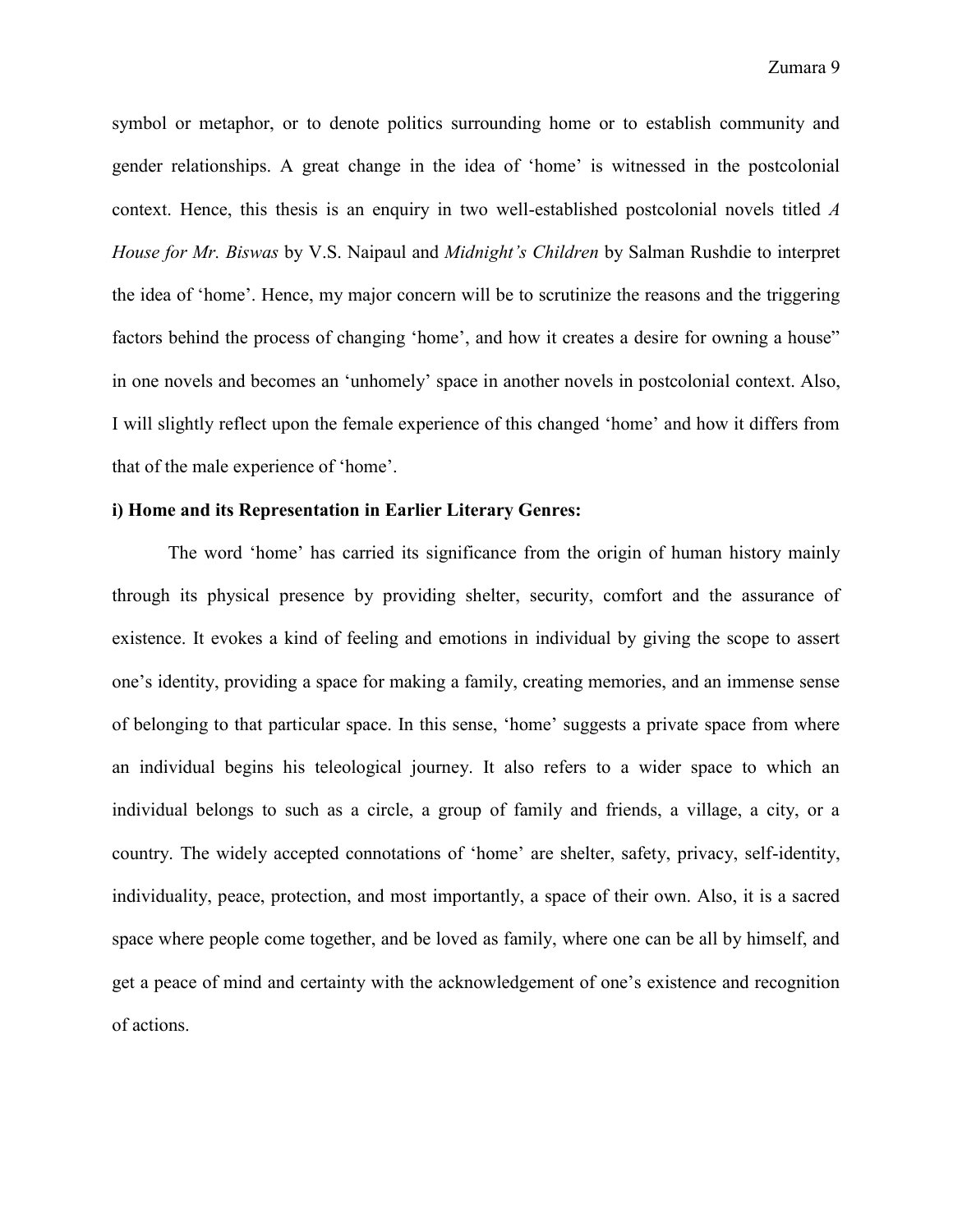Our literary imagination of home is largely shaped up by the Western representation of home in various genres. Starting from fairytales or nursery printing to different literary writing, the portrayal of 'home' is evidenced as setting, image, metaphor, or symbol. If we want to concentrate on any particular era of English literature, Victorian literature gives us a very clear idea of the Western notion of home, and gradually we see how this notion has transferred into colonial experiences. To talk about 'home' in Victorian writings, it has mostly represented as a conceited space around which mystery and secrecy prevails. Thus, it has equally used as setting, prevailing symbol, image or metaphor and often to present Victorian domesticity through which the female characters become significant. Monica F. Cohen suggests Victorian writers also talked about 'home" to invoke invoke a range of contested ideas and complex affects about the material and imagined space where self and society meets. This illustrates that in the late 18<sup>th</sup> and 19<sup>th</sup> century literary works; 'home' has been used as a marking point to separate the private space from the public focusing the domesticity and women.

One of most popular late 18th century novels *Pride and Prejudice* by Jane Austen, depicts 'home' as a symbol of social status, and carries a spiritual significance. Bennet's small-scale home represents a respectable middle-class family whereas larger manors like Bingley's at Netherfield Park, Lady Catherine's estate of Rosings, or Darcy's palatial home of Pemberley showcase their owner's enormous wealth, and also symbolize their social status. In addition, houses and estates also express the outward signs of their owner's inward character. For example, Rosings may be grand but it does not have the tasteful elegance like Pemberley. Also, Elizabeth's elevation from Longbourn to Pemberley marks the rise of her social position and the advancement of her moral growth. It is important to note that in the  $18<sup>th</sup>$  century literatures, the architecture of home and its physical existence are more of a matter of concern rather than its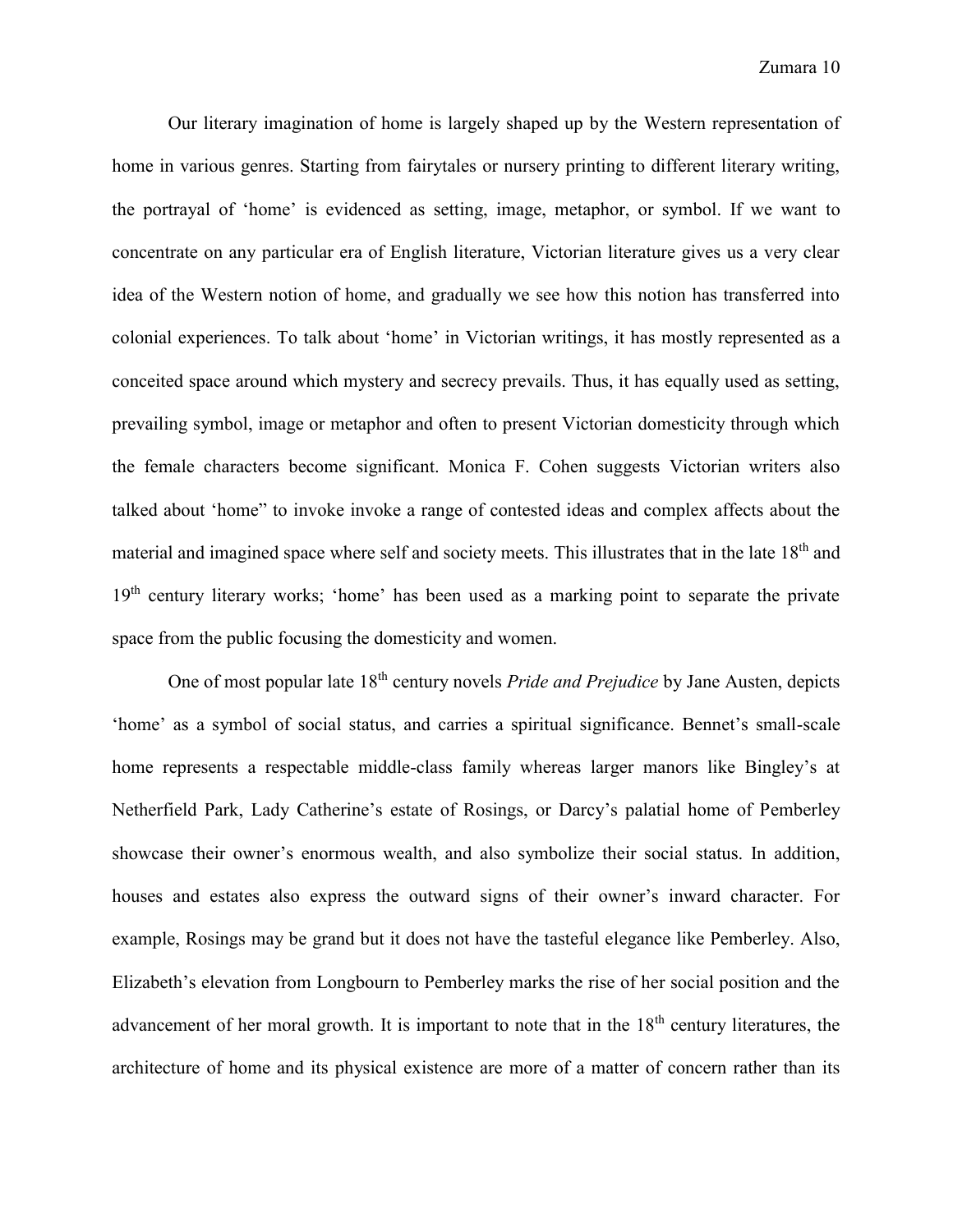psychological or emotional value. In addition, home is also more of related to women of that time mostly as it represents the domesticity, and it used to express the limitation of women confined within the four walls but could not exercise their domination even in the personal space.

Again, Emily Bronte's only novel *Wuthering Heights* (1847), 'home' is equally significant as setting, image, and symbol as 'Wuthering Hegihts' and 'Thruscross Grange' constitute the principal setting of events and actions taking place in the novel. It also foreshadows the fate of the characters and carries the past memories inside it by making a strong physical impression on the readers. In another masterpiece by Charles Dickens titled *Great Expectation* (1861), home has been used both as a setting and symbol to show the comparison of life in city like London and small town like Kent as well as to show the teleological journey of Pip. We see the protagonist Pip exploring through his physical presence in different location, and finally coming back to his root. 'The Satis House' in the novel signifies the frustrated expectations of the residents as well as Pip as it houses nothing but shattered dreams and bitter disappointments. Nevertheless, it is again a home preserving past memories of the residents and links the fate of the characters.

Further, the exploration of 'home' is not only bound within the novels but also expanded in the area of short stories, plays, dramas etc. in the late  $18<sup>th</sup>$  century. Keeping up with its connotation of personal space, home has been used as 'confined space' portraying the imbalance of power and authority. Especially, to denote the inferior position of women in the society or domination of 'patriarchy' over women, the writers both male and female bring 'home' in their write-ups. Henry Ibsen's one of the popular plays *A Doll's House* (1879) conveys 'home' as a suffocating space affecting only the female character. The seemingly joyful, comfortable, and shelter providing home entangled with the idea of happy family turns out to be a mere façade "a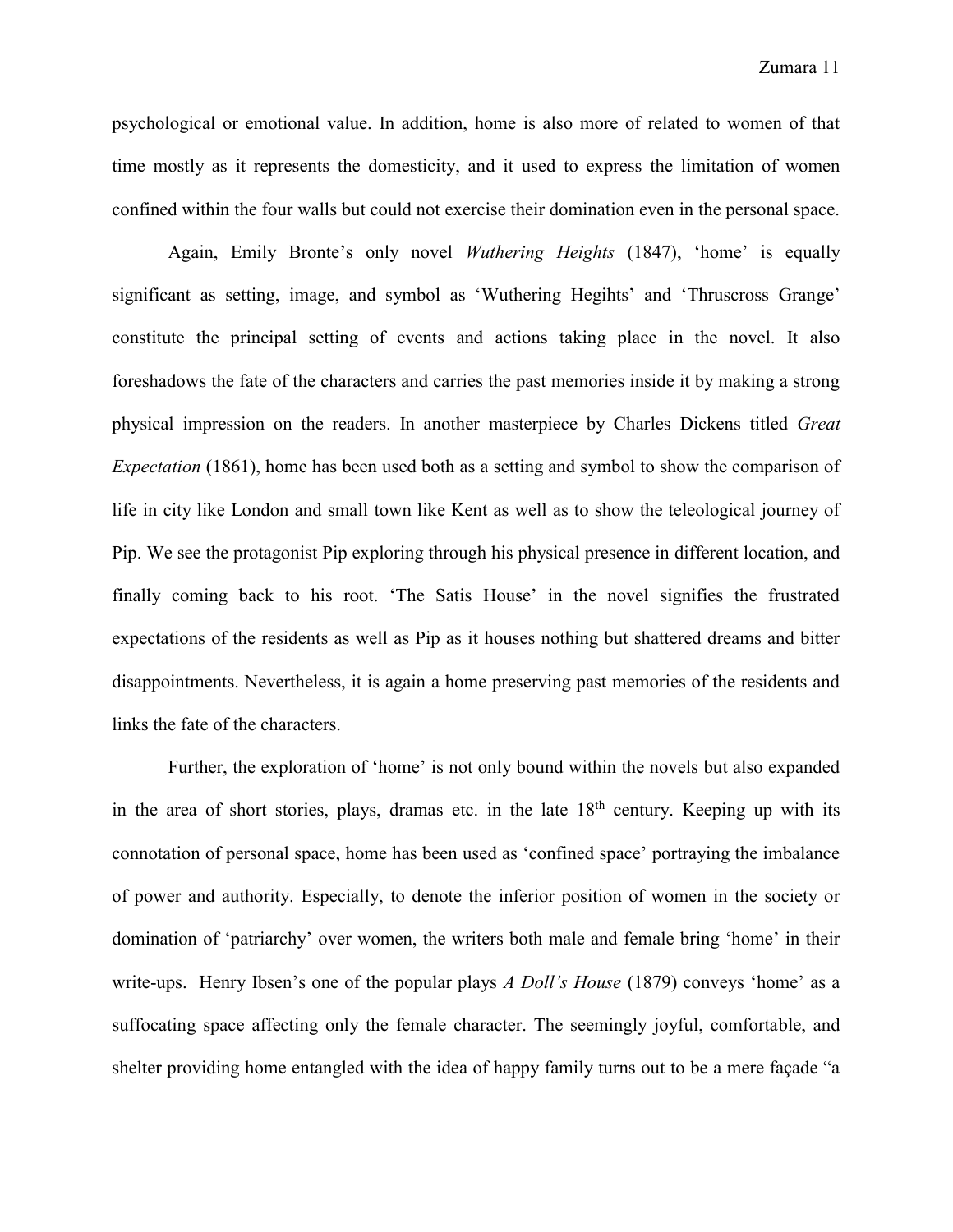doll's house" where Helmers is in power, and Nora is merely a male dominated prisoner within Helmers's home. Similarly, the feminist writers also broadly use 'home' to show the inferiority of women, and how even within their personal space they cannot escape patriarchy. Kate Chopin's short story "The Story of an Hour" ((1894), 'home' is a domestic space where Mrs. Mallard is merely the wife of her husband rather than any individual as her emotions, desire and feelings are subverted to nothing. After the death of her husband, Mrs. Mallard seems to find a new beginning of life and feels "monstrous joy" (Chopin 2) thinking about the upcoming longcherished freedom within the enclosed walls of her own room.

Noticeably, it is pronounced in the late  $18<sup>th</sup>$  century writings or feminist writing that 'home' is a gendered space. It propagates gender stratification by reducing women's access in public space by confining them within the four walls of home. The feminist writers often show how 'home' has been used time to time to hinder the progress of women by barring them from acquiring knowledge, or taking participation in public affairs. Rokeya Sakhawat Hossain's feminist utopian novella *Sultana's Dreams* shows how men are at home behind 'purdah'<sup>2</sup> doing household chores, and women are in the power, being educated and developing their creativity as well as ruling and protecting country. Though it shows the opposite of reality, it is actually indicative of how women's potentiality and creativity are being locked up at home with the excuse of honor and dignity. Spain argues "Women's position within society, whether measured as power, prestige, economic position or social rank, is related to spatial segregation insofar as existing physical arrangements facilitate or inhibit the exchange of knowledge between those with greater and those with less" (Spain 137). This explains that "home' plays the role of ultimate gendered space that limits women access in various other spaces such as in public space,

 $\overline{a}$ 

<sup>&</sup>lt;sup>2</sup> Oxford Dictionary defines "purdah" as the practice in certain Muslim and Hindu societies of screening women from men or strangers, especially by means of a curtain.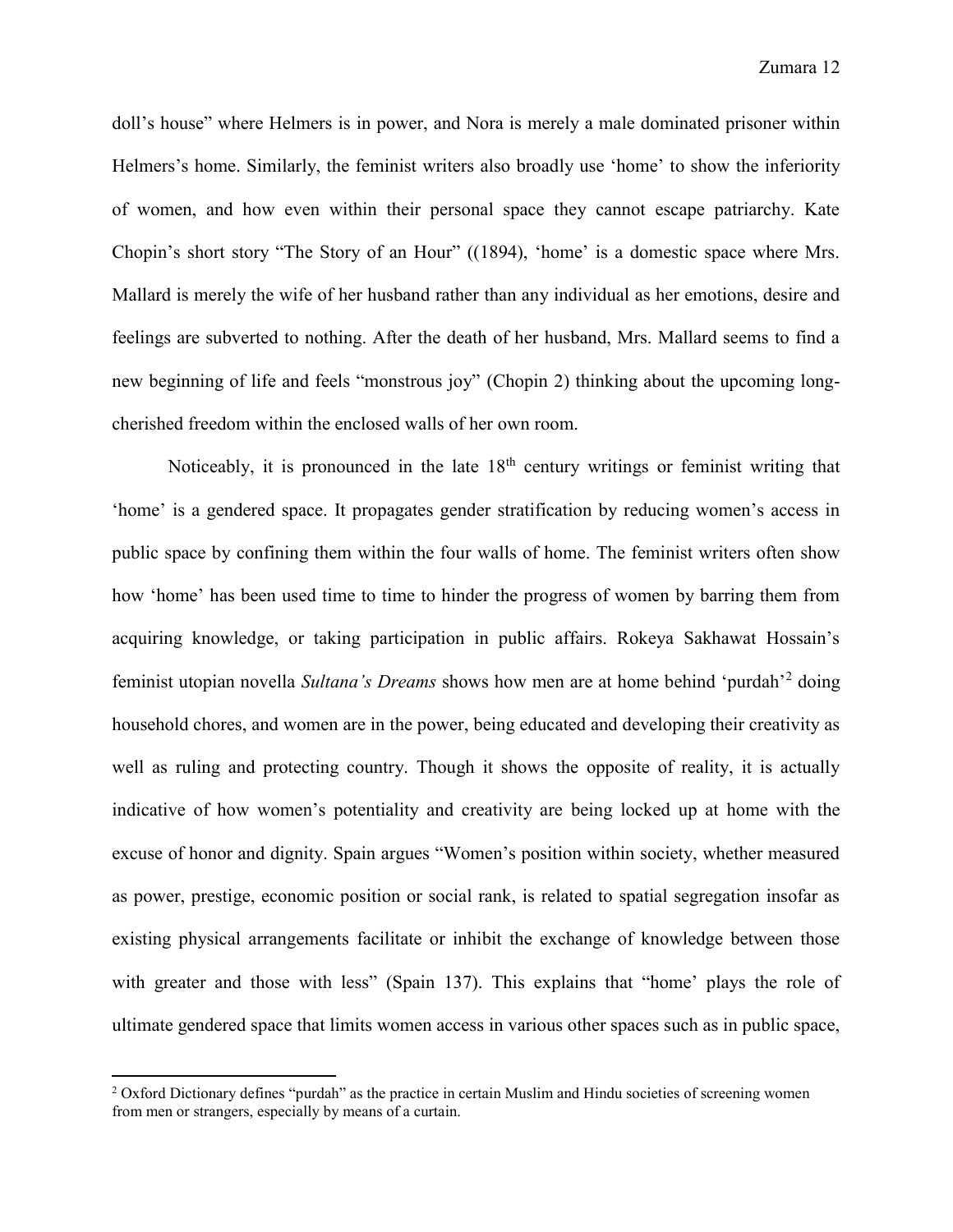educational space or economic space etc. which can strengthen them. However, gendered space might exist on both the architectural and the geographical scale. Gendered space on architectural space suggests distinctions within dwelling or architectural segregation. Spain brings Bourdieu's example of Algerian Berber house identifies the lower, dark as female whereas the upper, light side as male (140). On the other hand, gendered space on 'geographic scale' suggests geographical segregation meaning when men and women are distanced from each other by occupying different buildings. For example, in Kate Chopin's novella *The Awakening* the protagonist Edna Ponteliar decides to leave her husband's house first and buy her own little house by her own money when she decides to free herself from the forced marriage out of social pressure. Edna's shifting to her own little house is geographical segregation but in positive sense for escaping her husband's authority. Thus, 'home' has been vastly used as 'gendered space' in defining women's status in society in literary works. However, it is not only 'home' which is a gendered space but it is a central point from where the segregation starts.

However, a gradual change is noticed in the depiction of 'home' and its usage in the  $20<sup>th</sup>$ century literary works. Due to the First and Second World Wars, industrialization, and modernization of society, the usage of 'home' comes to suggest the decadence of humanity, destruction, and despair along with an image of fading memories. It also denotes human alienation, absurdity and existential crisis which are the result of the World Wars and bureaucratic modern society. Epoch-making modernist writer Ernest Hemingway in his writing portrait a changing 'home' where the war thriven human soul is trapped in alienation and 'homecoming' is no more a joyful thing. In his short story "Soldier's Home" (1952), the protagonist Krebs one of the soldiers returns home after the war but his homecoming is not celebratory or joyful as he returns much later after his comrades. Being thundered by the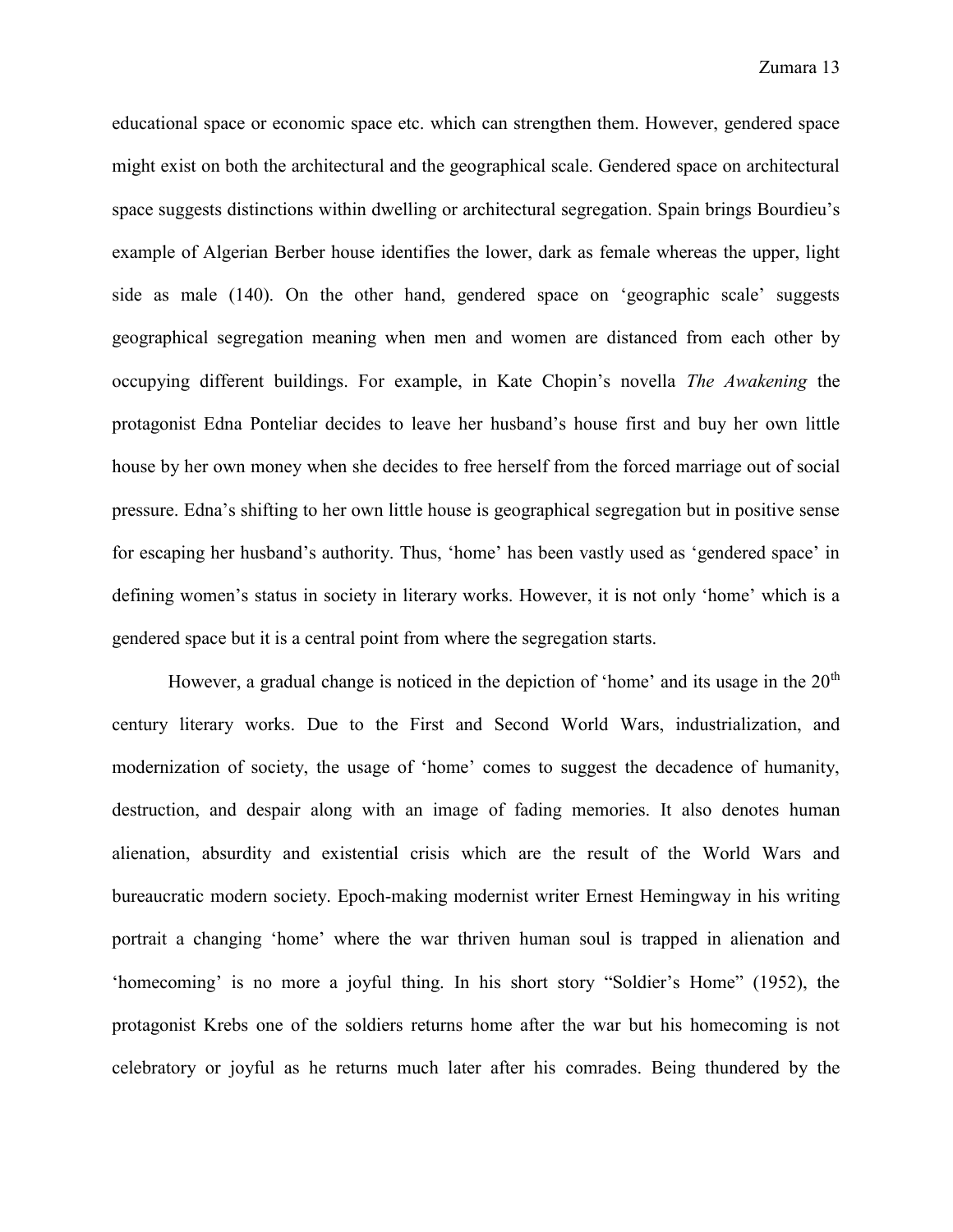profundity and horror of the war, Krebs becomes unable to return to his old life. He wants everything simple but it seems his home and outside home is way more complex where he cannot be himself and avoid talking about war. It makes his home an uncomfortable space from where he desires to escape and alienates himself from the rest of the world. In William Faulkner's "A Rose for Emily" (1930), 'home' is no more that comforting, eye-soothing or desired space carrying the memories of the past as we see how "The Gierson Family House" becomes the "eyesore". It also symbolizes an ugly fading past on the outside, the inside is pure ghastliness, and also becomes a nightmare as literal tomb of Homer Barron remains inside of it. Moreover, the 'home' is a mysterious and fearful sight for the town people which definitely deny the classical connotations of home.

Shortly, the vagueness, absurdity and uncertainty of human life are also evidenced through 'home' in the 20th century literature. For example, in Franz Kafka's *The Metamorphosis* (1915), 'home' becomes an uncertain fearful space for the protagonist when he turns into an insect as his life was threatened by the family member within his own beloved home. Again, Beckett's shows no certain 'home' or setting in his play such as in *Endgame* (1957) he uses trash bin as dwelling place conveying absurdity of 'home' merely standing as socially constructed idea. In Harold Pinter's *The Birthday Party* (1957), we come across a 'home' where the human relationship is absurd and complicated, and 'home' becomes a threatening space where the simple birthday party turns into a nightmare, and the chastity of woman is not safe. However, in the mean time, we see 'home' turning into colonial experiences in the writings of the postcolonial critics, and novelist. This is the time when 'home' becomes way more complicated than before, and becomes an ultimate gendered space both for male and female based on the 'self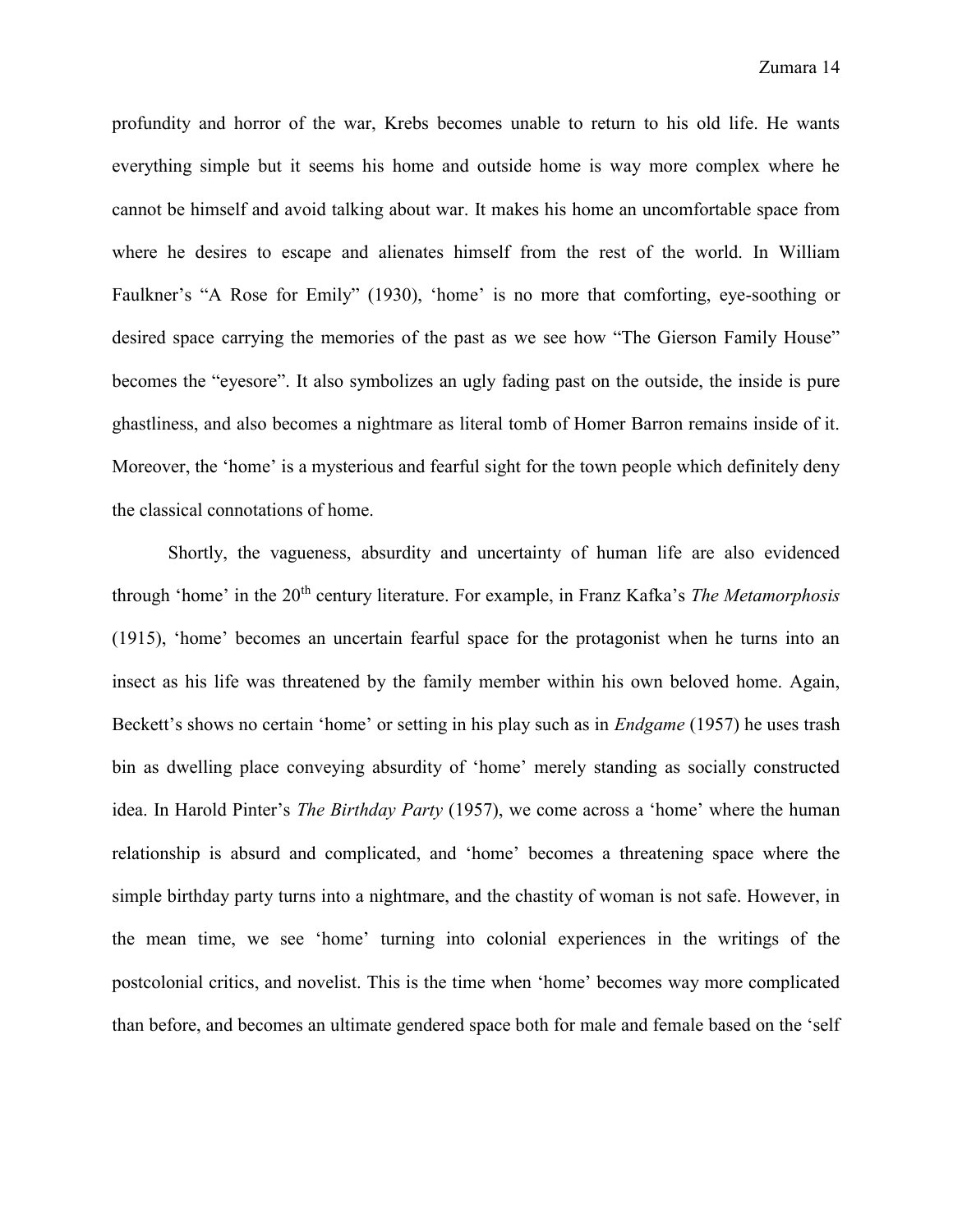and other" point of view. A branch of Continental Philosophy known as "Phenomenology"<sup>3</sup> invented the concept of the "self and the other." Philosopher G.F.W Hegel explains the other as an integral part of the self. In the *Phenomenology of Mind* Hegel describes that "the Other Self is the only adequate mirror of my own self-conscious self; the subject can only see itself when it sees is another self-consciousness" (Berson 77). This suggests the female experience of 'home' depends largely on its male-counterpart's experiences or states. With the complex colonial history, domination, exploitation, migration, displacement and dislocation, the issues like identity, nationality, nationalism etc. come into contact with the idea of 'home'. Hence, 'home' starts losing its classical connotations, and a change is noticed in the presentation of it. For example, in the postcolonial contrapuntal novella *Wide Sargasso Sea* by Jean Rhys, we see how Antoinette being a white Creole struggles to achieve the sense of belonging, and find her own home a menacing from her very childhood. In this way, 'home' turns into an "unhomely" complex space by deviating from a very personal close to heart space through the gradual changes time to time and colonialism triggers the process which is evidenced in different postcolonial writing.

#### **ii) Postcolonial 'Home' and Postcolonialism:**

 $\overline{a}$ 

Nevertheless, "home" is a very a significant word in postcolonial context as one comes across the term like "Postcolonial Home", Diaspora, "Homelessness", "Nation", "Nationalism" or "Nationality" etc. It is because 'postcolonial home' is intertwined with one's self or national identity. Maloney reviews Rosemary Marangoly George and says 'home' is defined as George concludes "is "self", "home" is defined and described through those individual, communal and national qualifiers that outline one's identity" (Maloney 188). It

<sup>3</sup> "Phenomenology is the study of structures of consciousness as experienced from the first person point of view." Retrieved from: https://plato.stanford.edu/entries/phenomenology/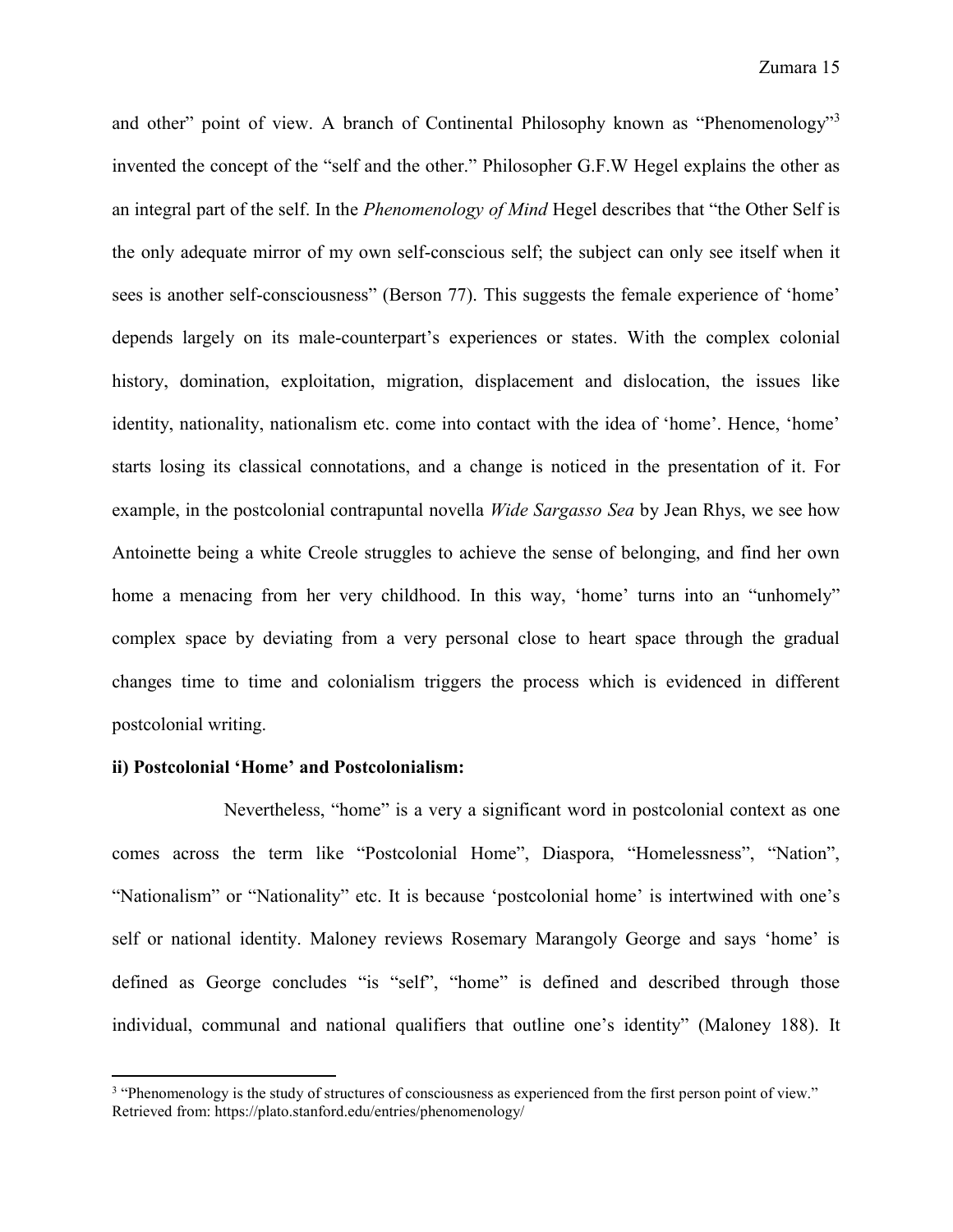suggests that "home" is created through physical locations like the geographical space, racial, background, and cultural history shape individual identity. Apart from that in literary or political realms within certain school of thoughts, mainly the ones related to postcolonial theory or Diaspora or multiculturalism, 'home' is certainly does not convey the classical connotations but it is a much more complex notion beyond just one place, symbol or image.

Postcolonial 'home' is a space, which is also no longer a private space of individual but an 'expanded space' that meets with the public space. Hence, 'home' becomes a series of locations referring to a broader concept infusing a psychological sense of belonging to an imaginative ground, homeland or the nation or the home itself. According to George, it is imagining one's (domestic) ideology in an expanded space (George 4). This often lets an individual consider home solely as something emotional and personal which can only be imagined from memory, which is a tendency observed in Diasporic or postcolonial authors. For example, Rushdie himself wrote *Midnight's Children* taking inspiration from "an old photograph in a cheap frame" (Rushdie 9), to be exact from his memory and imagination. It is not only Rushdie but also all the Diasporic authors or migrated people who despite of being physically exiled from their homeland, cherish their home in memories.

In "The Politics of Home: Postcolonial Relocations and Twentieth-century Fiction", Rosemary Marangoly George explores the notion of home in colonial and postcolonial literatures written in English in the  $20<sup>th</sup>$  century. According to George, the concept of home becomes a social construct based on the relation of inclusion and exclusions (George 2). To explain George's opinion, during colonization, the colonizers take over everything of the colonized, from their home to country including their minds, which excludes the colonized people from their own territory not necessarily physically but psychologically through oppression, exploitation, religion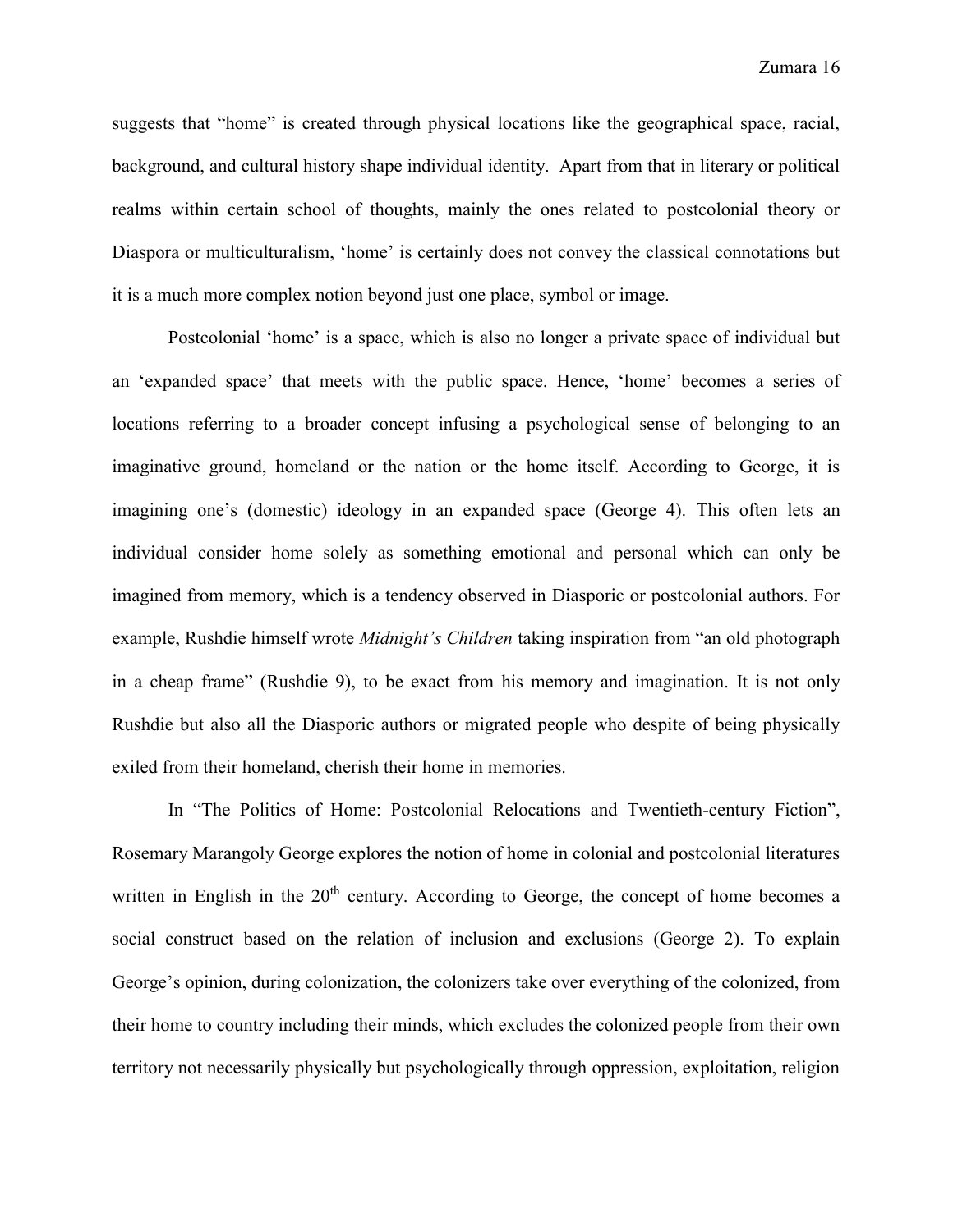education, and ideologies etc. It makes them an "outsider" within their own territory as the colonized people are left nothing to be called of their own. Mato quotes George's review of Bidday Martin and Chandra Mohanty's essay "Feminist Politics: What's Home Got to do with it?" and opines "Being home" refers to the place where one lives within familiar, safe, protected boundaries; "not being home" is a matter of realizing that home was an illusion of coherence and safety based on the exclusion of specific histories of oppression and resistance, the repression of differences within oneself" (George qtd. in Mato 26). The latter indicates toward colonization and postcolonial condition when the colonized individuals find home as merely a space devoid of its psychological aspects such as the sense of belonging.

Following George's quote, 'home' is induced with specific histories that also decides how 'home' would be to an individual. Thus, 'home' sometimes appears as a promising site of resistance against the colonizers, and sometimes it becomes an unfamiliar and 'unhomely' site in postcolonial context when excluded from the mainstream. In Chinua Achebe's *Things Fall Apart*, the protagonist Okonkwo finds his very home as a resisting site for saving his clan, and religion as well as his village from the colonizers and Christian missionaries, but left alone with the 'unhomely' sense as the majority betray him taking the side of the colonizers. Hence, it is evident that 'home' deviates from its traditional connotations of being a very familiar and domestic space to a distant, fearful, threatening and unfamiliar ground within the familiar boundaries. As the public domain merges with the private space, home no more holds any secrecy, and the emotional and psychological aspects seem to be fading away due to the outside influences. For example, in Ken Bugul's *Le Baobab Fou* the immigrant Adah develops a psychological understanding of home as she finds belonging in books, among fictional characters, rather than asserting any emotional attachment with any physical space since it is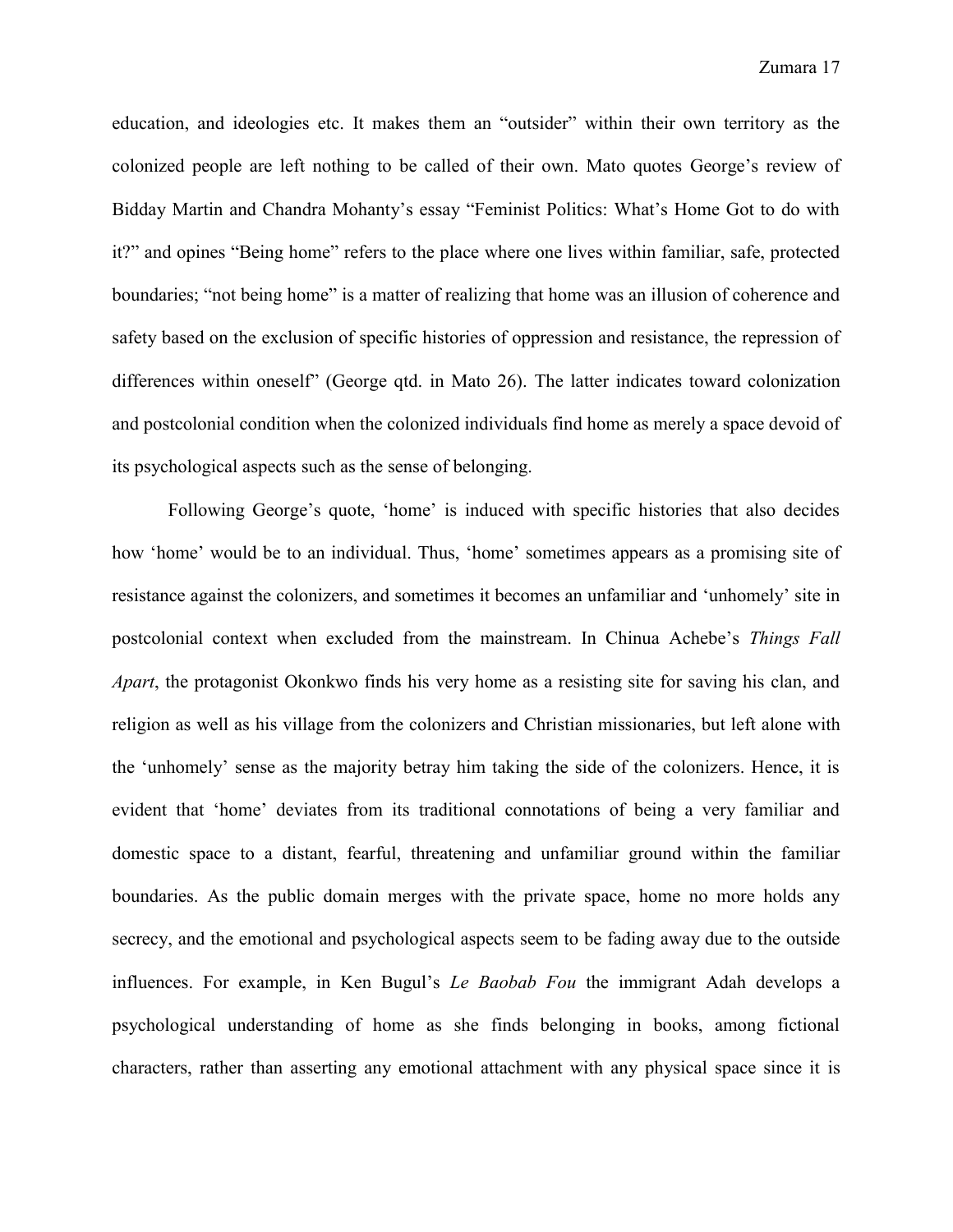invaded by her abuser. To Adah, 'home' is "a psychological construction that is almost divorced from space, she requires a space in which to live with her children, but this space is far from secure or homely" (Edwards 95). Hence, in postcolonial context, 'home' moves away from its three prominent "s" definition that are shelter, support, and security, and comes to receive more negative connotations like threat, fear, exclusions and intervention.

Now the question might be raised that 'why does 'home' changes in postcolonial context?' The answer requires an understanding of "Postcolonialism" and the culture of 'postcolonial literature" as it explains the nature of the colonized space, experiences and writings of the colonized people and aftermath effects of imperialism. Postcolonial is the time when the struggle and resistance of the colonizers and the colonized exists. Hence, postcolonialism or postcolonial theory is a critical approach dealing with literature produced in the former colonized countries, and the theory is based on the concept of otherness and resistance. Edward K. Said in "Resistance, Opposition and Representation" remarks "For the first time the Westerners have been required to confront themselves not simply as the Raj but as representative of a culture and even of races accused of crimes-crimes of violence, crimes of suppression, crimes of conscience" (Said 95). He further asserts-

"The post-imperial writers of the Third-World therefore bear their past within them-as scars of humiliating wounds, as instigation for different practices, as potentially revised visions of the past tending towards a post-colonial future, as urgently reinterpretable and redeployable experiences, in which the formerly silent native speaks and acts on territory reclaimed as part of a general movement of resistance, from the colonist" (96).

This suggests that in postcolonial time there was a tendency of resistance and opposing of the former rulers among the colonized in order to assure themselves free. Basil Davidson talks about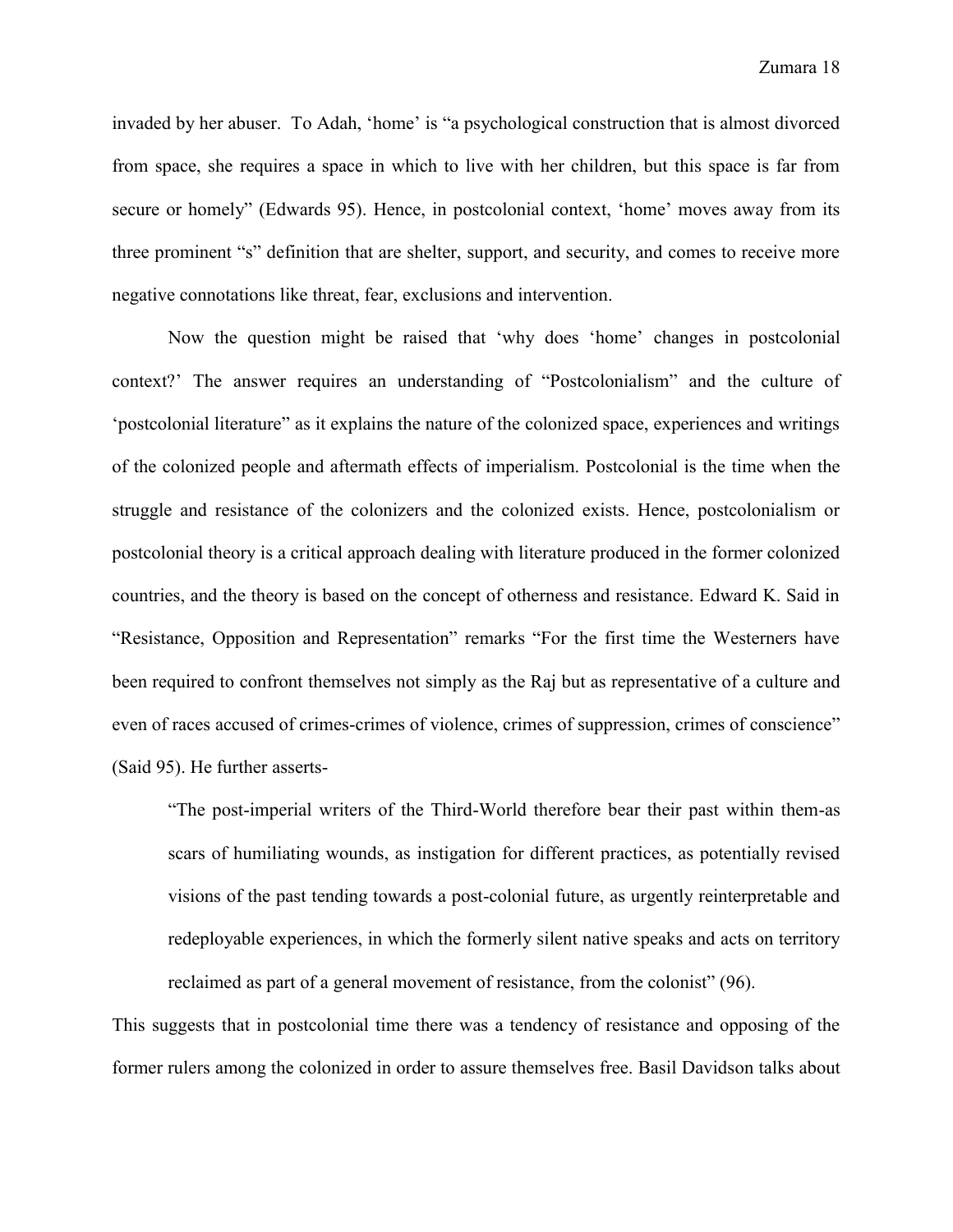"Primary resistance" referring to the literal fighting against outside intrusion, and "secondary resistance" is that of ideological resistance, when efforts are made to reconstitute a ""shattered community" to save or restore the sense and fact of community against all the pressures of the colonial system" (Davidson 155). Hence, the postcolonial literary works represent acts of resistance with a representation of historical past, as well as often write backs to the 'canonical texts' as a form of resistance.

However, postcolonialism is a theoretical approach of various disciplines analyzing, explaining, and responding to the cultural legacy of the lasting impact of imperialism in former colonized spaces of the world. The term 'post-colonial' is resonant with all the ambiguity and complexity of the many different cultural experiences it implicates, and, as the extracts in this Reader demonstrate, it addresses all aspects of colonial process from the beginning of colonial contact" (Ashcroft, Griffiths and Tiffin 1). The ambiguity and complexity are in the sense that even after being independent from the former colonizers, the colonized people become unable to decolonize their mind. Also, the development of internal divisions, emergences of new power structure, disparities of class and economic status, and vice versa still hold the colonial reflection which proving that post-colonialism is a constant process of resistance and reconstruction.

Further, post-colonial theory and literary texts discuss about various kinds of experiences such as migration, slavery, suppression, resistance, representation, difference, race, gender, place etc. and also responses to the influential imperial discourses of the West such as Philosophy, history and linguistics. By taking the Western discourses into consideration, the post-colonial writers represent and criticize the continuing process of imperial suppression and exchanges in different colonized spaces. Thus, the post-colonial literatures describe and address the horror of imperialism, human problems and consequences due to the internal and external control and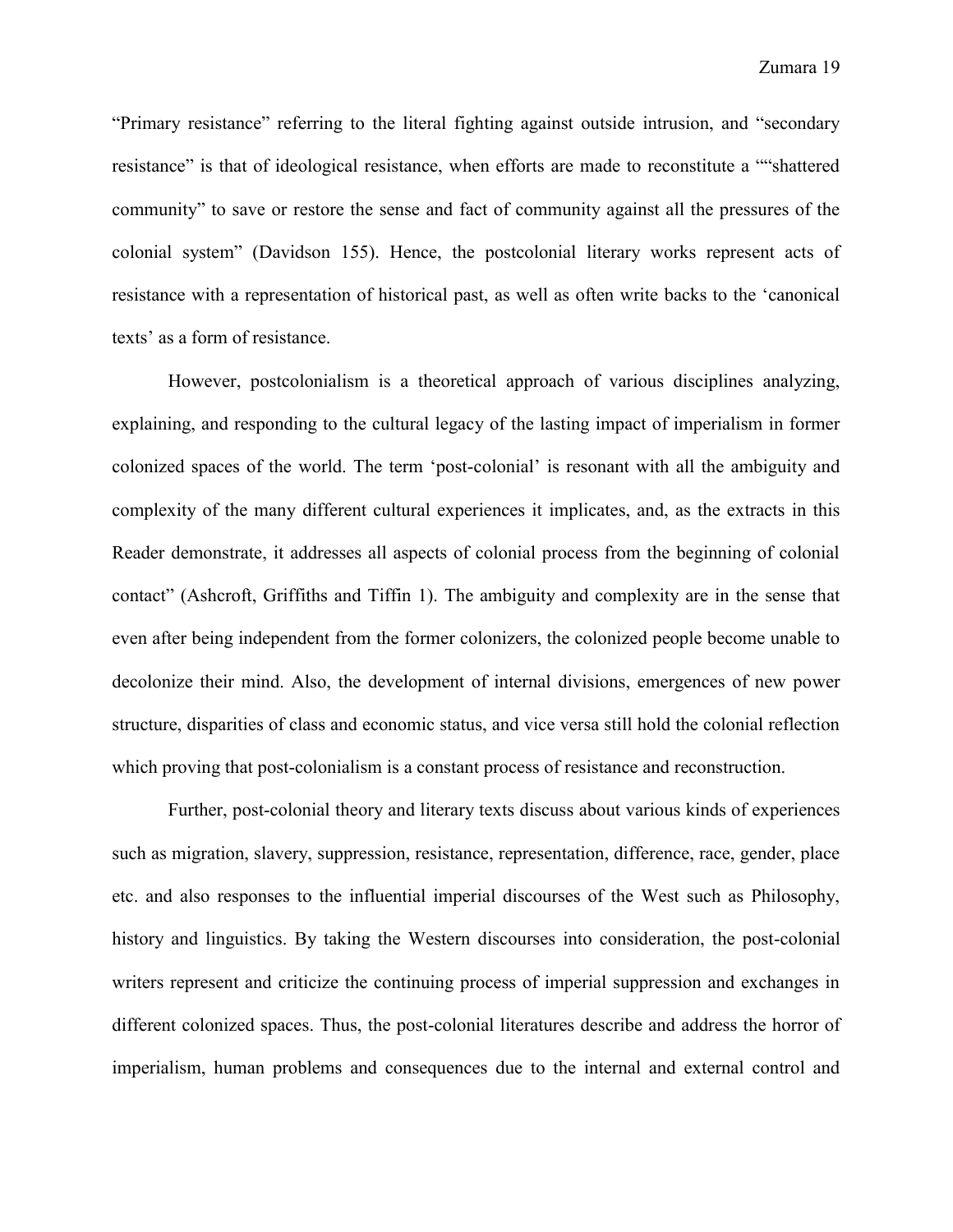exploitation of the colonized people. Chinua Achebe in his postcolonial novel *Things Fall Apart* (1958) portraits the changing of familiar spaces and heartbreaking descriptions of pre-and postcolonial life through the exclusion, resistance and death of the protagonist Okonkwo. Finding his own home "unhomely" and his own people betraying and boycotting him, Okonkwo hangs himself but before that he remarks about the intrusion of the White Man saying, "He has put a knife on the things that held us together and we have fallen apart" (Achebe 62). Okonkwo's remarks suggest how the intrusion makes colonial space both physically and psychologically scattered. It is because of this changing space, the word 'home' loses its classical connotations, and results in identity crisis or confusion and existential crisis, largely evident in post-colonial literatures.

Another postcolonial novelist Amitav Ghosh in *The Shadow Lines* perfectly brings this confusion of home and identity crisis through the character of grandmother who despite of being a Bangladesh, was forced to come to Calcutta during the partition of 1947 as she was Hindu. Though her passport country was India, she could not be certain as she still thinks Bangladesh as her 'home'. Ironically, on reaching Bangladesh she becomes unable to recognize her very own Dhaka adorned with childhood memories, and she remarks "Where's Dhaka? I can't see Dhaka" (Ghosh 193). Thus, the exploration of 'home', identity crisis, rootlessness, disorientation, unhomeliness, existential crisis, exile and alienation etc. are commonly seen in postcolonial literatures. Postcolonial literatures also show the intensity of colonial influence upon the colonized, and in effect, how at one point, the colonized starts playing the role of their "colonizers" and creates boundaries among them. Also, the distorted histories of slavery, oppression and migration create the same affects as of the embracing colonizers as attaining a 'home' of their own seems impossible in post-colonial world. Be it within homeland or in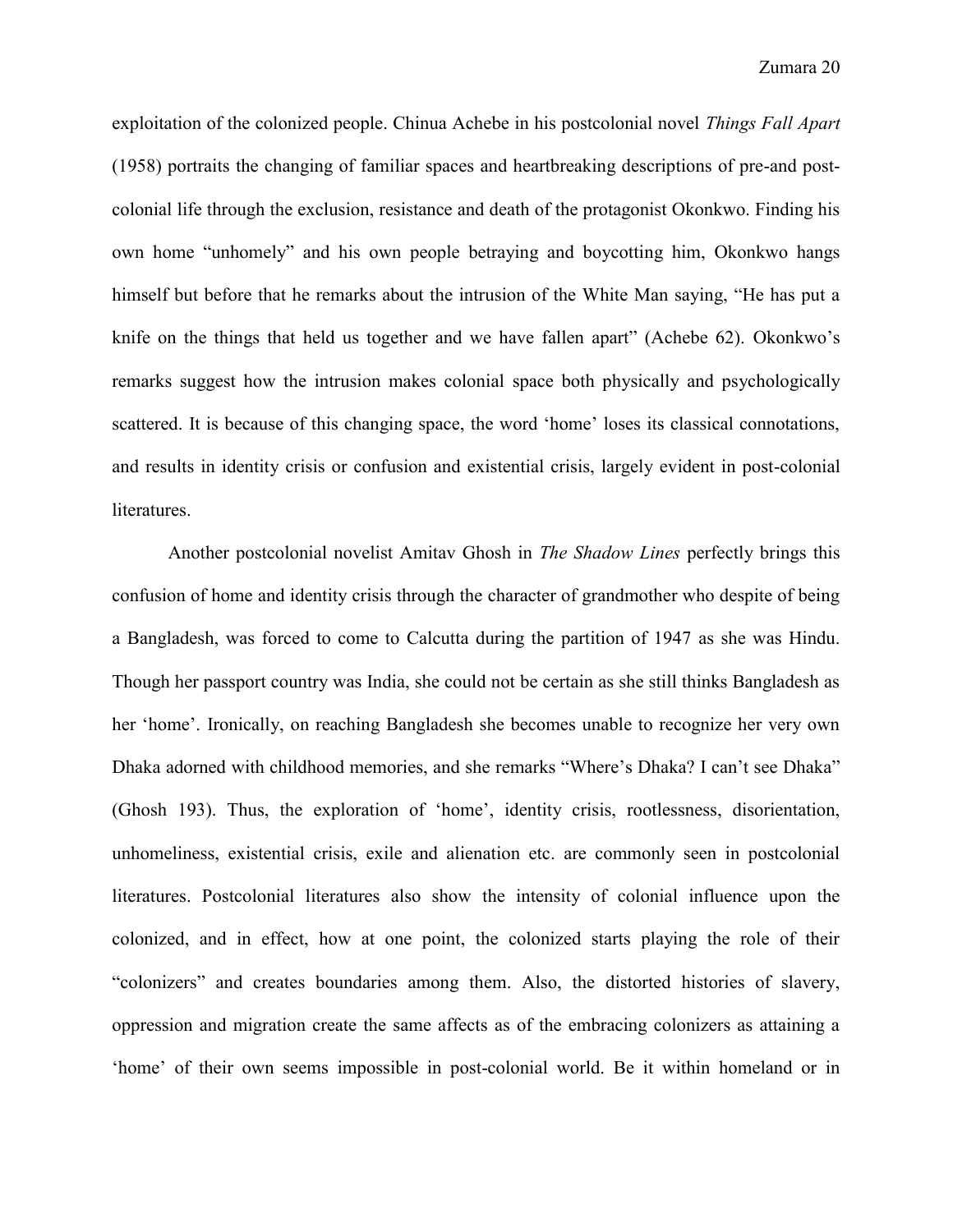adopted home, the colonized people find it impossible in most cases to assert themselves with the space, culture and so on, as the sense of belonging seems to be lost.

However, to explore 'home' in postcolonial ground, I have selected two novels titled *A House for Mr. Biswas* by V. S. Naipaul published in 1961 and *Midnight's Children* by Salman Rushdie published in 1981. Both the novels are popular well-established postcolonial novels as well as *Bildungsroman* which presents as a complete process of changing home through the protagonists' life journey from birth till death. In addition, both Naipaul and Rushdie write these two novels while away from their motherland sitting in their adopted country. Hence, the portrayal of 'home' is a pervading image in the novel framing the authors' own personal thoughts, feelings, emotions and experiences regarding home. The authors with crucial history in the past along with fading memories of 'home', being physically alienated from their "homeland" experience the uncertainty and changing 'home' intensely. Rushdie in "Imaginary Homeland" comments "It may be writers in my position, exiles, or emigrants or expatriates are haunted by some sense of loss, some urge to reclaim, to look back, even at the risk of being mutated into the pillars of salt" (Rushdie 10). Hence, the absence of sense of belonging and ambiguity of 'home' with the fading past has expressed through Mr. Biswas and Saleem Sinai in these two novels. Noticeably, these two novels give us two different perspectives of 'home' as in one novel suggests the impossibility to achieve own home in an adopted colonized space, whereas the other novel shows how 'home' become 'unhomely' within own space. Additionally, these two novels also give us a gendered experience of postcolonial home where both male and female experiences and responses of changing 'home' are evidenced.

To maintain the chronology, in the sub-section of my "Introduction", I will first explore 'home' and how it has been represented in the earlier literary genres. In the next sub-section, I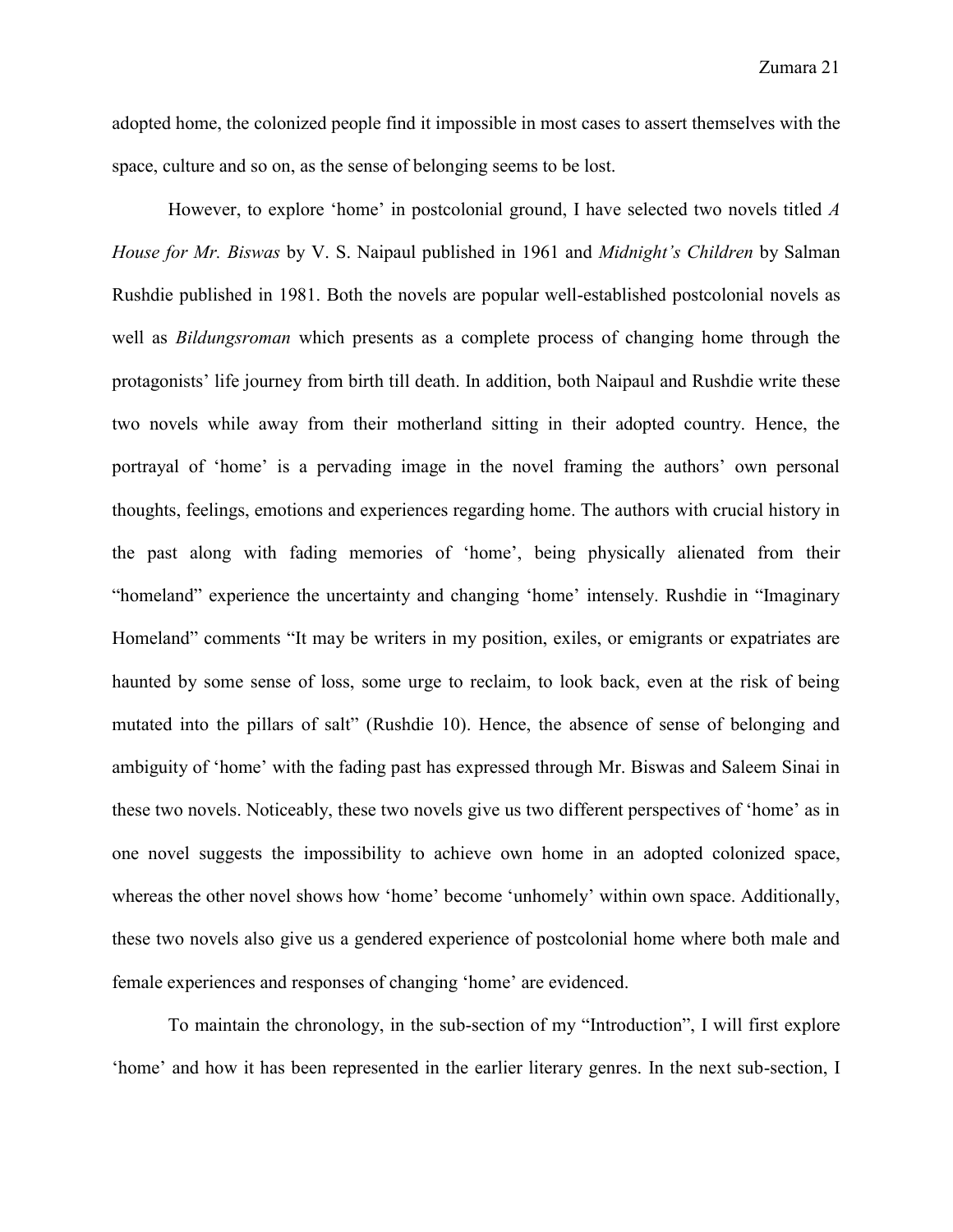will talk about "postcolonial home and postcolonialism" as the exploration of 'home' will be in postcolonial context. As both of my selected novels are quite intense in reading and length, both the novels require equal attention. Hence, I have divided these two novels in two chapters for exploring the idea of 'home'. In my first chapter, I will discuss why 'home' creates an urgency of having own house in Mr. Biwas in V.S. Naipaul's *A House for Mr. Biswas*. Secondly, I will explore 'unhomely' home in Salman Rushdie's *Midnight's Children* which leaves Saleem in an 'unhomely' state within his own motherland. I will also slightly incorporate the discussion of gendered experience of 'home'. Lastly, I will conclude my thesis summarizing the overall discussion.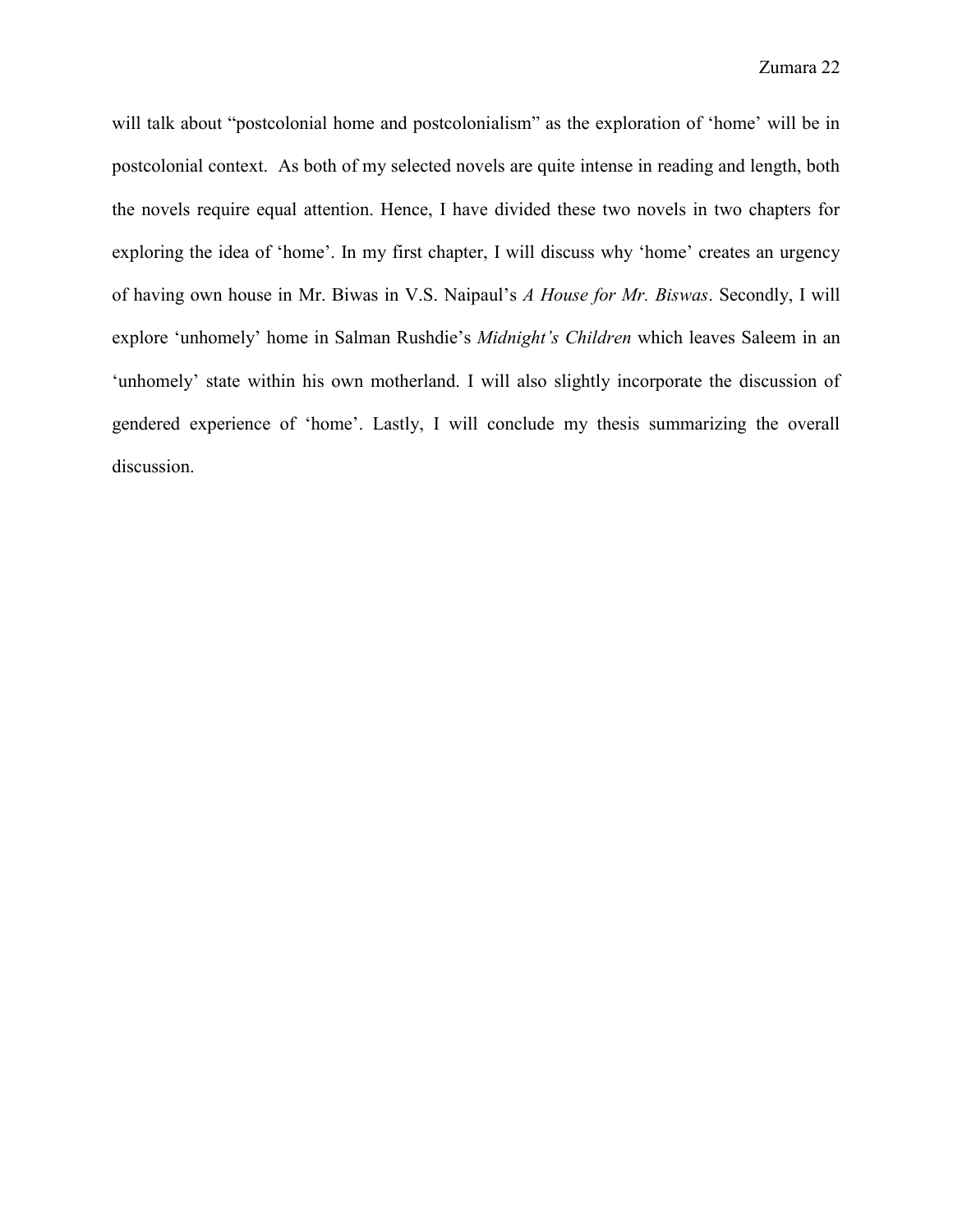#### **Chapter One: "A House" in V.S. Naipaul's** *A House for Mr. Biswas*

V.S. Naipaul's *A House for Mr. Biswas* is an epoch-making postcolonial novel set in Eastern Trinidad in 1950s portraying the life of marginalized East Indian Community. The title of the novel itself signifies the importance of 'a house' throughout the novel acknowledging the protagonist's desperate desire of having his own house. Through the life-long journey of Mr. Mohun Biswas, the postcolonial 'home' has been explored in the novel. Mr. Mohun Biswas is one of the Indo-Caribbean descendents of the countless ill-fated ancestors of Indian origin. They were forcefully brought as indentured labors from the poverty stricken places of India to replace the freed Negroes by the British and European colonizers during the Negro Emancipation. Kenneth Ramchand in his review of "The World of "A House for Mr. Biswas" comments "After Negro Emancipation, India became the main overseas source of cheap labour for the British sugar islands; between 1839 and 1917 no fewer than 416000 indentured Indians were imported as substitutes for the freed Negroes" (Ramchand 95). This clarifies the position of Mr. Biswas and other Indo-Caribbean characters, and communities in Trinidad who historically stand as "outsiders" in an adopted land. Hence, Mr. Biswas is a "Third Culture Kid", and the whole community is a mash-up of different cultures and beliefs as who are "outsiders" trying to be at home in Trinidad. Noticeably, V.S. Naipaul himself is an Indo-Caribbean author who could never get over the idea of "immigrant" both in Trinidad and London. In an interview, Naipaul says, "When I speak about being an exile or refugee, I am not just using a metaphor, I am speaking literally" (Evans 62). It explains that Naipaul is in "psychological limbo" (TAŞ 116) being physically and psychologically alienated from his 'home' and culture. Mohit K. Ray articulates that Naipaul is "an Indian in the West Indies, a West Indian in England, and a nomadic intellectual in a postcolonial world" (Ray 208). Consequently, Naipaul's own cultural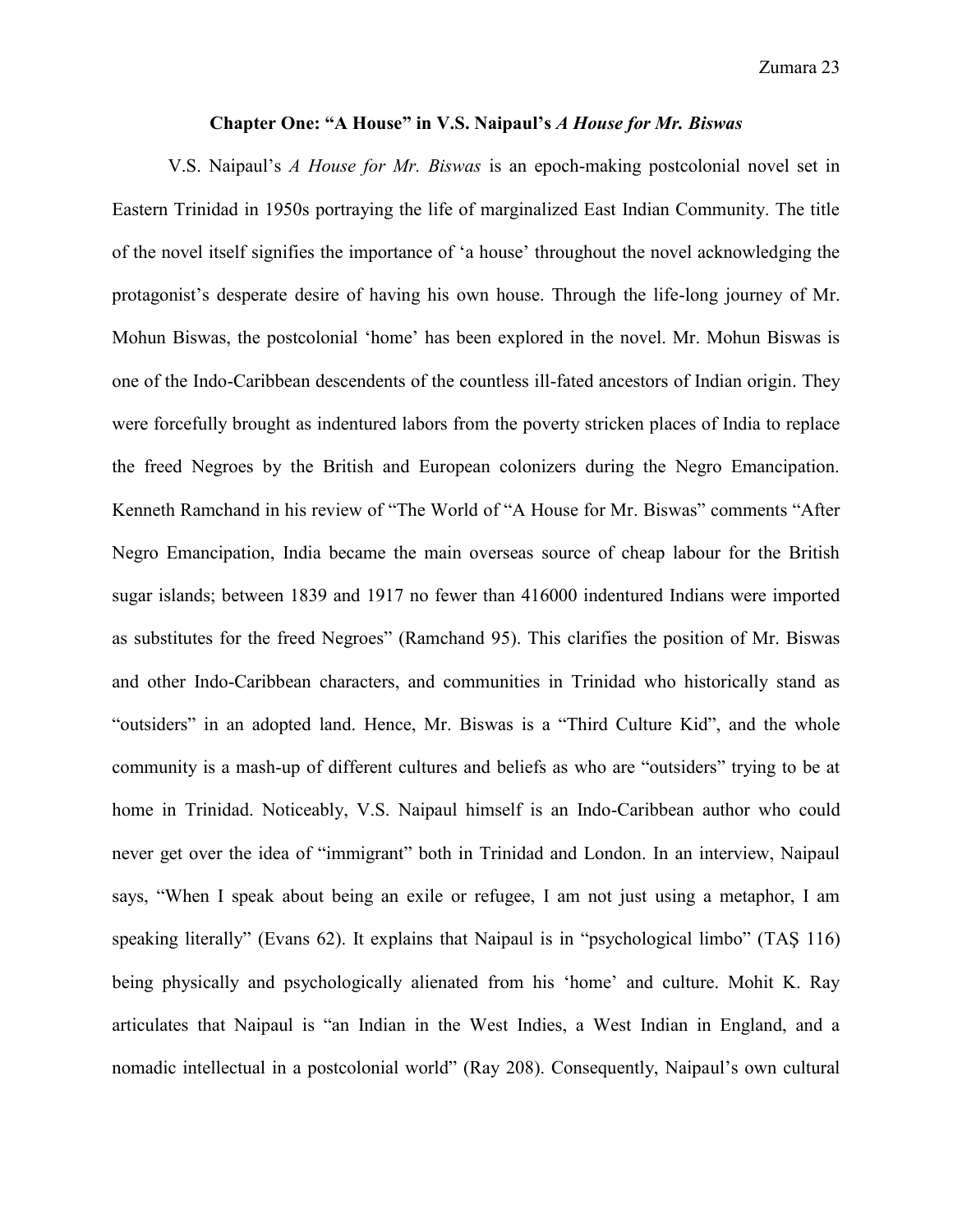confusion and failure of having a sense of 'home' makes him alienated and exiled which has been reflected through Mr. Mohun Biswas in the novel.

Mohun Biswas being a "Third Culture Kid" grows up in a society where the insecurity and uncertainty of future have always triggered him down. Gene Bell-Villada and Ruth Hill Useem define "Third Culture Kid" when a child "raised in a country other than passport country. Their culture is considered "Third" because it combines elements of both the host and nation(s) and his/her own nation of citizenship, without necessarily belonging to either of them" (Villa and Useem 412). Mr. Biswas's passport country is India but he is directly the part of the troubled past which put him into a location which is not his own. Despite that he is born and brought up in that alien adopted land knowing it as his 'home'. In addition, his upbringing was not according to the tradition of the place but as the Indian tradition and beliefs to where his ancestors belong. Ironically, this does not affect in creation of his identity, but the later changing of space and culture due to the influence of the Western education, culture and religion, Biswas finds himself in a contradictory position making him alienated and exiled within his own 'home'. This creates a sense of psychological displacement which is called "unhomeliness", a term coined by Homi Bhabha. It suggests a cultural confusion or "in-between" state where an individual feels the absence of the sense of belonging to a certain culture or space resulting psychological disorder, displacement and alienation. Being "unhomed" does not mean literal homelessness but as Lois Tyson states in *Critical Theory Today*, "is to feel not at home even in one's own home because you are not at home in yourself: that is, your cultural identity crisis has made you a psychological refugee" (Tyson 421). This is indeed one of the significant reasons triggering the desire of owning "a house" in Mr. Biswas.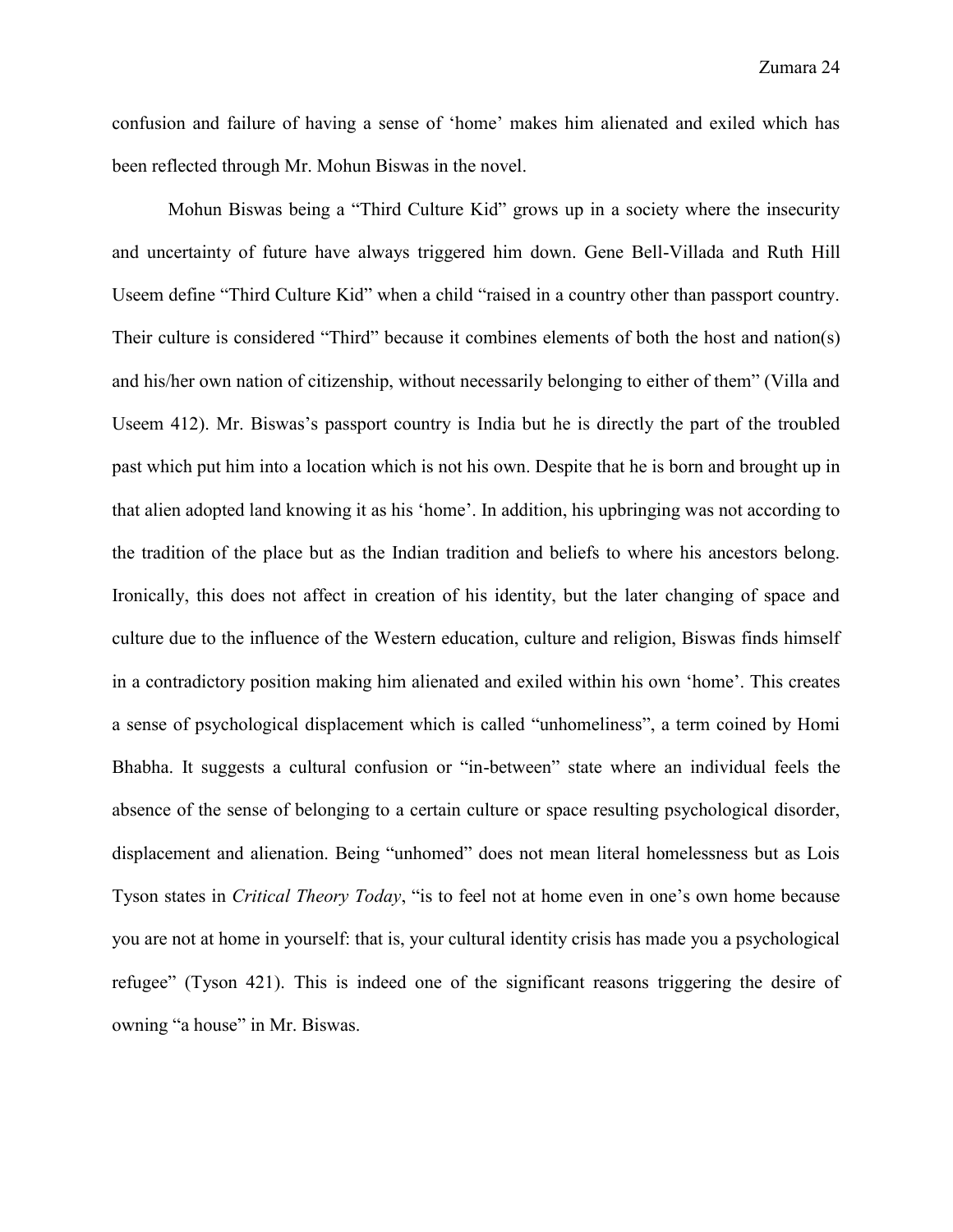Hence, in the novel "A House" is the object of outwardly desire for a physical space for attaining the psychological or aesthetic aspects of 'home' such as the sense of belonging which is absent in the colonized space. Mr. Mohun Biswas's desire of having his own house resembles the desires of the trapped East Indians descendents in West Indies. The East Indians are the displaced people alienated from their roots in India, were forced to migrate as indentured labor, and "their movement to new lands where they made themselves masters over others or became subjects of the masters of their new home" (Leela 36). To the displaced colonial male, nothing is left in the new adopted 'home' or 'place' to call something of his own other than owning 'a house' of his own. To establish a connection between a mature autonomous 'self' and a 'home' of one's own becomes the key point that Mr. Biswas strives to achieve as he sees "manhood" entwined with the ownership of a 'house' or 'home'. Being unable to own a 'house' he sees himself not as a man, and one morning he says to his dog, "you are an animal and think that because I have a head and hands and looks as I did yesterday I am a man am deceiving you. I am not whole" (Naipaul 268). This suggests owning a 'house' for Mr. Biswas was establishing his 'manhood' and 'individuality' to fight the subversion and alienation in the colonized space. Kumar Parag underlies "a house is not just a matter of getting a shelter from heat, cold or rain. In fact, it is both an imposition of order and a carving-out of authentic selfhood within the heterogeneous and fragmented society of Trinidad" (Parag 139). Hence, "a house" is such meaningful to Mr. Biswas as it gives me to achieve authentic selfhood in the 'unhomely' space where his individuality is threatened. Biswas being a descendents of migrated ancestors, is defined by a "separation from origins and essences", a sense of "un-home-lines", occupying an indeterminate zone or "place of hybridity", leading to a necessary "creolisation" of identity (Bhabha 120). Bhabha further asserts in that the idea of an authentic and irreducible identity is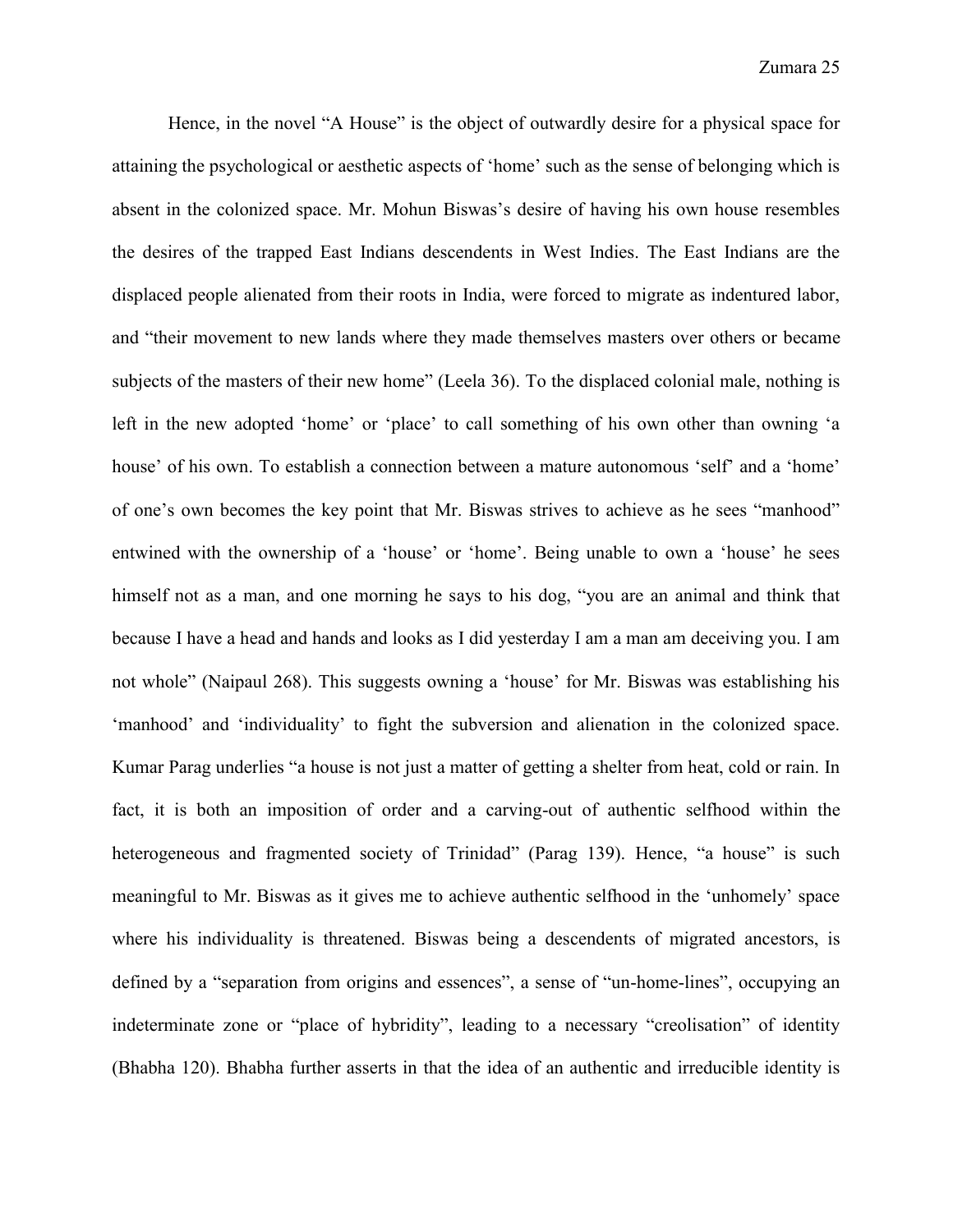intimately tied up with the possibility of achieving one's full potential in the "landscapes hymned by one's ancestors" (Bhabha 32). For Mr. Biswas achieving his own 'home' is the only gateway to acquire the authentic selfhood that will bring him individuality and recognition in the colonized space.

At the very outset, Mr. Biswas along with his community has been put into a marginalized position through the history of forced migration of his ancestors during the Negro Emancipation. From the novel, "Fate had brought him from India to the sugar-estate, aged him quickly and left him to die in a crumbling mud hut in the swamplands; yet he spoke of Fate often and affectionately, as though, merely by surviving, he had been particularly for favored" (Naipaul 11). These indicate the history of migration and the ill-fate that brought them to Trinidad. Being an East Indian descendent in West Indies, Mr. Biswas is physically in one space and culturally in another, and thus is a marginalized and alienated individual constantly searching for his own space in the limited world of Trinidad. Gareth Griffith writes about the Caribbean colonized subject that "Colonial exploitation deprived him of the possession of Islands in a spiritual sense. This lost sense of place and identity has been something against which generations of West Indies have struggled" (Griffith 110). Based on Griffith's statement, the Indo-Caribbean people are double exiled as first of all they are displaced from their motherland, and then they are exiled in their adopted land. Interestingly, Naipaul has depicted a protagonist with established identity but his marginalization occurs in the transitional society of colonized space due to the changing of 'home' where he could not assert himself. His marginalization starts from his alienation just after his birth, and the reasons are explained in the first section "Pastorals".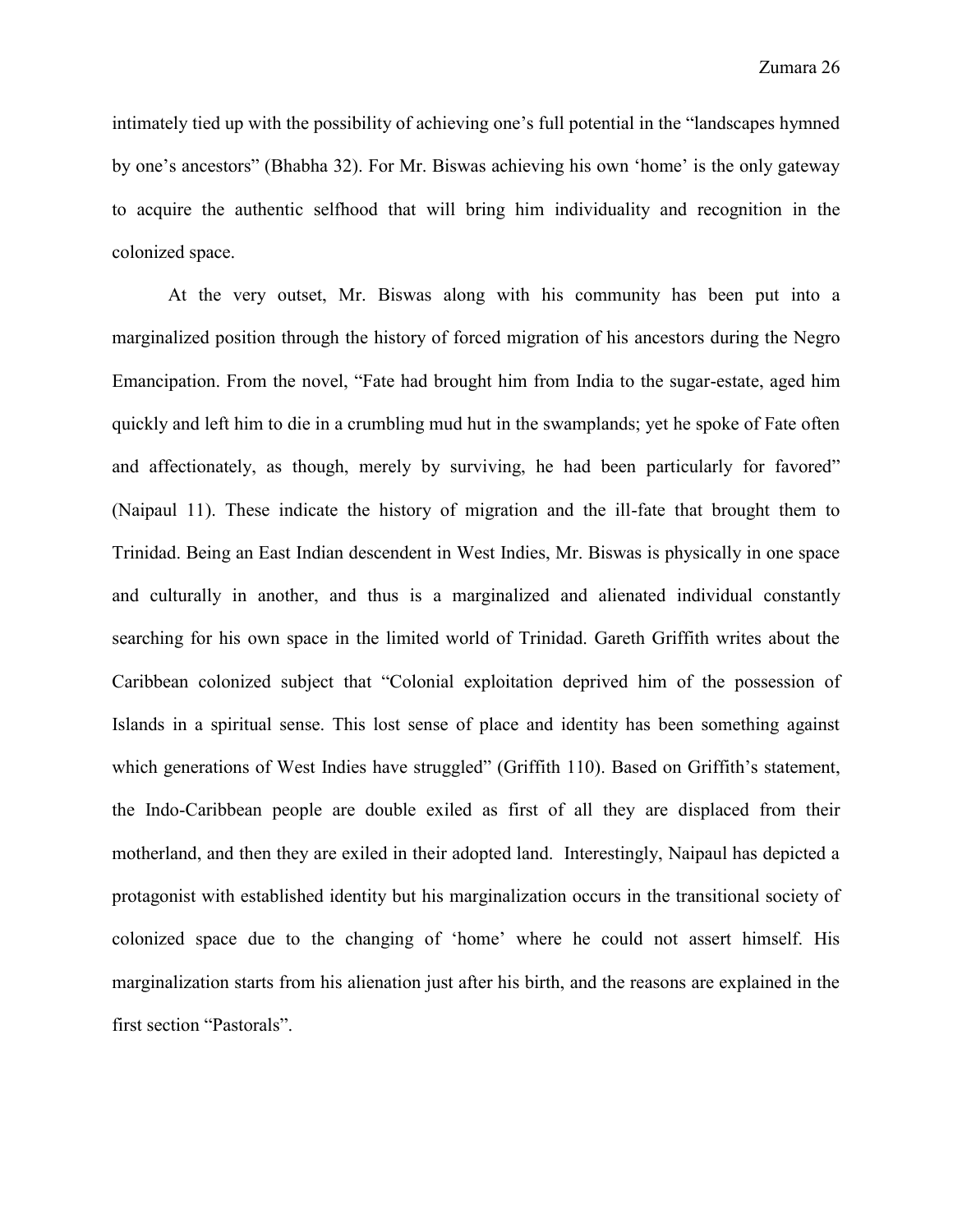The section "Pastorals" describes the birth, and early childhood of Mr. Biswas in his ancestral 'home' which can be considered his root in the novel. Also, the Hindu way of life with its customs, tradition, rituals, and philosophy receive full expression in the artificially created small Indian world of the indentured Indian laborers in colonial society of Trinidad. Ironically, the word "Pastorals" is not mentioned anywhere else, but gives us Mr. Biswas's perspective of 'home'. In the sense that Mr. Biswas is hardly seen anywhere in the novel to reminisces about his 'pastoral home' which suggests Mr. Biswas had no such 'home' where he was emotionally attached. It is because Mr. Biswas was alienated from his family and friends along with his root from the very beginning of his life. Due to the superstitious beliefs, faith and reliance on pundits, the separation process of Mr. Biswas from his family starts with his birth as he was "Sixfingered, and born in the wrong way" (Naipaul 11) in an inauspicious hour of midnight as assumed by Bissoondaye and the midwife. The midwife declares that "Whatever you do, this boy will eat up his mother and father" (12). The declaration of the midwife further gets strengthened with the prediction of Pundit Sitaram who also adds that "The boy will be a lecher and a spendthrift. Possibly a liar as well" (12) with an unlucky sneeze. Hence, he warns his father not to see his face until twenty-one days of his birth, and suggests him to keep the boy away from any natural form of water. This declaration in his horoscope plays a decisive role in his life, and makes him an alien even in his own family.

Additionally, this superstition of Pundit Sitaram or the prediction of the midwife makes him an 'outsider' in his own East Indian community where the horoscope is the utmost priority to decide the fate of an individual. He grows up in a sense of alienation both inside and outside of his home as everybody used to afraid of his unlucky sneeze. When he was only a boy, his two elder brothers Pratap and Prasad used to enjoy their childhood by roaming around the village,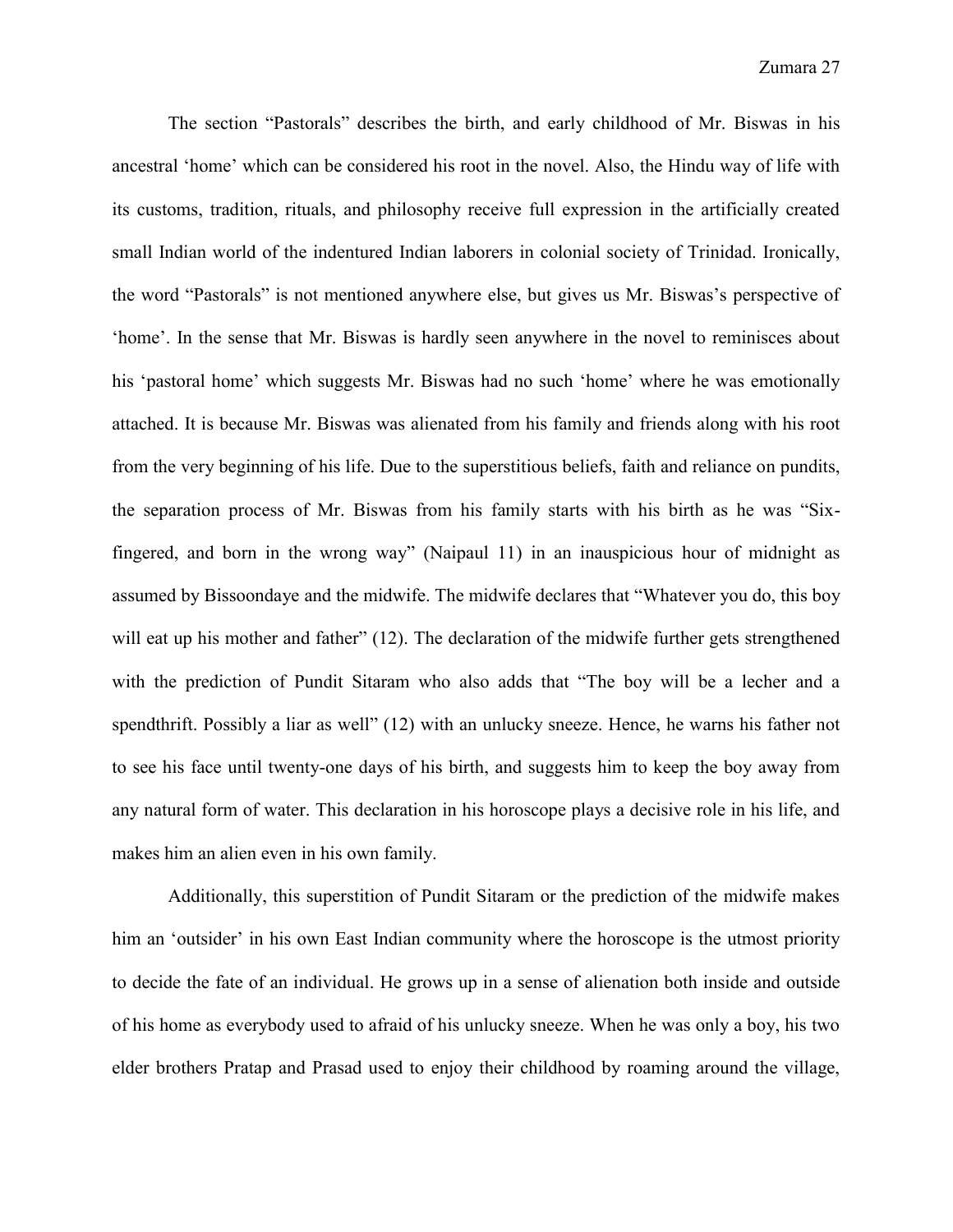swimming in the ponds and rivers but he was compelled to stay at home and play with his sister Dehuti. Often he wanted to explore the outside world and roam freely like his brothers, but for hims, "life was unpleasant only because the Pundit had forbidden him to go near the ponds and rivers" (18). In this way, he was alienated from his family but unfortunately the alienation was further aggravated with the death of his father who dies by drowning while searching for Mr. Biswas. This makes the prediction come true, and his life becomes more miserable as his mother stops talking to him, his siblings start scorning him, and the neighbors start avoiding him. "As the baby of the family Mr. Biswas was treated by the mourners with honor and sympathy, though this was touched with a little dread" (29). Certainly, it embarrasses little Mr. Biswas and he searches for a lone time to escape the strange feeling. Later, in his life, he was often reminded and teased of the prediction and how he killed his father which increased the bitterness pervading in his heart. It also intensifies his sense of loneliness, and desire of escaping the place in order to find a better place where none will be aware of the prediction, and will embrace him. This suggests that Mr. Biswas could develop any emotional attachment neither with his family, pastoral home nor with his community. He has always thought to escape that place or home, and thus the picture of 'home' in his mind is certainly not any of the physical 'home' but a space where he can asserts himself the sense of belonging.

Further, the absence of a masculine authoritative figure makes their home a fearful ground as Dehuti and her young children become helpless in front of their neighbor Dhari's intrusion every night for digging and forking in their yard. Bipti also remarks saying, "Your father always warned me about the people of the village" (35). Bipti's helplessness without his husband reminds Antoinette's mother Annette's miserable condition in Jean Rhys's *Wide Sargasso Sea*. After her husband's death Annette becomes miserable with her children and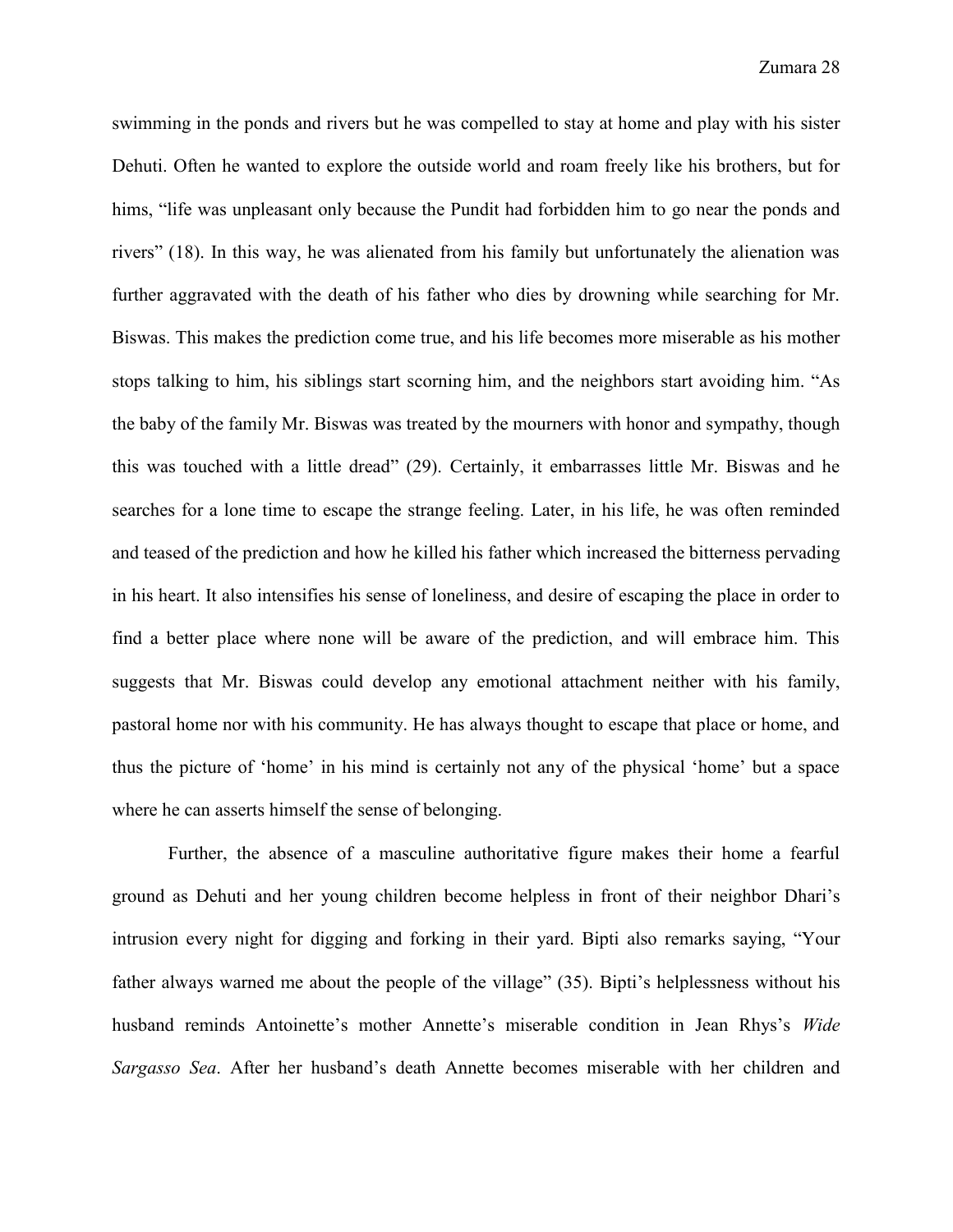servants in Spanish Town, and for being white skinned woman becomes the victim of racial tension and called "white cockroach" within her own community. Later, to escape oppression of the black people, Annette remarries to Mr. Mason, but Bipti had nowhere to go except her sister Tara's bounty. Mary Wollstonecraft in *A Vindication of the Rights of Woman* (1792) states "the only way woman can rise in the world,-by marriage" (Wollstonecraft  $142$ ).<sup>4</sup> Hence, we see marrying a rich Englishman Mr. Mason, Annette achieves momentarily peace and respect in the community whereas Bipti becomes merely a helping-hand with no rights over her children in her sister's house. Also, Bipti sold the hut and the land to Dhari before leaving, and Mr. Biswas moved to Pagotes. In effect, Mr. Biswas was bound to leave the "only house to which he had some right. For the next thirty-five years he was to be a wanderer with no place he could call his own, with no family except that which he was attempt to create out of the engulfing world of the Tulsis" (Naipaul 38).<sup>5</sup> He literally becomes all alone as his mother's parents died, his father died, his brothers on the estate at Felicity, Dehuti as servant in Tara's house, and himself rapidly distancing away from his pastoral community. Hence, the 'unhomely' sense engulfs him making him think useless and unfathomable with a fading childhood and his only identity "Mr. Biswas" in a total alien land with no place to call his 'home'.

Further, 'home' to Mr. Biswas had no appealing in form of its physical existence but it was more of a psychological in his mind. The lack of attachment toward his 'ancestral home', Mr. Biswas cannot even recall "where his father's hut had stood or where Dhari and others had dug" (39). This certainly suggests an 'unhomely' nature of 'home' which does not allow Mr. Biswas to establish any attachment or emotional connection with his father's 'home' or community as it threatens his individuality. It is evident in "Before the Tulsis" that Mr. Biswas

 $\overline{a}$ 

<sup>4</sup> Wollstonecraft, Mary. *A Vindication of the Rights of Women*. p. 142.

<sup>5</sup> Naipaul, V.S. *A House for Mr. Biswas*. p. 38.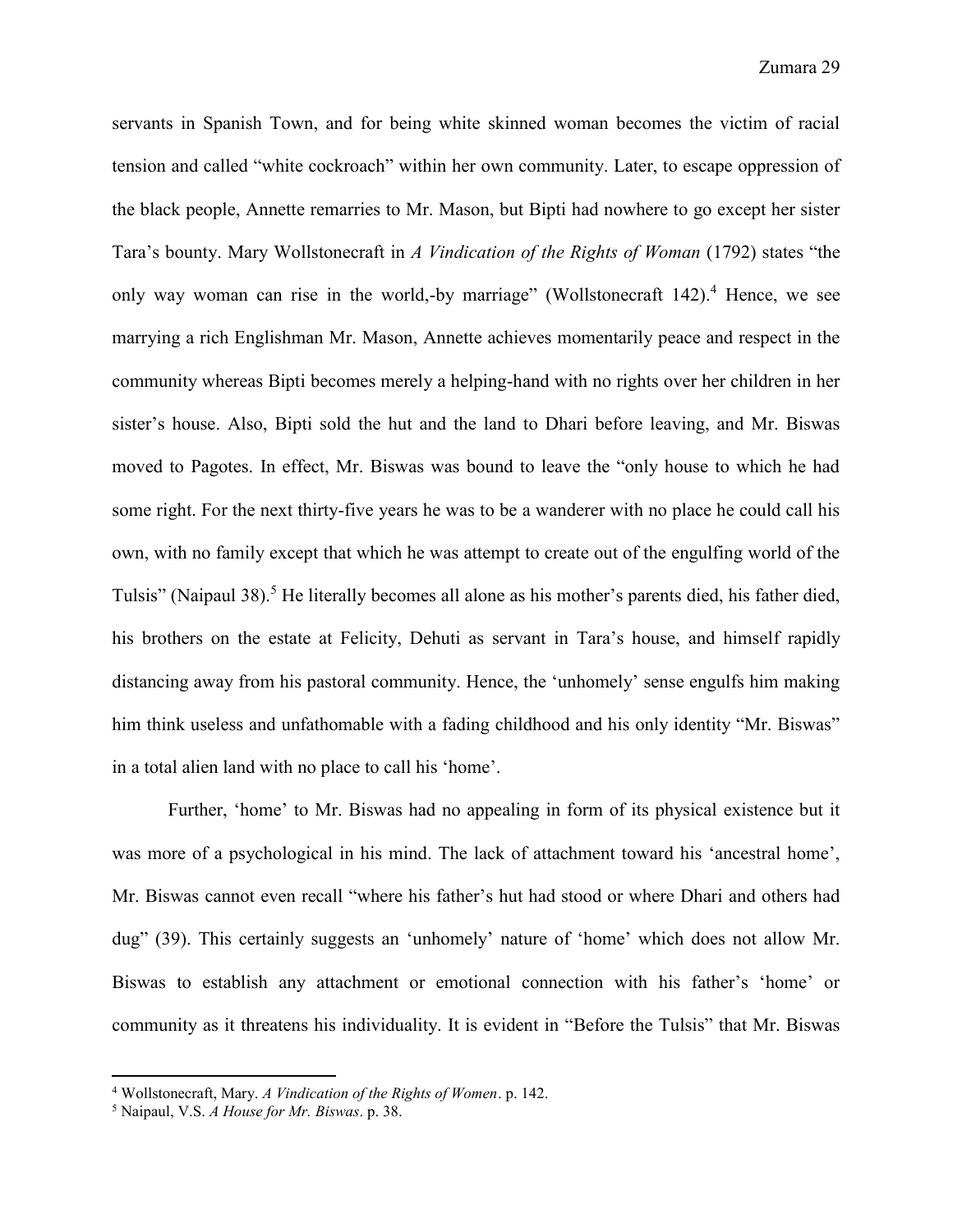did look for his birth place while he was working on a feature article for the magazine section of the *Sunday Sentinal*. Reaching there he sees nothing but "oil derricks and grimy pumps, seesawing, endlessly, surrounded by red No Smoking notices" (39). His grandparents' house that is his supposed root has also disappeared leaving no trace of it. The place has gone through drastic changes that "His naval-string, buried on that inauspicious night, and his sixth finger, buried long after, had turned to dust" (39). The changing world "carried no witness to Mr. Biswas's birth and early years" (39). This change suggests a deviated 'home' that preserves no memories or gives no reason to Mr. Biswas to come back. Unconsciously, this create an yearning for a 'home' of his own in Mr. Biswas that will preserve his memory asserting him the sense of existence.

Further, we see Mr. Biswas could not inherit the social identity of laborers like his father and brothers, as he was kept inside aloof from exploring and experiencing social life outside home. It does not only make him a useless man with no practical experience but also an unwanted in the hard life of Trinidad. Naipaul portraits the complexity between a man and his origins, and his incapability to escape from the knot that he was tied down with his birth. Despite having a certain identity "Mr. Biswas", he was alienated from his own family, and community, and hence, his identity becomes meaningless to him. He retorts to his son once that "I am just somebody. Nobody at all" (279). This statement shows the contradiction of Mr. Biswas who has a certain identity, but still he could not settle himself anywhere or achieve the sense of belonging. Even in school, Mr. Biswas was regularly flogged by his teacher Mr. Lal who once "ordered him to write I AM AN ASS on the blackboard" (46). Mr. Lal's humiliating punishment reminds us the humiliating experiences in Colonial schools of Kenya in 1952 that Ngugi Wa Thiong'o describes in "The Language of African Literature". "The culprit was given corporal punishment-three to five strokes of the cane on bare buttocks-or was made to carry a metal plate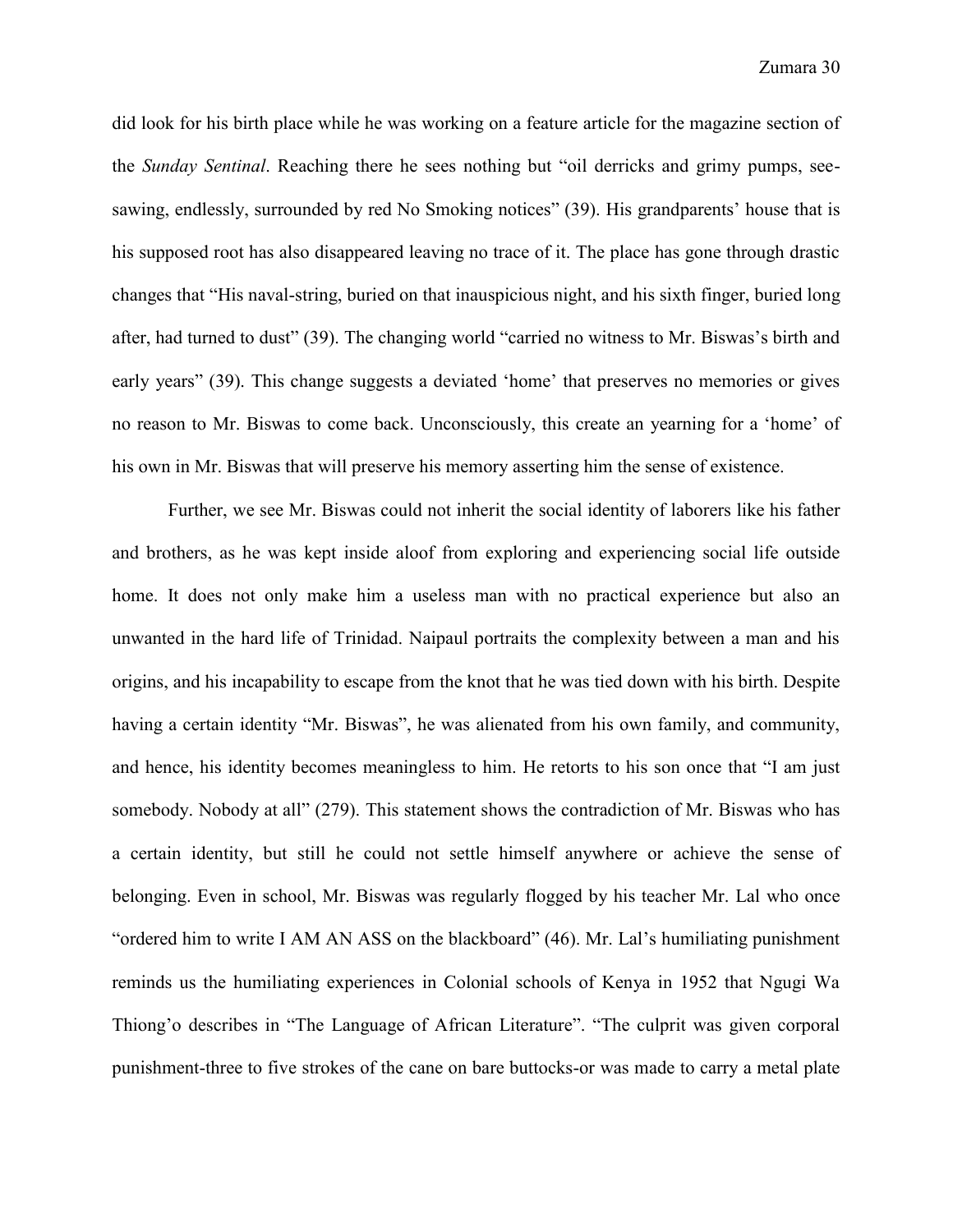around the neck with inscriptions such as I AM STUPID or I AM A DONKEY…" (Thiong'o 265). These types of corporal punishments were enough for young children to be alienated from the rest which continued for six years in case of Mr. Biswas. Also, the colonial education system in Trinidad and the trend of physical and mental abuses at school are suggestive of a colonial split environment that creates "colonial alienation" seen Mr. Biswas. Hence, Mr. Biswas gradually developed an animosity towards people and grew up in isolation. Also, he had no friend except for Alec but even they had maintained a distanced friendship so that no one can ever spoke about their parents or home.

Noticeably, Mr. Biswas with no 'home' should have cherished his place after getting at least a shelter but he was embarrassed of the 'home' where he lived, "in one room of a mud hut in the back trace" (Naipaul 46). The shelter could not make him happy, and even after five years he considered it as a "temporary arrangement". Most people in the hut remained strangers, and his relation with his mother was unsatisfying as Bipti was "shy of showing him affection in a house of strangers" (47). Unfortunately, that small hut could not even provide him the sense of belonging he wished for from the very childhood. Shortly, Mr. Biswas being displaced from Mr. Lal's school went to Pundit Jairam to become a pundit. Unfortunately, even here he was flogged and ill-treated by Pundit Jairam that hurt his growing sense of self-respect. His sentiments were triggered while Pundit Jairam expelling him from his house reminded him of the prediction in harsh and cruel manner saying, "You killed your father. I do not want you to do that to me" (55). These words might be mere utterances out of rage for Jairam, but this is a serious accuse of murdering his own father to Mr. Biswas which makes him stand as a criminal in the community. It makes the whole community and place against him where he is literally viewed as an "outsider". Soon he leaves Tara's place to escape his miserable and cursed life and takes up sign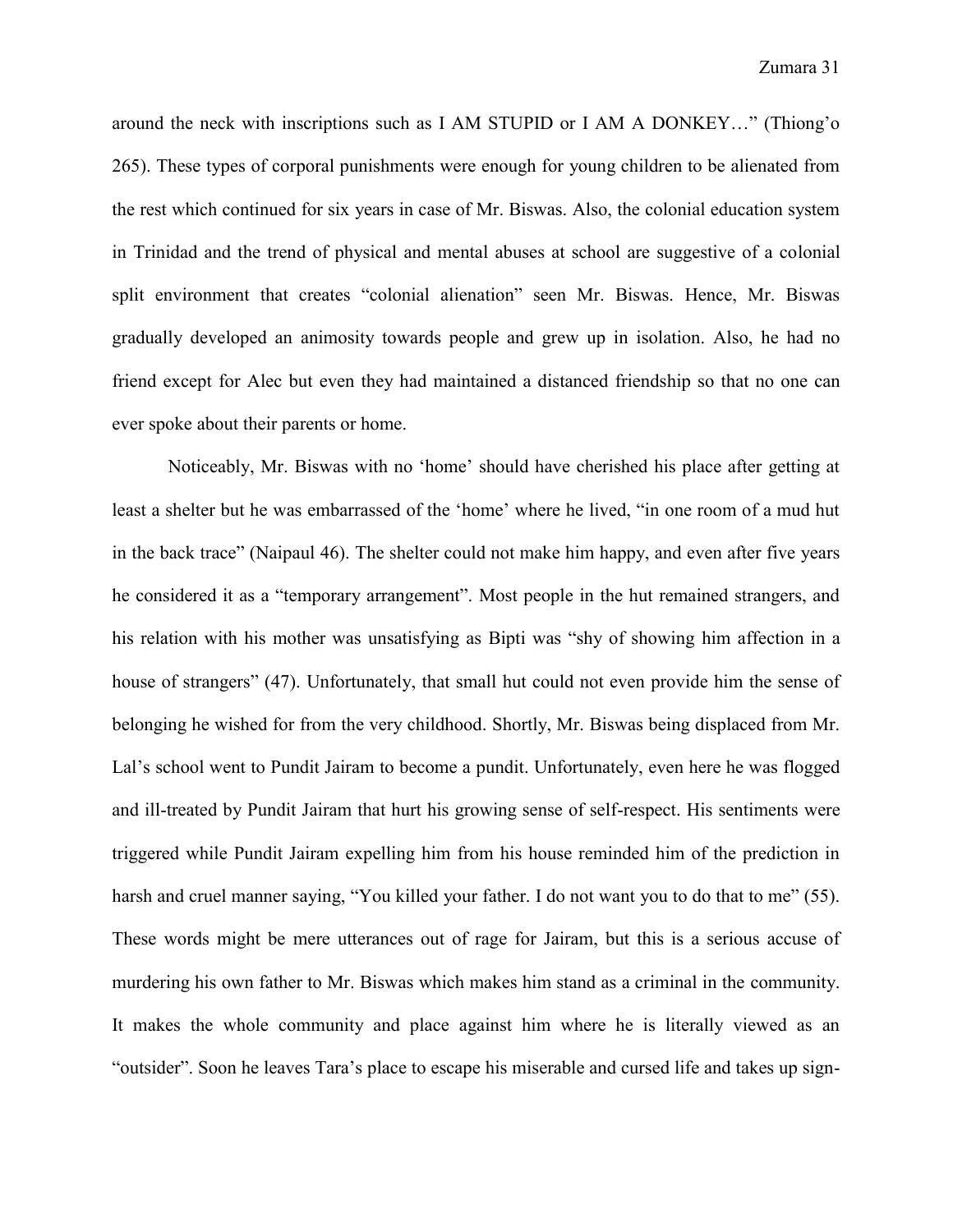painting for his livelihood but his life takes the biggest turn by his chance marriage with Shama while sign-painting at the Tulsi store. Mr. Biswas ends up becoming the mimic colonial world of "Hanuman House" through the marriage with one of the Tulsi daughters and becomes the mere part of Tulsidom.

"Hanuman House" is metaphorically a miniature world symbolizing the colonial world where Mrs. Tulsi and Seth are in the role of colonizers, and the rest of the members are colonial slave working for the progress of Tulsidom. Professor Gordon Rohlehr remarks, "Hanuman House reveals itself not as a coherent reconstruction of the clan, but as a slave society, erected by Mrs. Tulsi and Seth who need workers to rebuild their tottering empire. They therefore exploit the homelessness and poverty of their fellow Hindus and reconstruct a mockery of the clan" (Rohlehr 87). Here what he tries to explain that both Mrs. Tulsi and Seth take advantage of the lower status and homelessness of the son-in-laws to whom the Tulsi daughters are married. However, perhaps it is done to equalize both the daughters and their husbands but it suggests that the daughters are doubly-oppressed. However, "Hanuman House" is one of the significant phases of Mr. Biswas's life where the urgency of having his own "house" is enormously triggered. It is because life in "Hanuman House" gives him two options, either to create his own identity out of nothingness or to express conformity towards Mrs. Tulsi and Seth. Mr. Biswas chooses the later which creates the urgency of having his own house. Also, "Hanuman House" stands for the ambiguity that prevails in the "hybrid" culture of Caribbean Island because the house suggests both a traditional Indian culture outwardly as well as the transitional society influenced by the colonizer. It is a large mansion where the Tulsis, a typical joint Hindu family inhabits outwardly expressing their influence of being conservative and a carrier of Hindu culture and tradition. "The Tulsis had some reputation among Hindus as pious, conservative landowning family" (81).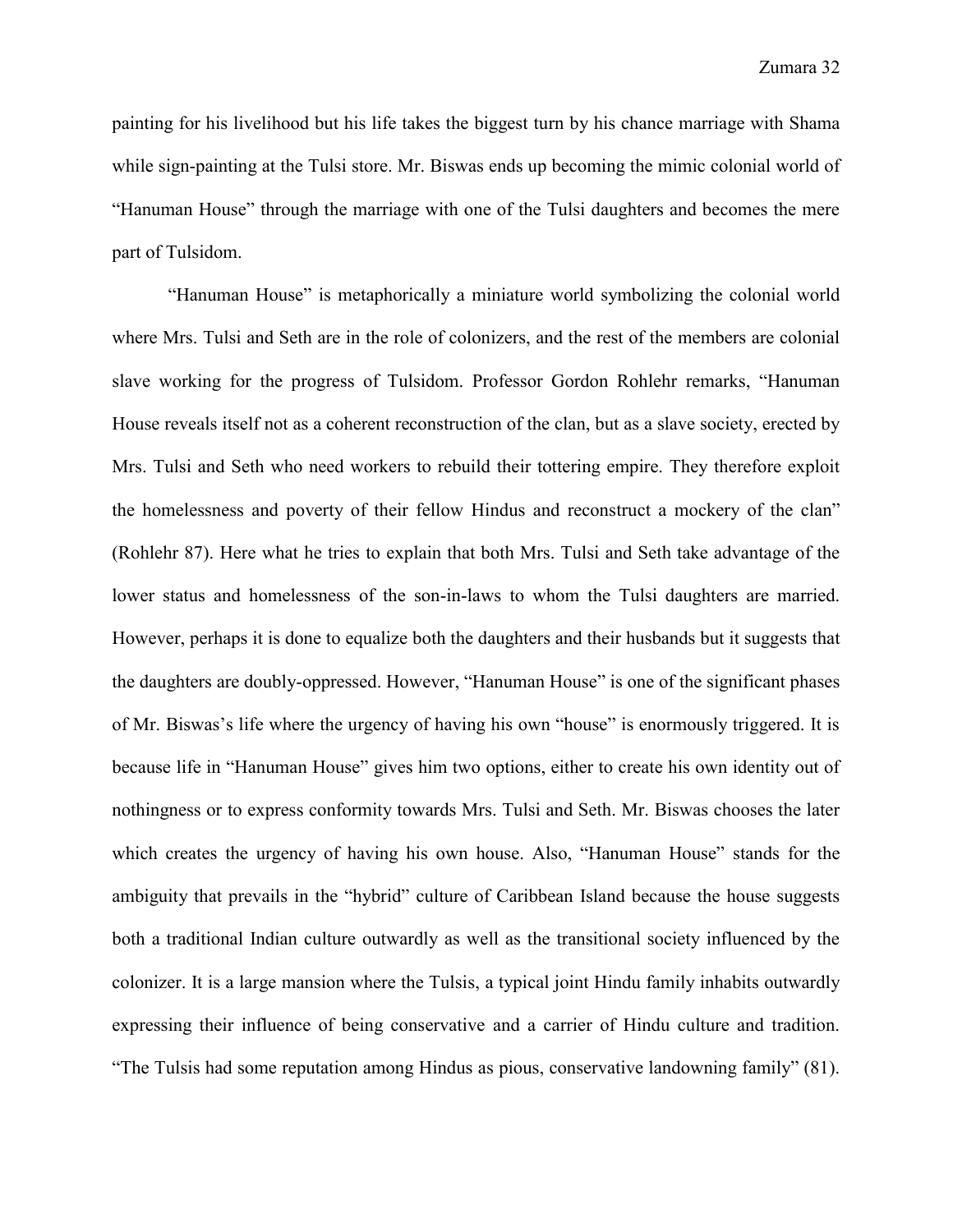In addition, the house was named after one of the Hindu god named "Hanuman" as "The balustrade which hedged the flat roof was crowned with a concrete salute of the benevolent Monkey God Hanuman" (81). The idea of 'home' through "Hanuman House" is that of a fading past where the house was more like a colony of the colonizer rather than a "home". In that sense, Mrs. Tulsi whom Mr. Biswas calls the old queen represents the colonizer asserting the height of British Colonialism under Queen Victoria, and Mr. Biswas along with the other daughters and son-in-laws are the colonized. Being one of the son-in-laws, Mr. Biswas was expected to merge his personal identity and become a mere part of "the Tulsis" by accepting the rules and regulations in exchange to food, shelter and security with a certain livelihood. Hence, Mr. Biswas's personal battle starts with the stronghold of Tulsi as he denies accepting the superiority of "the Tulsis" by sacrificing his individuality and existential freedom.

Unlike the other son-in-laws, Mr. Biswas becomes alienated and an eyesore to the Tulsis as he starts rebelling to establish his own personality among them. Singh underlines, "Mr. Biswas is the unaccomodated man representing the outcast's symbolic quest for a place in the hostile universe" (Singh 126). This suggests Mr. Biswas's denial to become the mere labourer like the other son-in-laws working for the Tulsi business, and remain as non-existent in the Tulsi family. In addition, his marital relationship with Shama also could not be developed as "following his policy of caution, he had not attempted to establish any relationship with her" (Naipaul 92). This makes Mr. Biswas distance from his own wife as well, and he becomes completely lonely even among so many people under one roof. For his ruthless and obstinate attitude of going against the Tulsis, he was repeatedly accused of not being grateful to the Tulsis, as Mrs. Tulsi scorns, "Coming to us with no more clothes you could hang up on a nail" (99). However, nothing could stop Mr. Biswas's rebellion and sarcastic attitude, and he continues to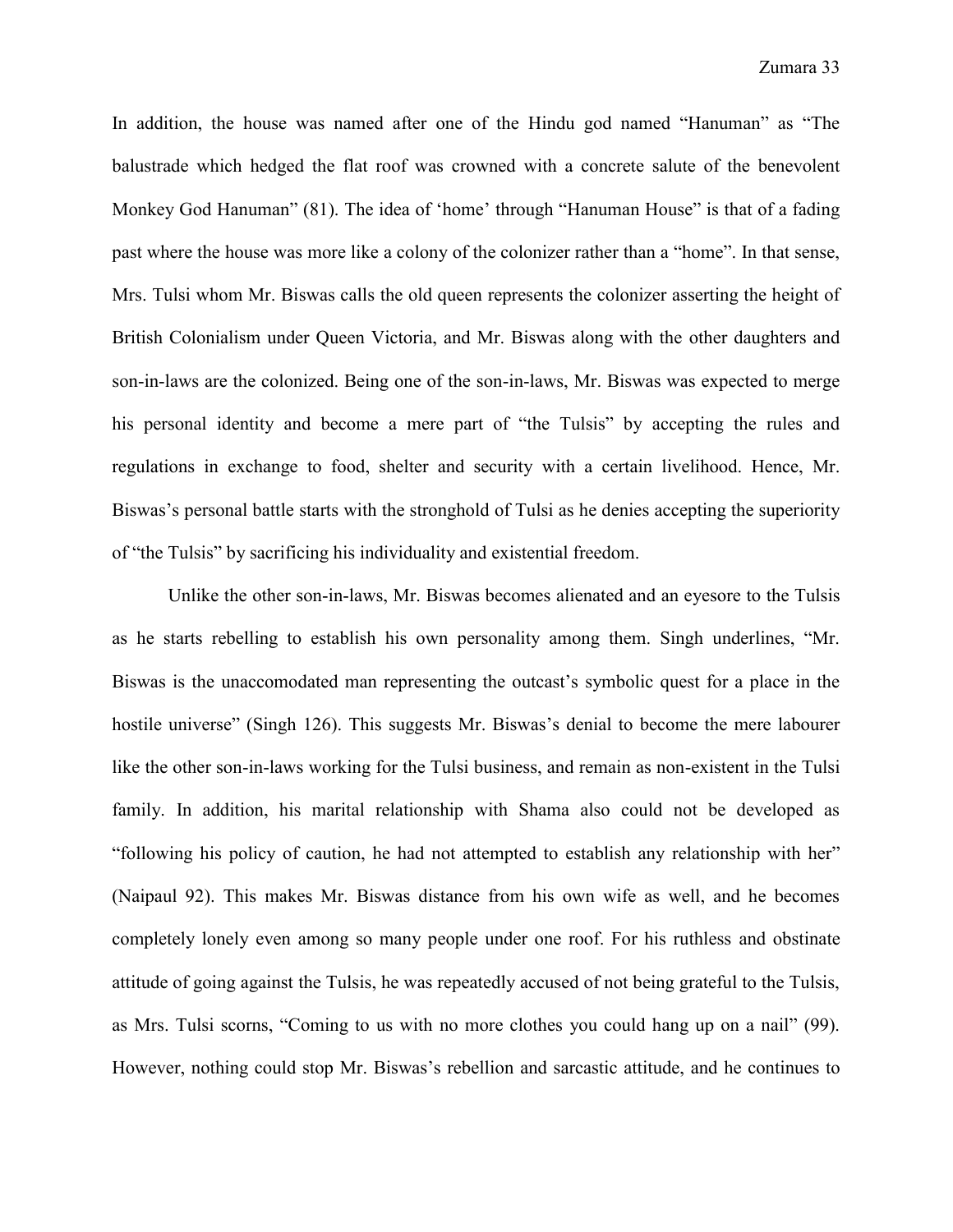do things as per his wish to establish his own individuality in Hanuman House. He at one point takes up comical tasks like spitting in Bhandat's rum, or giving names to the Tulsis such as "the old queen", "the old hen", "the old cow", for Mrs. Tulsi "the big boss", for Seth "the constipated holy man", for Hari, "holy ghost", and for Mrs. Tulsis's two sons, "the two Gods". Shortly, to affirm his individuality and acknowledgement, Mr. Biswas consciously goes against Tulsi's religious ideology by enjoining with the Aryans, a group of 'protestant" Hindu missionaries from India starts advocating the acceptance of conversion, women's education, the abolition of the caste system, child marriage and idol worshipping. Thus, his rebellious and sarcastic attitude, and taunting words make him alienated where "he was treated with indifference rather than hostility" (188).

Initially, Mr. Biswas's rebellion seems to be meaningless and unfair but all Mr. Biswas wanted a sense of belonging along with the establishment of individuality and recognition. Hence, we see him despite the hostile environment, he tries to be homely" and hence he "held his tongue and tried to win his favor" (188). He never wanted to be dictated or lose his freedom and independence like the other son-in-laws or daughters. 'Home' is supposed to be a place where one can be all by himself and receive his recognition but 'Hanuman House' have never provided him that personal space or recognition where he can be identified as "Mr. Biswas" instead of one of the Tulsis. Mr. Biswas was also deprived from the right of his father when his daughter was born as Seth and Hari chose the name "Savi" for her daughter. The rejection of being acknowledged both as an "individual" as well as a "father" clearly brings a picture of marginalization of colonial male in the private space. This makes him more obstinate as a form of "defense mechanism" to protect his own individuality and independence. Thus, in response to Govind's suggestion of leaving sign-painting he says, "Give up sign-painting? And my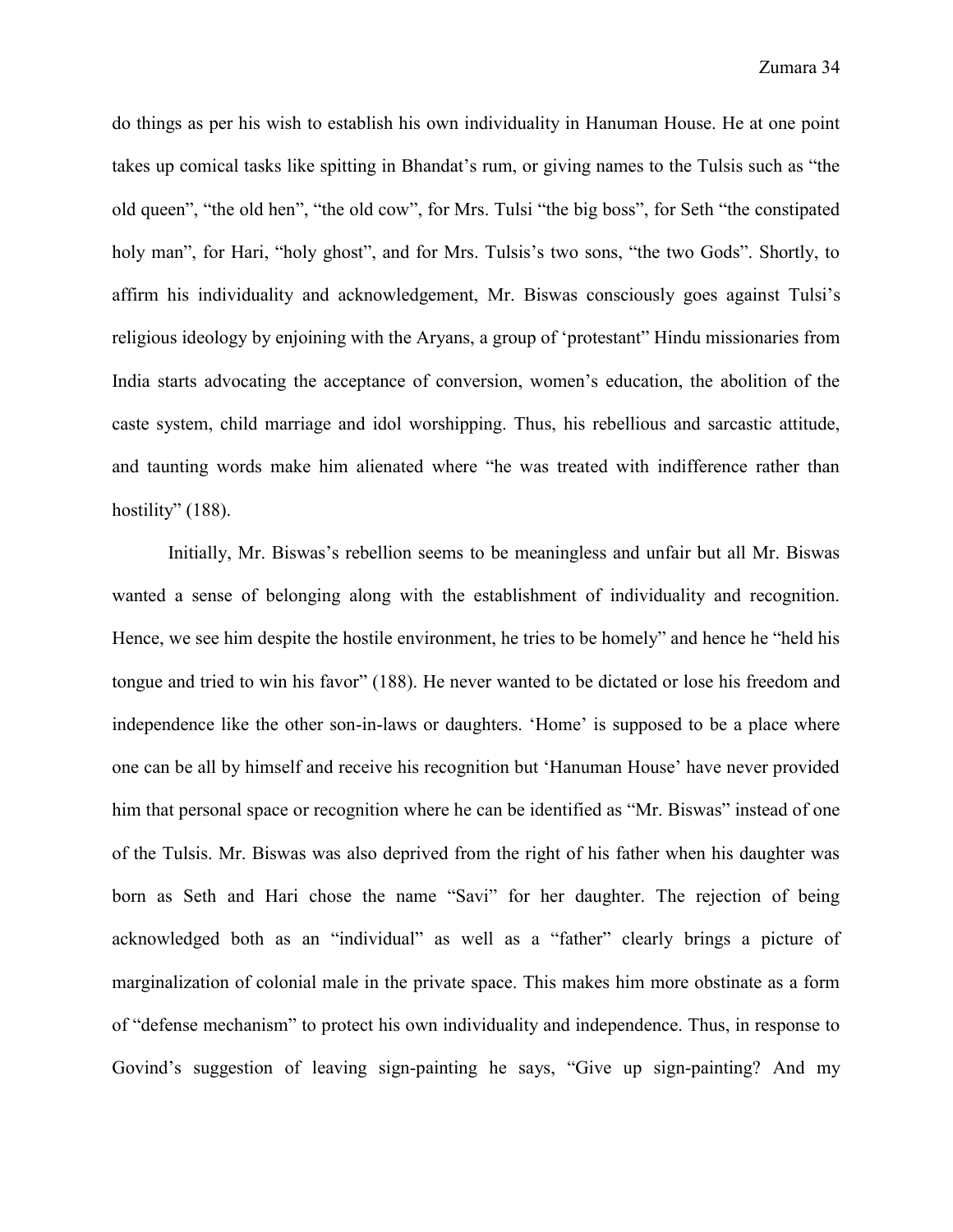independence? No, boy. My motto is paddle your own canoe?" (107). But his mantra ultimately makes him alienated and exiled among the Tulsis in Hanuman House which produces in him the urge for having his own house. In this case Mr. Biswas's rebellious attitude resulting in his alienation can be explained explained through "normlessness". Melvin Seeman in *On the Meaning of Alienation* classifies "alienation" in five categories one of which is "normlessness". According to Seeman, "Normlessness" is "a situation lacking effective norms or in which individuals assume that unacceptable behaviors are required for success" (Seeman 787). Here, the Hindu folk of Hanuman House represent the uncivilized structure in which Biswas considers his attitude appropriate to achieve his 'individuality", and in the face of the encounter with the familiar or societal norms, the desire for owning his own house is triggered in him.

With the desire of having his own 'house', Mr. Biswas leaves the Hanuman House, and goes to "The Chase" as shopkeeper, as a supervisor of labourers at "Green Vale" and finally as a journalist and a community welfare in Port of Spain. Though he was away from the Tulsis physically, in literal sense he was not as the places he goes all belong to the Tulsi estate. Being beaten up by Govind, and humiliated by Seth at Hanuman House, Mr. Biswas realizes his impossibility of being at 'home' and thus moves to 'The Chase'. From the beginning, a sense of premonition occupies his mind, and he ultimately finds himself in a vulnerable position among the aggressive competitive people and adverse environment. To Mr. Biswas life in "Chase was a pause, a preparation" (Naipaul 147) and he continues to live there despite knowing that "The Chase was only temporary" (193). The monotonous life and isolation of the Chase changes Mr. Biswas's perception of Hanuman House and he discovers that "the House was the world, more real than the Chase, and less exposed; everything beyond the gates was foreign and unimportant" (195). Hence, being failed to establish his authentic selfhood and his own home, he closes his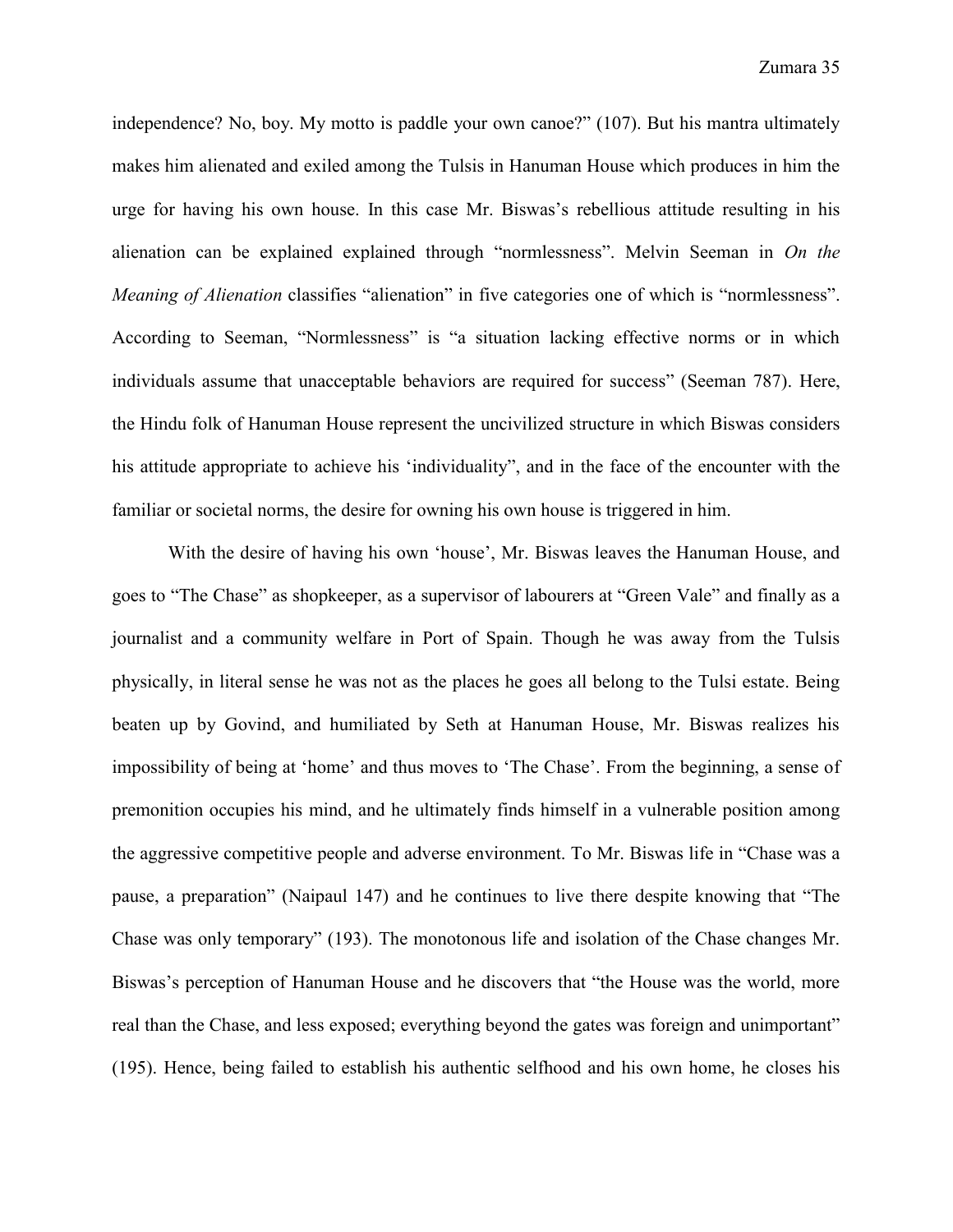shop at the Chase and cycles toward Arwacas. He also comes across a group of people who "could not speak English and were not interested in the land where they lived; it was a place where they had come for a short time and stayed longer than they expected, but when the opportunity came, many refused, afraid of the unknown, afraid to leave the familiar temporariness" (201). It resolves Mr. Biswas's hesitance of coming back to Hanuman House as he realizes he could never escape the house as it is the only familiar temporary space where he can return despite being 'unhomely'.

Shortly, Mr. Biswas moves to Green Vale leaving Shama, and his children at the Hanuman house to look after the Tulsi estate. Ironically, the experience of Green Vale was more distressing than the Chase. It was a kind of exile for Mr. Biswas but life at Green Vale makes him more desperate and one step forward to establish his own home where he will have the sense of belonging and security. The congested single room of the barrack, the wild, damp and monotonous environment, and the unknown laborers all make him feel suffocated, lonely and fearful as he finds himself in an insecure unfamiliar space. Being insecure both physically and mentally, he steps up to build his own house that he has always longed for, with the desperate desire for recognition both from the Tulsis and in Green Vale. "He wanted, in the first place, a real house, made with real materials" (219). However, the attempted house was a failure, and meets the same disastrous result the furnished beautiful doll's house he gave to her daughter Savi. Instead of brining a change mind and mood, his dreams were washed way. Additionally, the wild, gloomy and hostile environment triggers his intensity of alienation and displacement, and he loses his mental stability. Every night he becomes terrified and dreadful of his own home, and he suffers from intense depression and disillusionment. "And every day the rain fell, the sun blazed, the house became greyer, the sawdust, once fresh and aromatic, became part of the earth,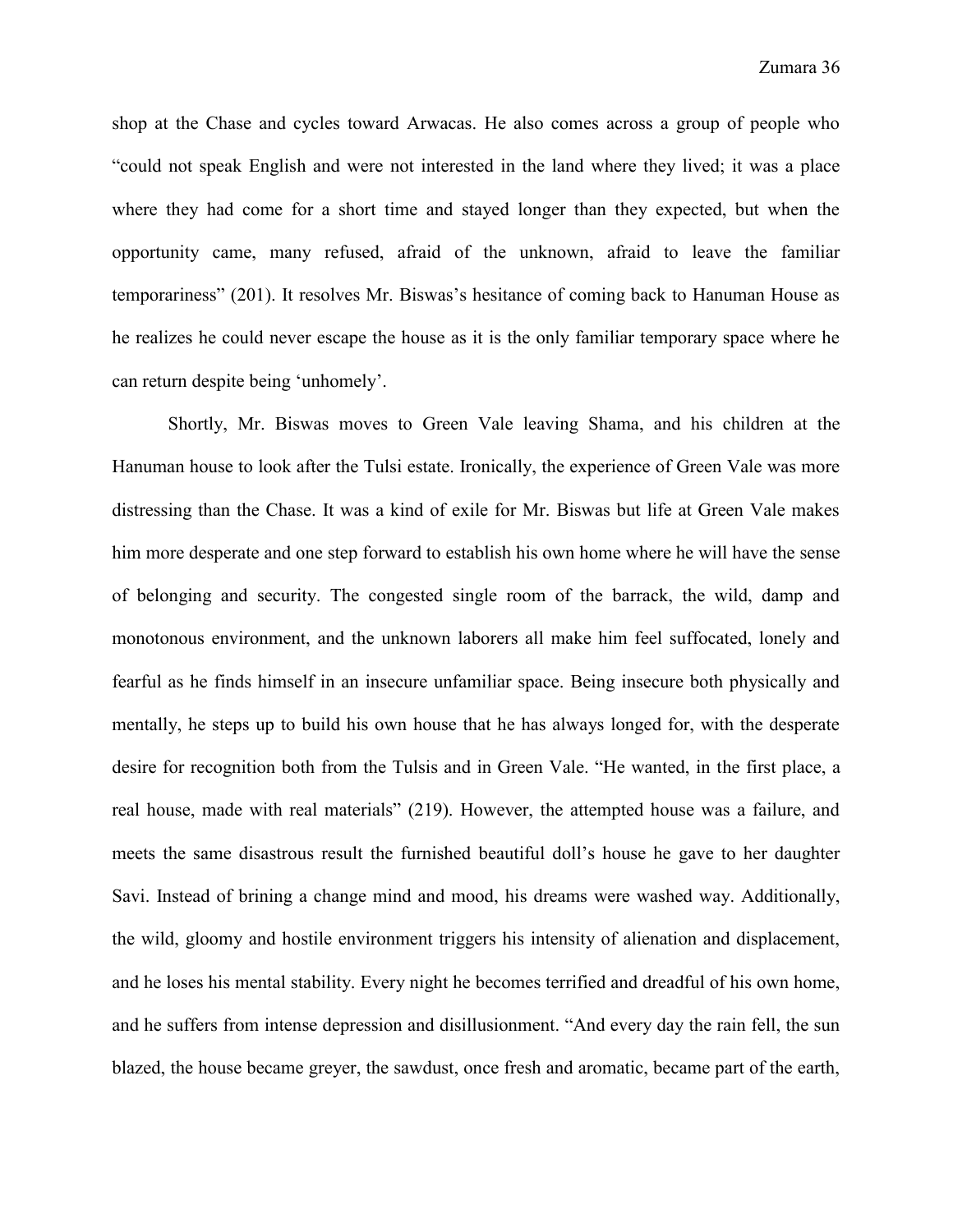the asphalt snakes hanging from the roof grew longer, and many more died, and Mr. Biswas worked more and more elaborate messages of comfort for his walls with a steady, unthinking hand, and a mind in turmoil" (276). Hence, the environmental threat makes Mr. Biswas fearful of his own house passing sleepless nights as "he was so afraid that he almost cried out" (277). His mental insanity also instigates the thought of killing his wife and children, and a sense of hatred and dreadfulness grow in him against Shama and the children as well. Finally, his horrific home at Green Vale gets flooded as "the rain and wind swept through the room with unnecessary strength and forced open the door to the drawing room, wall-less, floorless, of the house Mr. Biswas had built" (304). Hence, Mr. Biswas again ends up coming back to Hanuman House for the last time.

On returning from Green Vale in disillusioned state, Mr. Biswas for the first time "welcomed the warmth and reassurance of the room" (308) at Hanuman House. Though for temporary, Hanuman House seems like a comforting 'home' to Mr. Biswas. "The darkness, the silence, the absence of the world enveloped and comforted him" (312) in the Blue Room. However, soon he was forced to leave the Blue Room and Hanuman House for good as Mrs. Tulsi, and Owad were coming back. The noticeable point is here when the supposed colonizer Mrs. Tulsi is out of 'Hanuman House', Mr. Biswas temporarily feels the house 'homely'. Again, Mr. Biswas's "unhomely" due to alienation in presence of Mrs. Tulsi can be explained through Hegel's concept of "alienation as separation". Having been alienated in the form of "normlessness", the colonial male comes to a condition of existential standpoint. Hegel's concept of "alienation as separation" suggests "through self analysis and contemplation, the human moves from an immature sense of universality to a powerful sense of his/her own individuality" (Williamson and Cullingford 25). It differs from Hegel's concept of "alienation as surrender"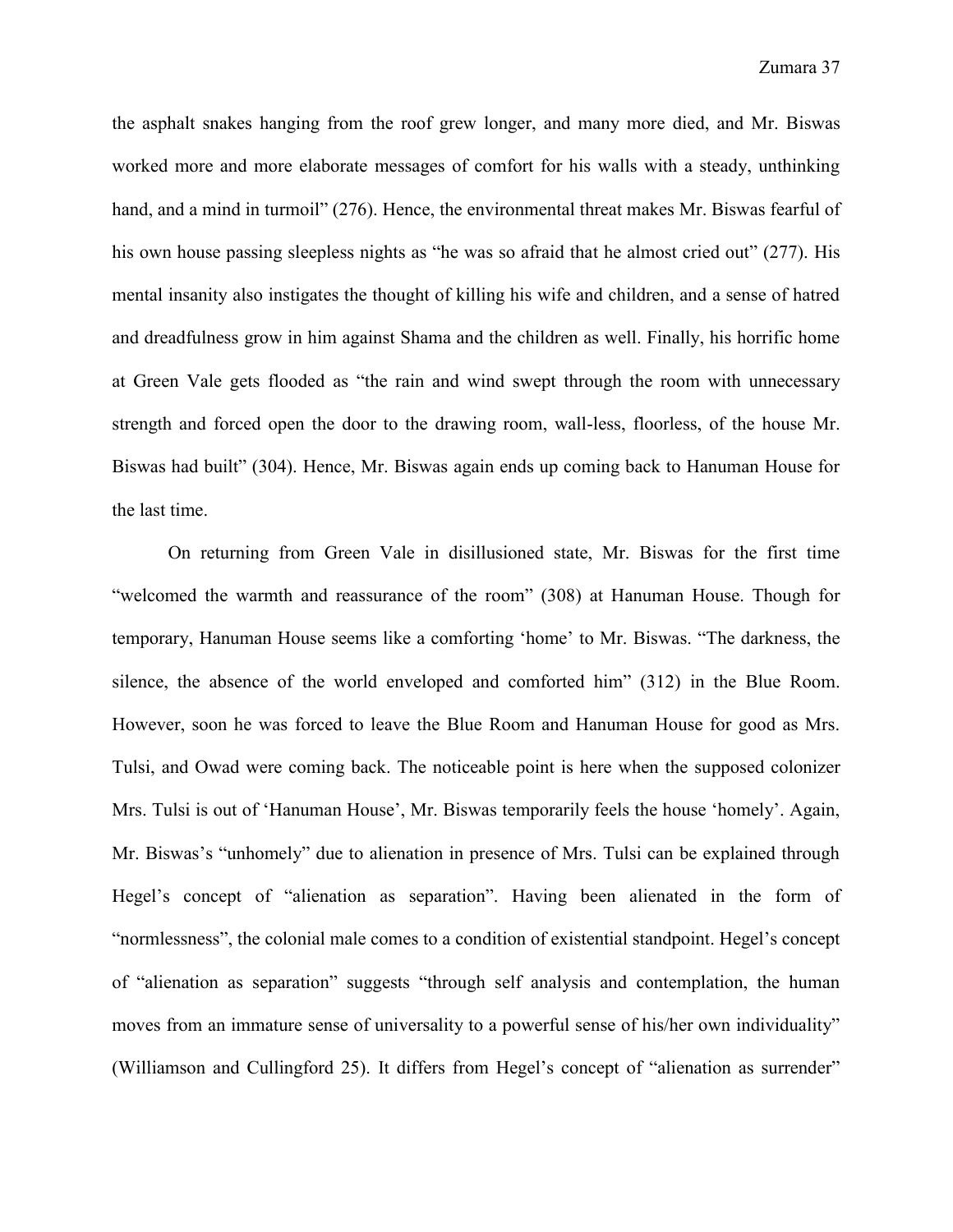suggests being positively peaceful and free from worry due to the fact that "it involves a conscious relinquishment or surrender with the intention of securing a desired end: namely, unity with the social substance" (Schacht 36) or any other entities like the state of religion. This explains how the presence of Mrs. Tulsi intimidates Mr. Biswas and he feels the strong sense of individuality for what he struggles and becomes alienated in Hanuman House. On the other hand, the other son-in-laws and daughter to maintain a peaceful relation and continue to be benefitted from Mrs. Tulsi or Hanuman House surrender themselves to Mrs. Tulsi for what they do not go through the kind of alienation or "unhomeliness" like Mr. Biswas.

However, finally, Mr. Biswas moves out from the Hanuman House for good with a renewal of his hope and desire. Naipaul describes, "He was going out into the world […] Real life, and its especial sweetness, awaited; he was still beginning" (Naipaul 318). Thus, he comes to Port of Spain, the city that opens up new avenues for Mr. Biswas. He establishes himself professionally by taking up the job of reporter in Trinidad *Sentinal* with a salary if fifteen dollars a month. Interestingly, it is his creativity of sign-writing that makes him a self-made man as "Sign-writing had taken him to Hanuman House and the Tulsis. Sign-writing found him a place on the *Sentinal*" (340). The job bring a drastic change in his life as he is no more a "troublemaker"or "nonentity" in the family, and it also empowers the silent Shama who can now proudly voice that "children are afraid of him" (340). Noticeably, Shama's experience of 'home' is passive as it depends on his husband's financial capability and social status. In the Hanuman House, Shama is merely a silent observer under the rule of Mrs. Tulsi obeying every rules and regulation in fear of being displaced but her changes has been noticed in "The Chase" when she comes to the Chase with her husband. Mr. Biswas was astonished seeing the change in Shama as "she behaved as though she moved into a derelict house every day" (150). She prepared meal for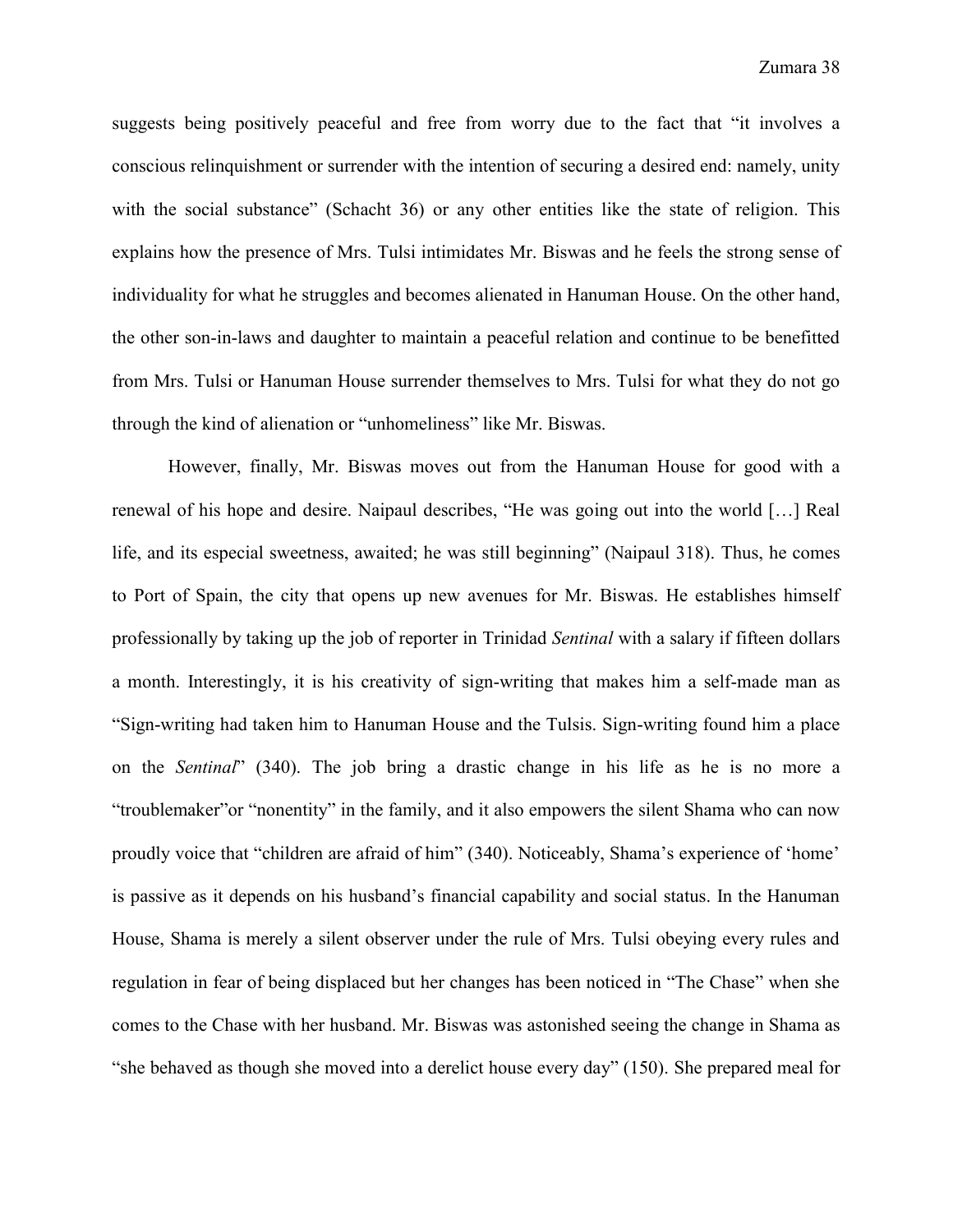both of them, cleaned the home and made it habitable banishing "silence and lonliness" and acted like an expert housewife. This suggests how Shama makes her husband's "home" as her own and acts active whereas she is merely a silent "puppet" in Hanuman House suggesting her financial and emotional dependency on Mrs. Tulsi and Mr. Biswas. On the other hand, it is Seth and the inherited property from her husband, Mrs. Tulsi remains a strong woman ruling in the Hanuman House, but as soon as the Tulsi-Seth bondage breaks, the whole Tulsidom gets scattered. Thus, the whole Tulsi family shifts to Shorthills along with Mr. Biswas as he loses his job as reporter. Ironically, even in Shorthills Mr. Biswas's attempt to build house remains unsuccessful and he along with family moves in to the rental house of Mrs. Tulsi in Port of Spain.

The rental house of Port of Spain was merely a roof and wall for Mr. Biswas. Though his fortune remains un-flourished for a long time, he nurtures the dream of literature, and takes up writing. Hence, he becomes an expert creative writer for what he gains popularity after regaining his job in journalism. Meanwhile, Mr. Biswas also nourishes his desire of having his own house, and he along with Shama starts acquiring things little by little that gives them a momentarily satisfaction of owning something of their own. Additionally, the acquisition tentatively invokes the sense in Mr. Biswas that they are no longer poor, and also incorporates a sense of confidence and self-worth among him. The desired individuality grows in him, and he achieves the importance in his son Anand's life which he has always wished for. Hence, Anand seeing his father helpless when he was forced to leave his study room on arrival of Owad from England, Anand could not but answers back out of rage. Consequently, Owad slaps Anand that humiliates Anand, and he urges his father to move from the rental house adding that he cannot "bear to leave here another day" (551). Mr. Biswas was deeply moved by Anand's appeal remembering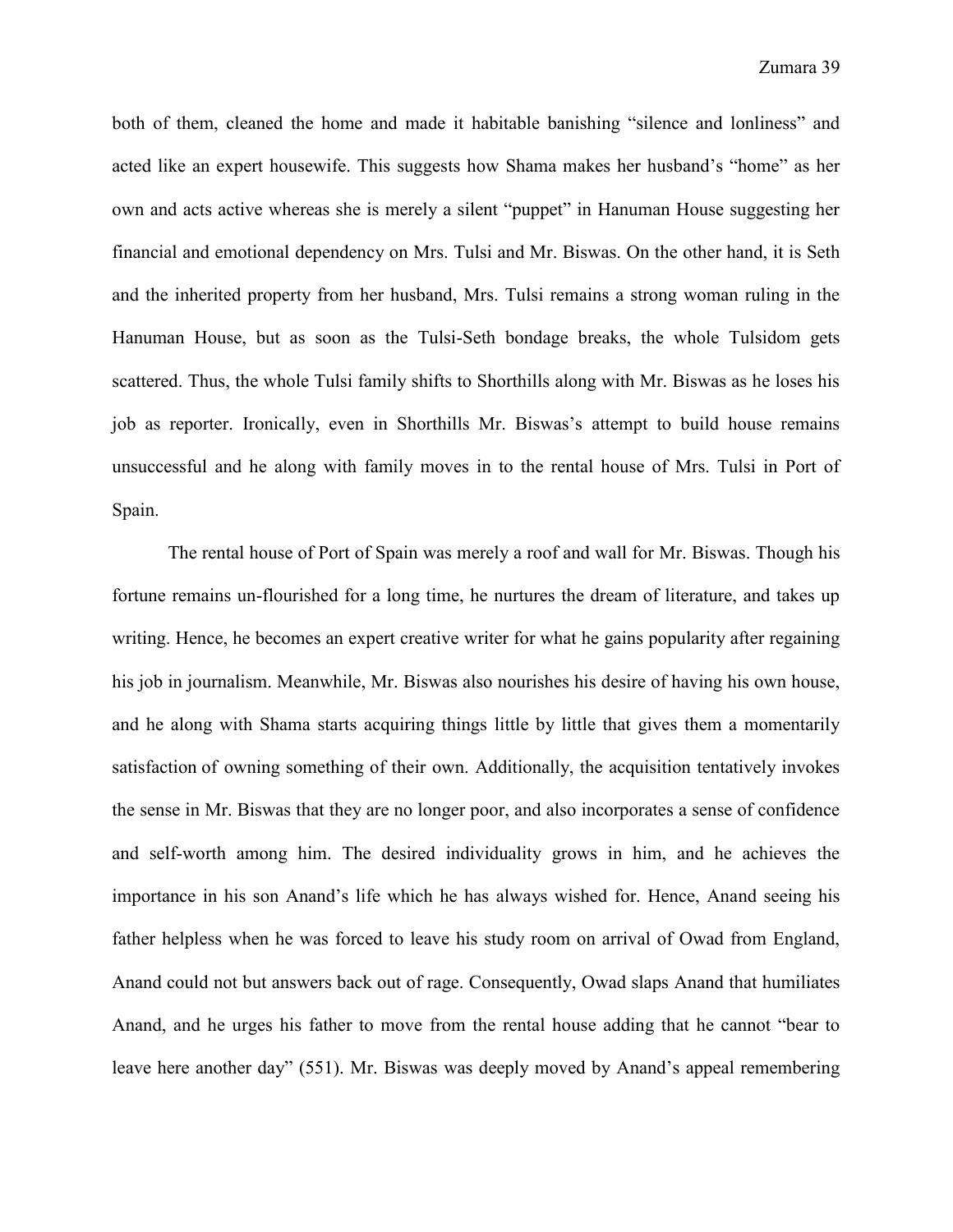his humiliation innumerable times from his childhood till the present. Hence, this time for Mr. Biswas, owning a house is no more a desire but a necessity triggered by the humiliation inflicted upon his son and Mr. Biswas's inability to protect his family. According to Gordon Rohlehr, Naipaul presents Mr. Biswas as a hero to his son who is "in all his littleness, and still preserves a sense of man's inner dignity" (Rohlehr 90). Hence, the desired house for both Mr. Biswas and his family will be no more a roof and wall on a piece of land but it will be their "homely' space where they can live with self-respect and dignity.

Finally, Mr. Biswas manages to get a loan from Ajodha and buys a house of his own at the Sikkim Road in Port of Spain. Acquiring a house of their own gives Shama a sense of individuality and voice, and she takes a stand beside her family imitating the overpowering personality of her mother, Mrs. Tulsi. The constant humiliation towards her husband and son also enrages her sense of responsibility and self-respect as a wife and mother. However, though Shama finally achieves a sense of belonging with a certainty, Mr. Biswas could not feel 'homely'. He achieves a physical existence of home but the psychological satisfaction was still out of his league as the house was mortgaged. Also, he discovers many flaws and he feels betrayed by the clerk. He spent those years in that house in tension of debt and repairing the flaws of the house. Nevertheless, it was not long before his death when he finally realizes that his 'unhomely' home is actually very beautiful, comfortable and secured. He felt the long searched sense of belonging and stability that he had never felt as he moved from "one house of strangers to another; and since his marriage he felt he had lived nowhere but in the houses of the Tulsis, at Hanuman House in Arwacas, in the decaying wooden house at Shorthills, in the clumsy concrete house in Port of Spain. And now at the end he found himself in his own house, on his half-lot of land, his own portion of the earth" (Naipaul 2). Hence, Mr. Biswas's relentless attempts of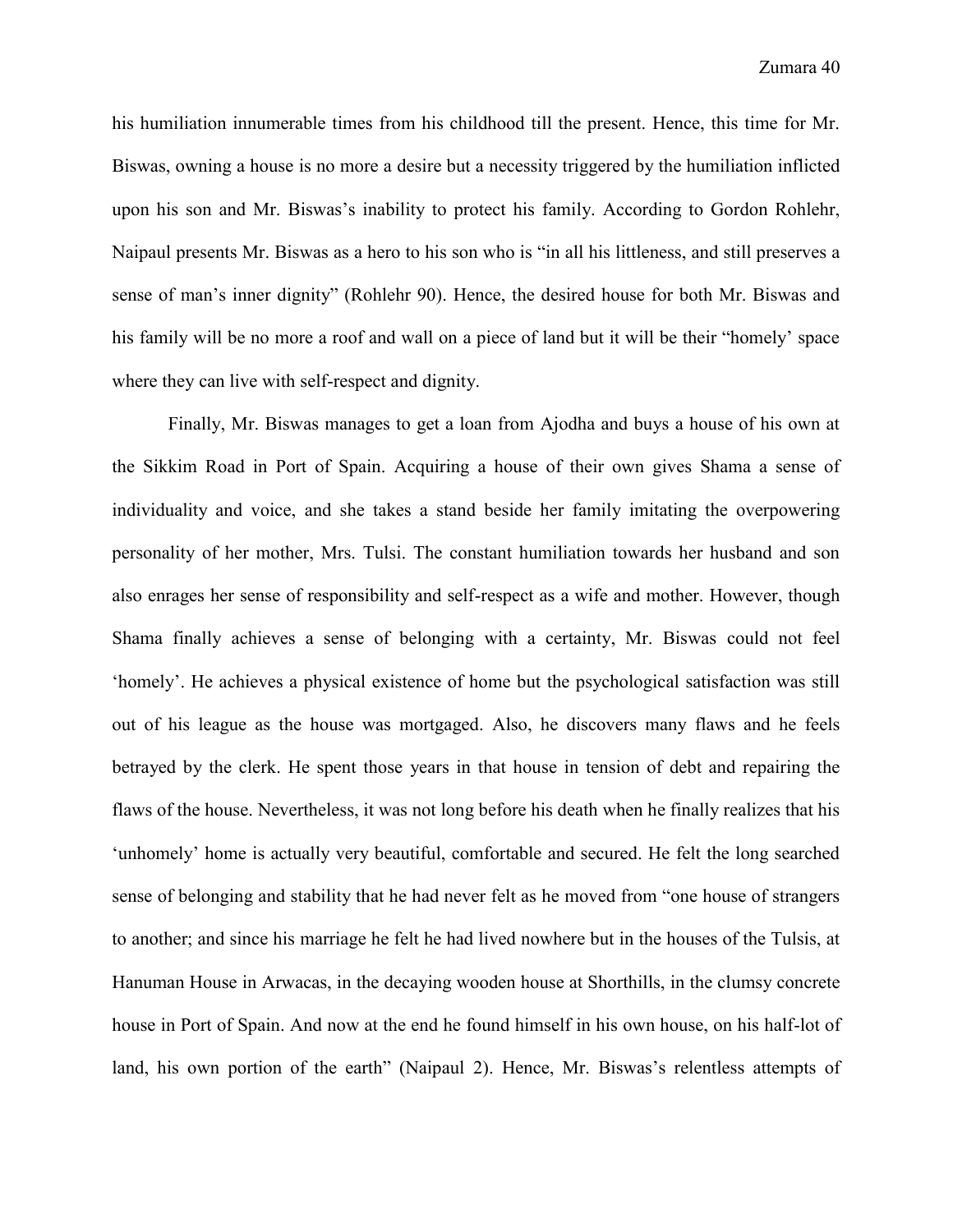acquiring a "house" of his own come to an end with his death from heart failure at the age of forty-six. To conclude, Mr. Biswas's "a house" of his own was not just a desire of getting shelter but it was the result of the changing home which is 'unhomely' in nature. The desire of owning a house was a way of establishing authentic selfhood, and acquiring the sense of belonging within the disintegrated culture, and heterogeneous and fragmented society of Trinidad.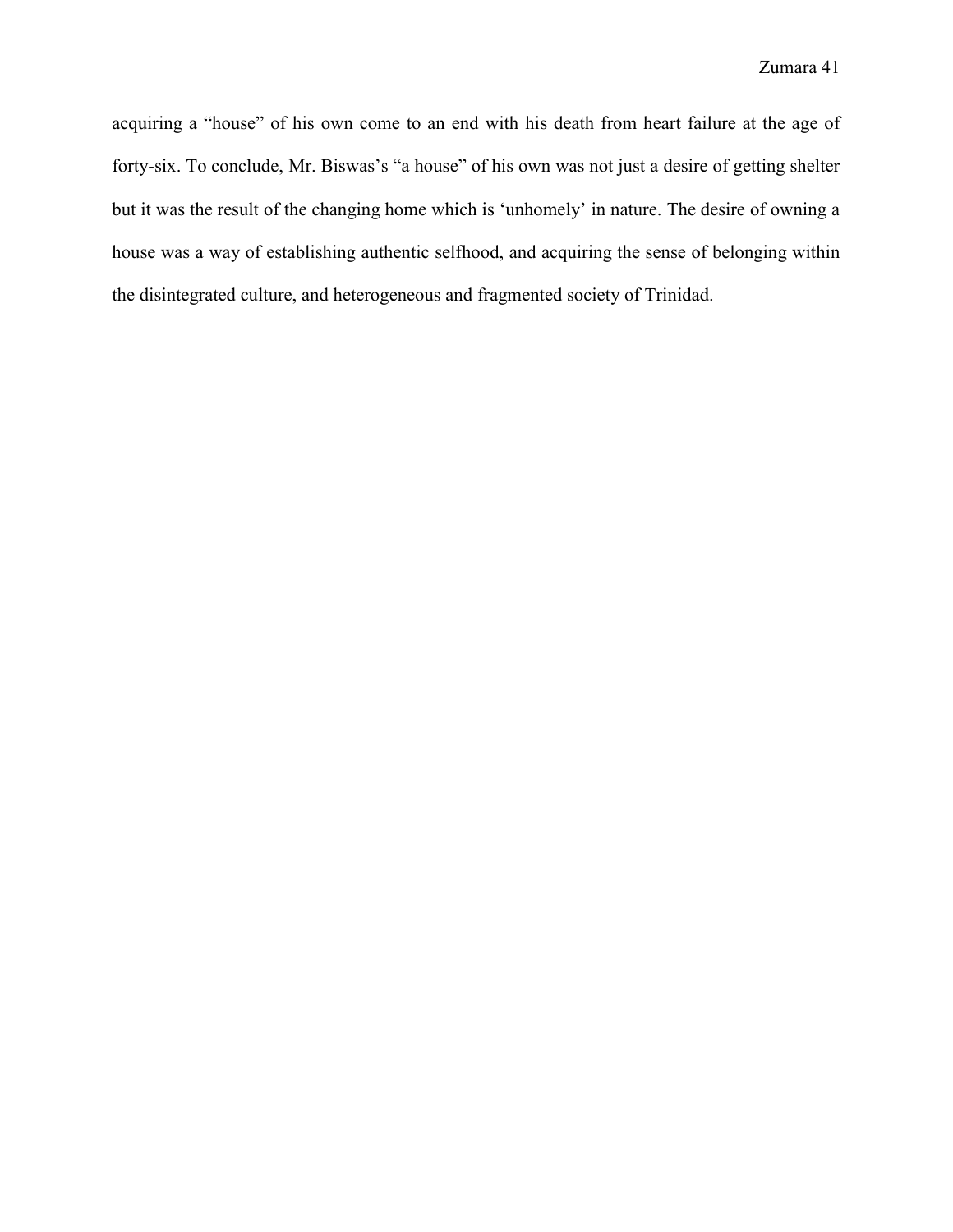Zumara 42

#### **Chapter Two: Unhomely "Home" in Salman Rushdie's Midnight's Children**

In Homi Bhabha's words, the changes of space or home involves individual in "the traumatic ambivalences of a personal, psychic history to the wider disjunctions of political existence" (Bhabha 11). By this statement what Bhabha is trying to put forth that the domestic space and the political space of home becomes assimilated which results the "unhomeliness" in both the physical and psychological aspects of home. Bhabha explains, "The borders between home and world become confused, and, uncannily, the private and the public become part of each other, forcing upon as a vision that is as divided as it is disorienting" (9). That is, the process of "unhomeliness" starts with the intermingling of home and the outside of home, which results in the separation of the individual with the actual "home". This is what we observe in Salman Rushdie's one of the most popular postcolonial novels *Midnight's Children* where the characters intermingles their private domain and political spheres while responding the postcolonial situation around them that often causes conflict with the expectation and reality.

In the novel, home as the "unhomely" best appears in the Methwold Estate where the physical aspects of "home" changes due to "imperial domesticity" and "politicizing of home". As earlier discussed, the assimilation of home and the outside triggers the process of "unhomeliness" as the effects of colonial or postcolonial situation. According to Saleem's words, his parents Ahmed Sinai and Amina get lured into William Methwold's "peculiar game: FOR SALE" (Rushdie 94) and decide to settle down in the Methwold Estate. Thus, they get engaged in Bhabha's term "mimicry" of the colonizer. To Saleem, the "signs bearing two words" (94) enchanted his parents, and in the course of time, they will be engaged in the curious whims of Mr. Methwold. With the promise of getting a "home" with "nice people" and "nice neighbours",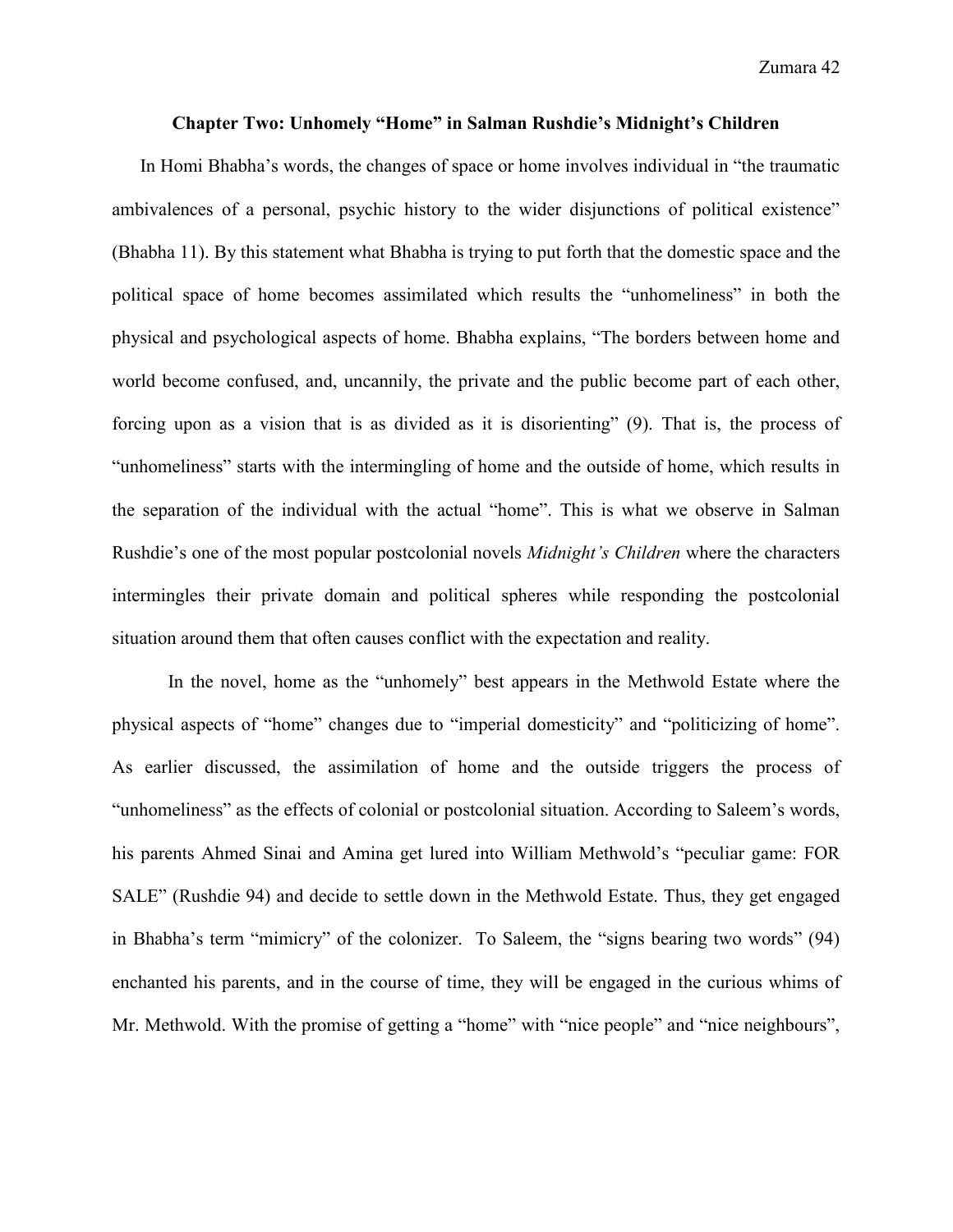Ahmed Sinai convinces her wife to settle there, but they failed to realize the "unhomely" nature of their "home".

Methwold Estate was sold on two conditions that "the house be bought complete with every last thing in them, that the entire contents be retained by the new owners; and that the actual transfer should not take place until midnight on August  $15<sup>th</sup>$  (95). These two conditions that Methwold put forth were based on his mantra "Lock, stock and barrel" (95), and he was quite conscious to stick to this ideal. The underlying purpose behind this mantra was to keep the British essence and their power haunting the entire nation, and make the Indians accustomed to British norms and customs that would represent the British imperialism in India. Methwold successfully involves the Sinai family by saying "We don't have much left to do, we British except to play our games" (95). Hence, Methwold resolves to play his game within his dominion that he named majestically after the places of Europe such as Versailles Villa, Buckingham Villa, Escorial Villa, and Sans Souci. William Methwold was quite aware of the fact that his game was not fair, but he appeases everyone around him with the Indian saying "Sabkuch ticktock hai" (99) that mean "all is well".

While Methwold is eager to transfer his power luring them into his game, everyone in the Methwold Estate initially does not like the idea keeping everything untouched and living like the English. Now they have to get used to living among ceiling fans, walls covered with the pictures of old Englishwomen, water closets, mini-bars and musical instruments etc which all evoke the sense of being in a foreign land. Their dislike to "the curious whims of the Englishman" (98) is clearly stated in the following words:

"…There are thirty days to go to the transfer of power and Lila Sabarmati is on the telephone, 'How can you stand it, Nussie? In every room here there are talking budgies,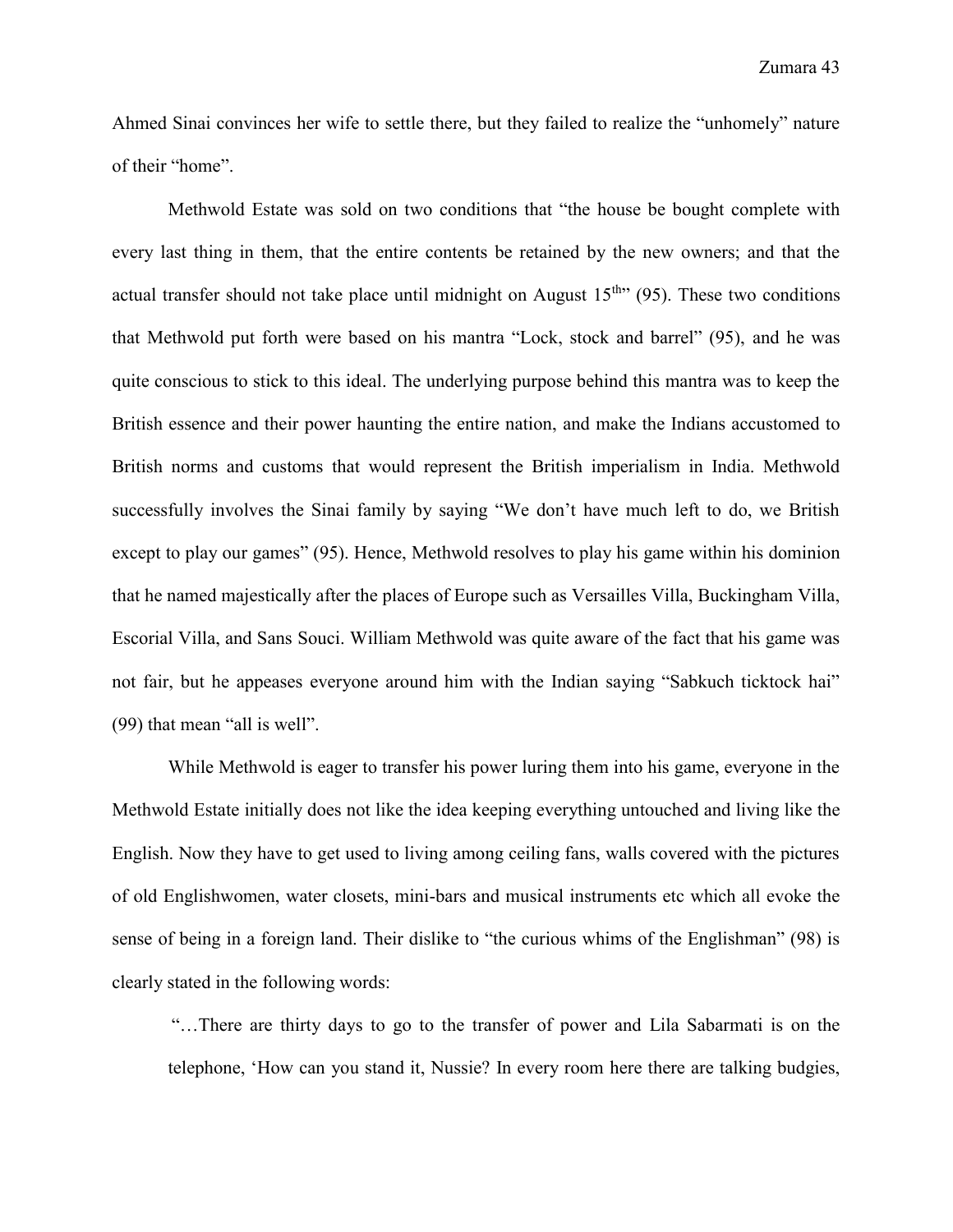and in the almirahs I find moth-eaten dresses and used brassieres!...And Nussie is telling Amina, "Goldfish, Allah, I can't stand the creatures, but Methwold sahib comes himself to feed… and there are half-empty pots of Bovril he says I can't throw…it's mad, Amina sister, what are we doing like this?" (98).

The quote clearly illustrates that the 'home' is unknown to them, and everyone has problem with the conditions of Mr. Methwold, and they find it ridiculous that even after being unable to stand moth-eaten dresses or used brassieres or the goldfish, they cannot throw away anything including a spoon, or the lampshade or a comb. Hence, they start living with this making them adapted to the situation. For example, Ibrahim does not use the ceiling fan fearing that at night it might fell upon his head. However, with the passing of time, "things are settling down, the sharp edges of things are getting blurred, so they have all failed to notice what is happening: the Estate, Methwold's Estate, is changing them" (99). Now Ahmed Sinai tastes the Scotch whisky, and Dr. Narlikar has no problem with the pictures hanging on the wall. In fact, "Every evening at six they are out in their gardens, celebrating the cocktail hour, and when William Methwold comes to call they slip effortlessly into their imitation Oxford drawls;" (99) and when they realize that they are being supervised they shift to an Anglo-Indian posture imitating his Oxford accent. Thus, every evening Methwold witnesses their transformation due to his allegorical –project of turning them from Indian to English.

The process of "unhomeliness" starts with their transformation as they are left with nothing of their own but all borrowed from the colonizers. Methwold Estates becomes more of a site for British colonial power, rather than their "home". The objects such as the wardrobes filled with clothes, the lampshade, the spoons, the pictures, the ceiling fans, gas cookers etc represent the British rule in India. Methwold Estate starts serving the colonial power correlating to the idea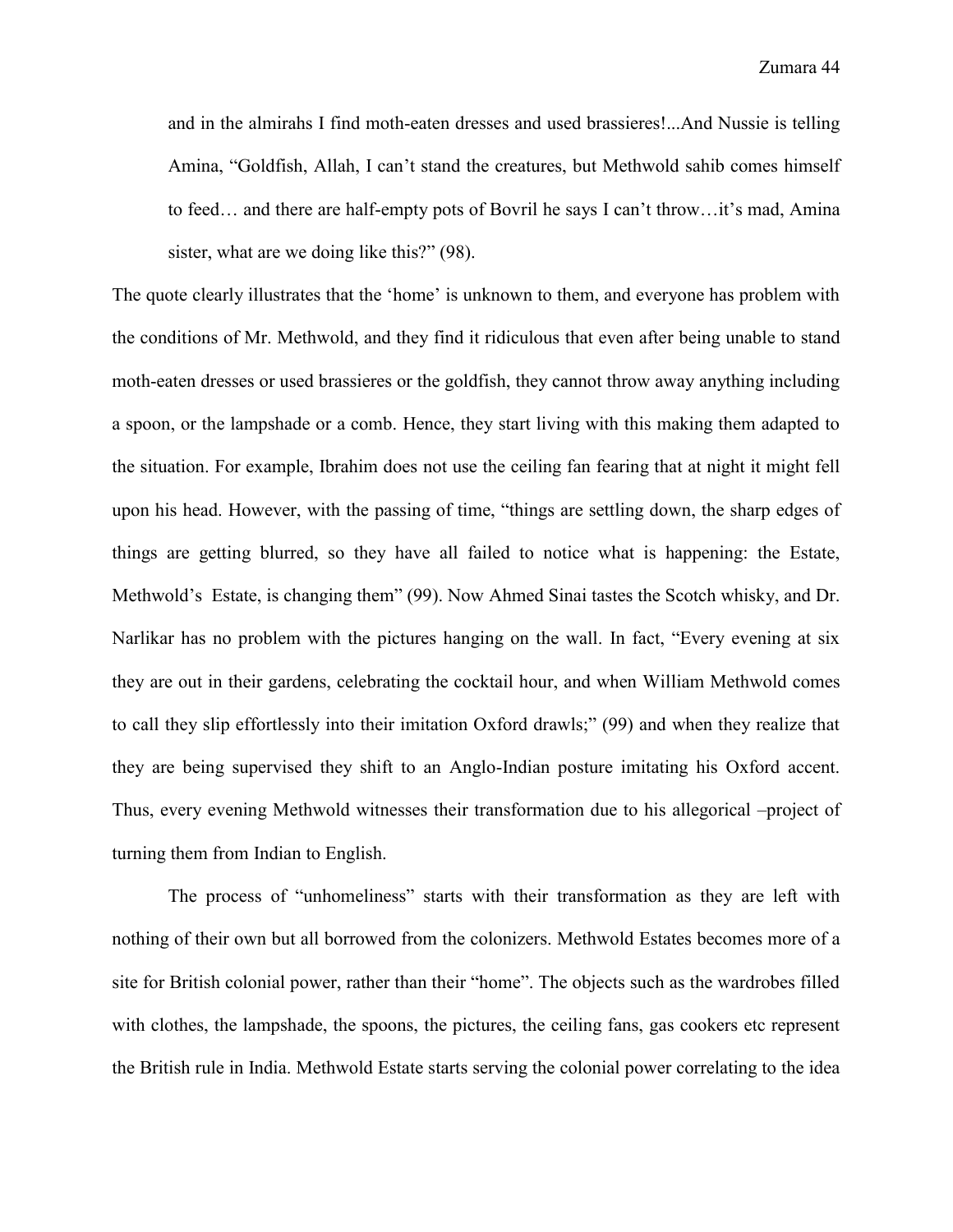of domination and power. Alison Blunt regarding "imperial domesticity" suggests "Both through the domestication of imperial subjects and through the rise of imperial consumption, British homes were clearly influenced by imperial politics" (Blunt 25). Thus, through Methwold Estate, William Methwold has exercised imperial domination and forced the members of the Estate to contribute to the colonial power. The principles of imperial domesticity compel the members to abide by their rules and accept their superiority. Hence, their domestic practice serves for the "public" colonial interest that gives the Estate home a political dimension in the light of colonial or postcolonial context.

Moreover, postcolonial home is "a construct fulfilling a political role in the reinforcement of colonial values and yet, because of the nature of that political role, presented- paradoxically-as an idealized and apolitical location" (Upstone 115). This is exactly what Methwold Estate does, interrogates colonial values by adapting the inhabitants through the illusion of ideal place. While accepting the terms of Mr. Methwold, Ahmed Sinai feels relieved thinking that Methwold will not stay with them forever and he says, "…And afterwards I can do what I like with the house…? "Yes, afterwards, naturally, he'll be gone…" (Rushdie 97). Ironically, Ahmed Sinai is wrong because Methwold will always be present and felt in and around the house and their minds just like the British Raj in India. Therefore, it is not possible for the inhabitants of the Estate to come out from the "unhomely" state because they have been unknowingly stripped away from their identities as Indians by observing certain kinds of Englishness. They fall in the trap of "colonial mimicry" that is to create "a reformed, recognizable *Other*, as a subject of difference that is almost the same, but not quite" (Bhabha 86) and become "mimic-men". Consequently, the residents being involved in the process of civilizing themselves like the English make themselves "outsider" within their own home or space. They feel "unhomely"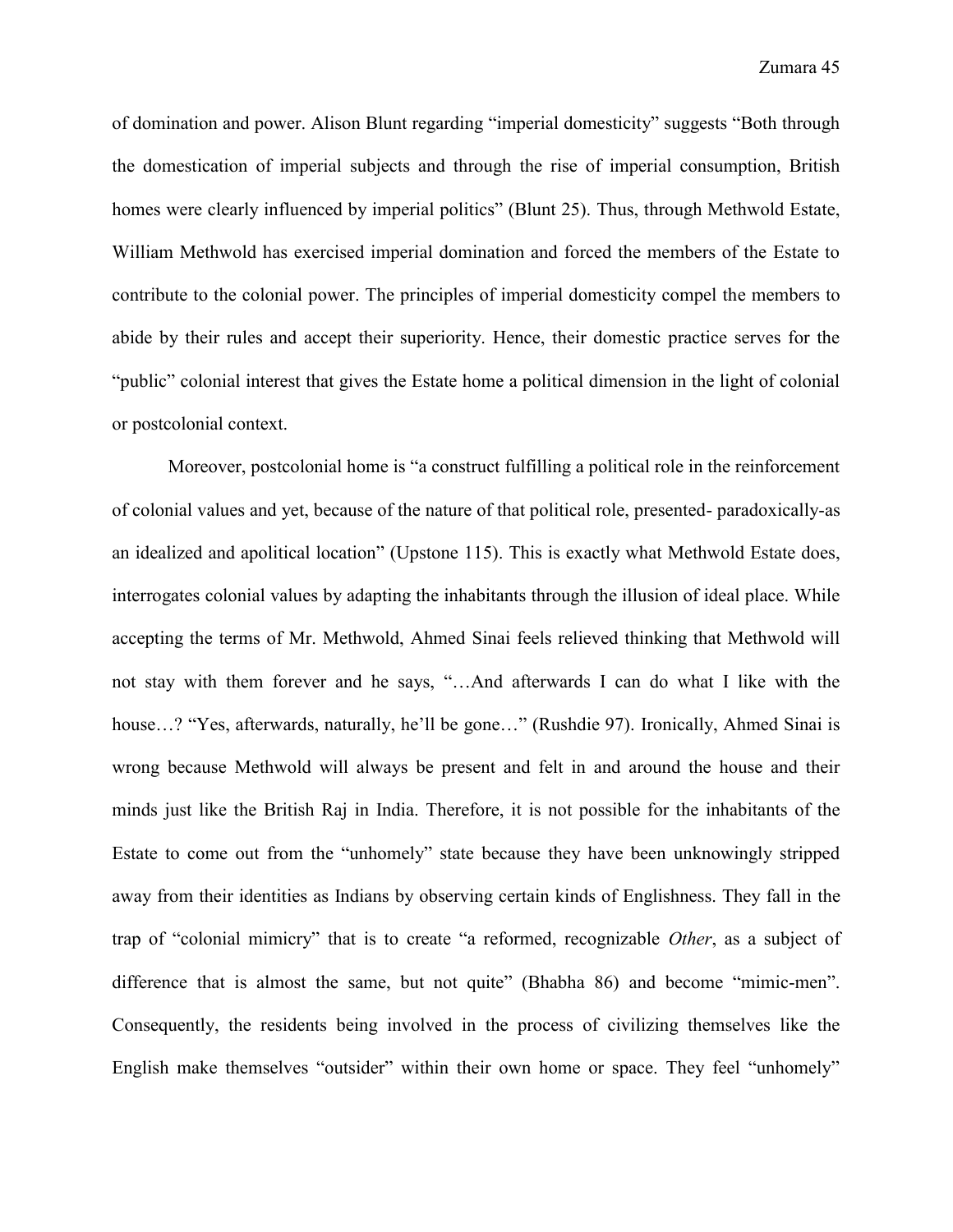living a life of exile between two clashing cultures and never arriving at home or setting a home in the colonial situation.

The novel also presents the "politicizing of home" that turns "home" as the "unhomely". "Home" is subverted in many forms through the very notion of "home" and "domesticity". In the colonial situation, home represents its political dimension through domestic practice and becomes a ground for act of resistance. This resistance is evidenced in Reverend Mother's imperial traits who try hard to keep her house in great order being indifferent to what is happening outside. Reverend Mother "lived within an invisible fortress of her own making, an ironclad citadel of traditions and certainties" (Rushdie 40). It seems she was well aware that one had to maintain home successfully, if he was to maintain a successful nation. "The domestic rules she established were a system of self-defence" (41), and the rules are to fight against the chaos of public in her way. In this way, Reverend Mother established her kingdom within the domestic space of her home sticking to the traditions of India, fought against the challenges of the colonial values that were ready to grab the whole nation. The power of Reverend Mother within the private arena is evidenced at the dining table that Saleem describes-

"…And at the dinner-table, imperiously, she continued to rule. No food was set upon the table, no plates were laid. Curry and crockery were marshalled upon a low side-table by her right hand, and Aziz and the children ate what she dished out. It is a sign of the power of this custom that, even when her husband was afflicted by constipation, she never once permitted him to choose his food, and listened to no requests or words of advice. A fortress may not move. Not even when its dependants' movements become irregular" (41).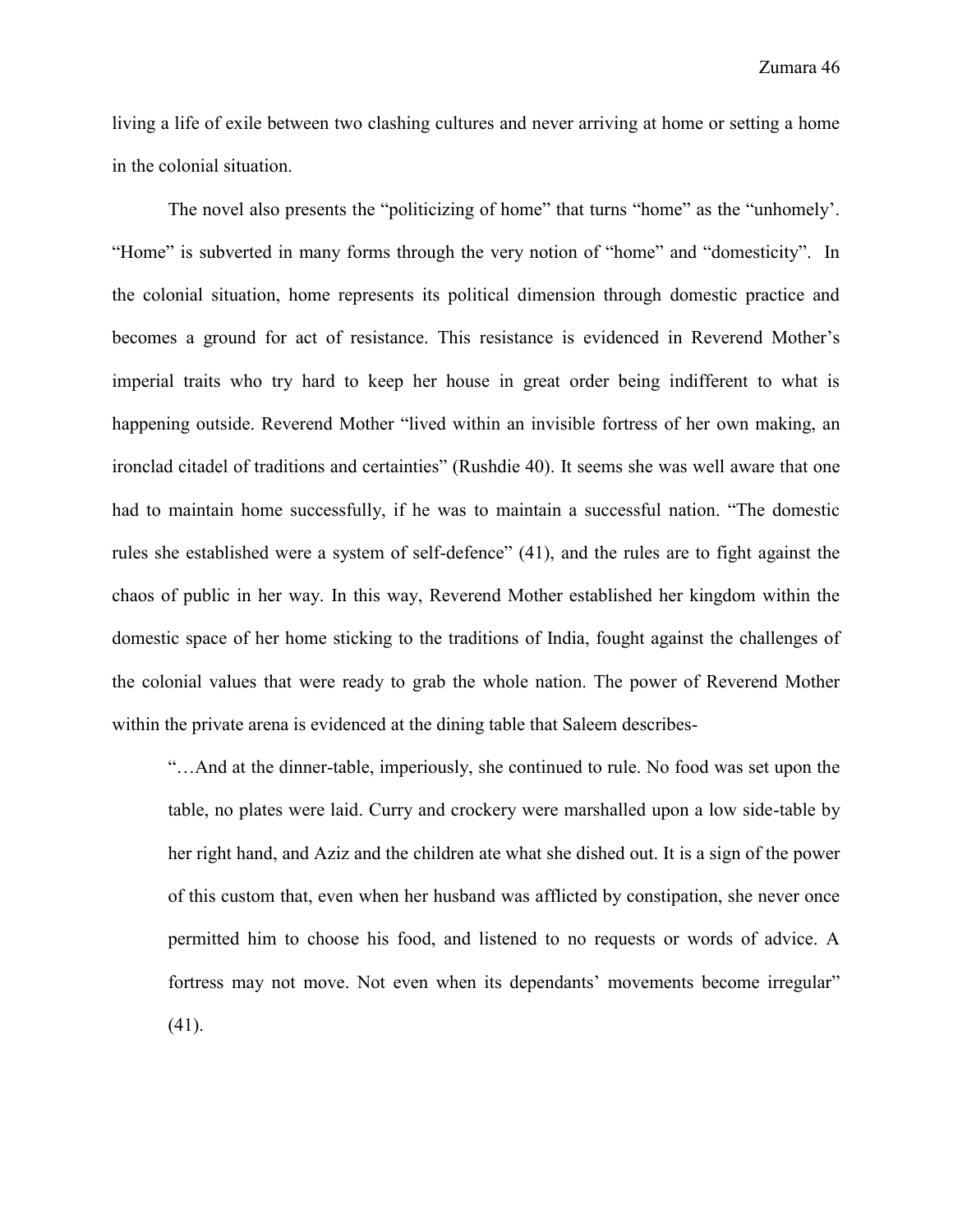Thus, the politics of Reverend Mother is limited within her own home boundary, and she uses her home as a space to exercise her power for anti-colonial resistance. She carefully shuts the door when the chaos of the public knocks at her door. Reverend Mother makes the kitchen as her private space to control emerging as an emperor against her husband as well as the colonial rule. Upstone in her article "Domesticity in Magical Realist Fiction: Reversals of Representation in Salman Rushdie's Midnight's Children" discusses the politicization of the home, and she argues that the power centered on the home gives women an important status, as for the colonial wife, the successful home was to be seen as a contribution to empire, so maintaining the home successfully against the colonial infiltration could be an act of anti-colonial resistance (267). Therefore, she allows keeping Mian Abdullah's comrade Nadir Khan in her home. However, when Major Zulfikar invades her home with a force of fifteen men to expose Nadir, the public merges with the her domestic arena that makes her to feel "unhomely" with the fear of losing her control as well as reputation.

Contrary to Reverend Mother, "home" is a site of power contestation for Amina as her urge for achieving power and control becomes overarching than the emotional attachments or relationships. Amina is equally blessed with such empowering talents of home-making like her mother. Regarding her home-making skills Saleem narrates-

"Nobody ever took pains the way Amina did. Dark of skin, glowing of eye, my mother was by nature the most meticulous person on earth. Assiduously, she arranged flowers in the corridors and rooms of the Old Delhi house; carpets were selected with infinite care. She could spend twenty-five minutes worrying at the positioning of a chair. By the time she'd finished with her home-making, adding tiny touches here, making fractional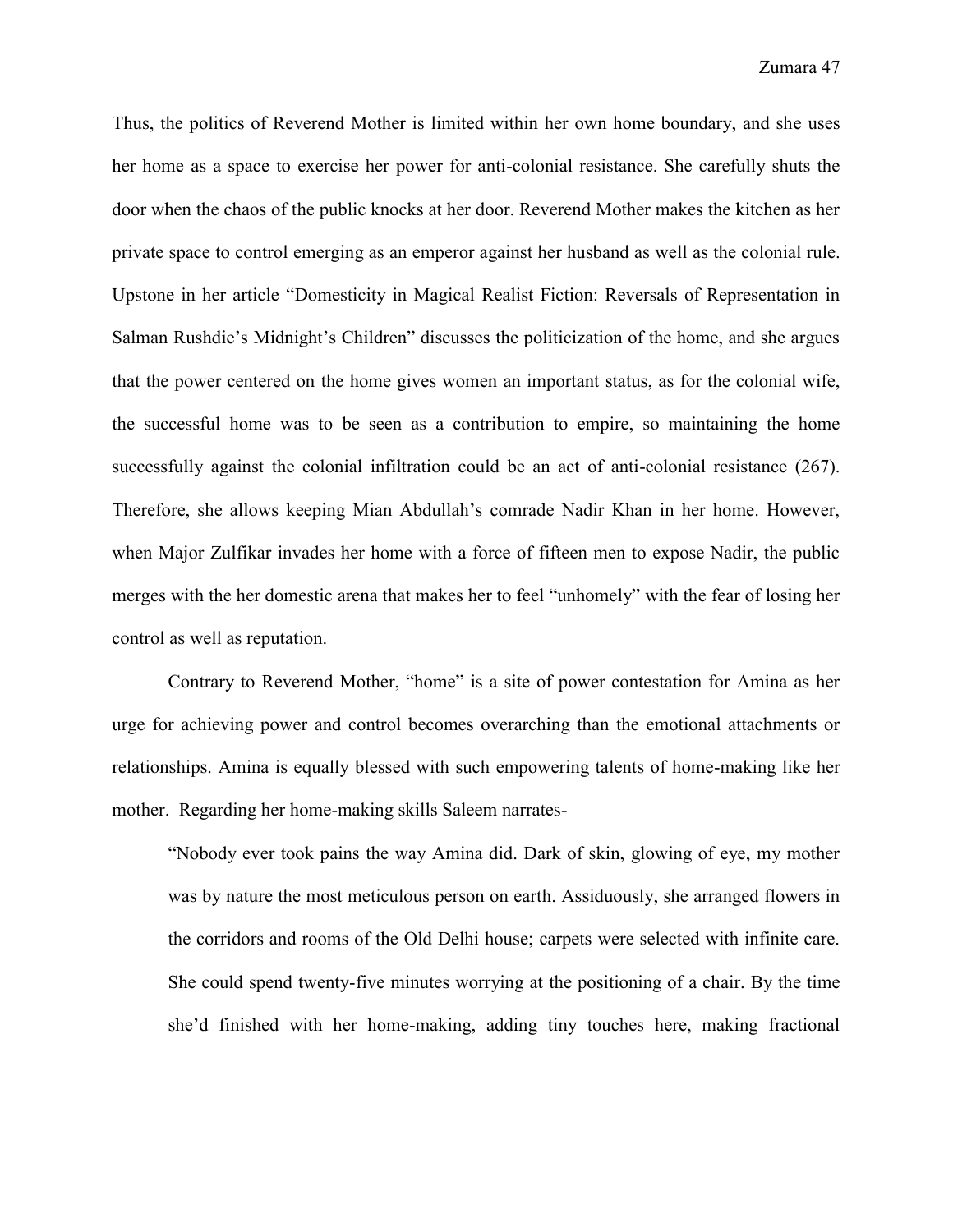alterations there, Ahmed Sinai found his orphan's dwelling transformed into something gentle and loving" (Rushdie 67).

Despite her such home-making skills, she would fail in positioning herself at her own house, in the Methwold Estate, in presence of Reverend Mother. By overpowering her, "Reverend Mother sat at the head of the dining-table, doling out food" (139) and she "doled out the curries and meatballs of intransigence, dishes imbued with the personality of their creator; Amina ate the fish salans of stubbornness and the birianis of determination" (139). Thus, she enraged Amina and triggered her will to take control that she expressed by saying, "I'm fed up. If nobody in this house is going to put things right, then it's just going to be up to me" (139). Amina with this anger and rage transcends the boundaries of her home as well as of her "self" on this very day. George explains Amina's rage by saying for her home serves "as sites of both potential subversion and containment" (George 19). The overpowering attitude of Reverend Mother makes her feel that she is gradually losing control and authoritative position at her own home. As a result, she goes for seeking power in public spheres as Saleem says,

"Remembered glimpses of Mahalaxmi Racecourse cantered in her head as she pushed aside saris and petticoats. The fever of a reckless scheme flushed her cheeks as she opened the lid of an old tin trunk…filling her purse with the coins and rupee notes of grateful patients and wedding-guests, my mother went to the races" (Rushdie 139).

This illustrates the point that being failed to exercise power and skills at home; she tries her luck in "public" space and her skills in patriarchal domain. According to Saleem's narration:

"She stood in line at the Tote window, putting money on three-horse accumulators and long-odds outsiders. Ignorant of the first thing about horses, she backed mares known not to be stayers to win long races; she put her money on jockeys because she liked their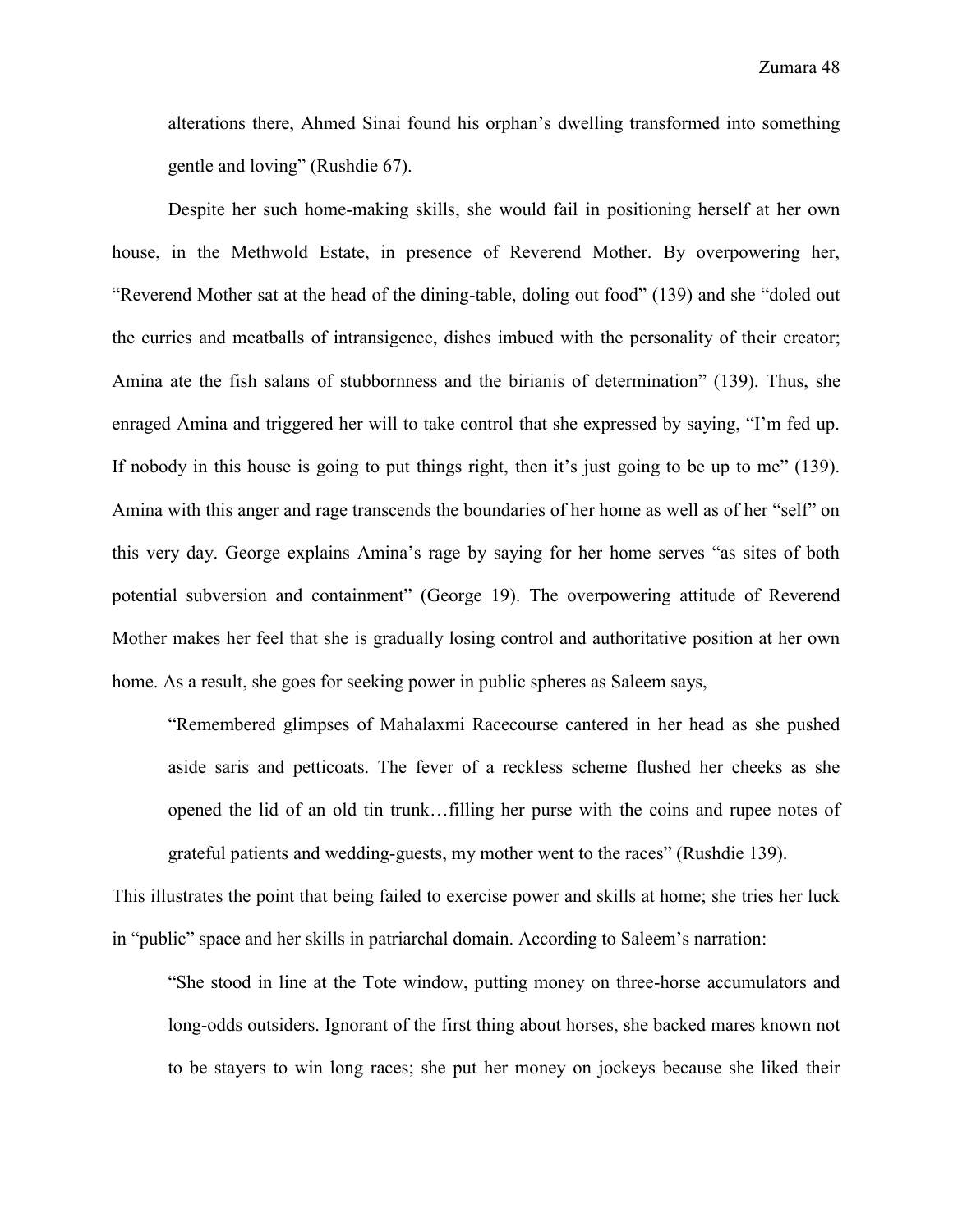smiles. Clutching a purse full of the dowry which had lain untouched in its trunk since her own mother had packed it away, she took wild fluters on stallions who looked fit for the Schapsteker Institute…and won, and won, and won" (139-140).

The desperation of getting back the control literally strips her away from her role of "angel in the house" as she exercises the power negatively and puts it into a wrong interpretation through an extra marital affair. In response to the questions of being decent or legal, she justifies herself by saying that "What can't be cured must be endured. I am doing what must be done" (140). It seems being "freed from the exigencies of running her home" (139) and "filled with a kind of rage" (139), Amina is pushed forward to rediscover "the adventurous streak" within her.

Further, we see Amina urging for a new identity other than the wife of Ahmed Sinai the daughter of Reverend Mother or the mother of two children, she goes out to win, to have her own identity, to reunite with her ex-lover, as home is no longer her own place to reign. The clash between the mother and daughter as well as the fear of losing control over domestic space allows Amina to seek for her own identity which she does not find at home. J. Douglas Porteous in his article "Home, The Territorial Core" talks about home as physical space which can be personalized and he states, "The personalization of space is an assertion of identity and a means of ensuring stimulation. The defense of space is the means by which stimulation is achieved and security assured" (Porteous 383). This explains Amina's attempt to personalize the home according to her interest to manifest her power as well as her crossing of the boundary of her home. The failure of attaining that power leads her to feel the home as the "unhomely".

Now the changing psychological aspects of "home" are mainly witnessed through Saleem Sinai who is the outlet of Rushdie's feeling towards his homeland, India. It is important to acknowledge Rushdie's sense of "unhomely" to understand Saleem's feelings. Rushdie in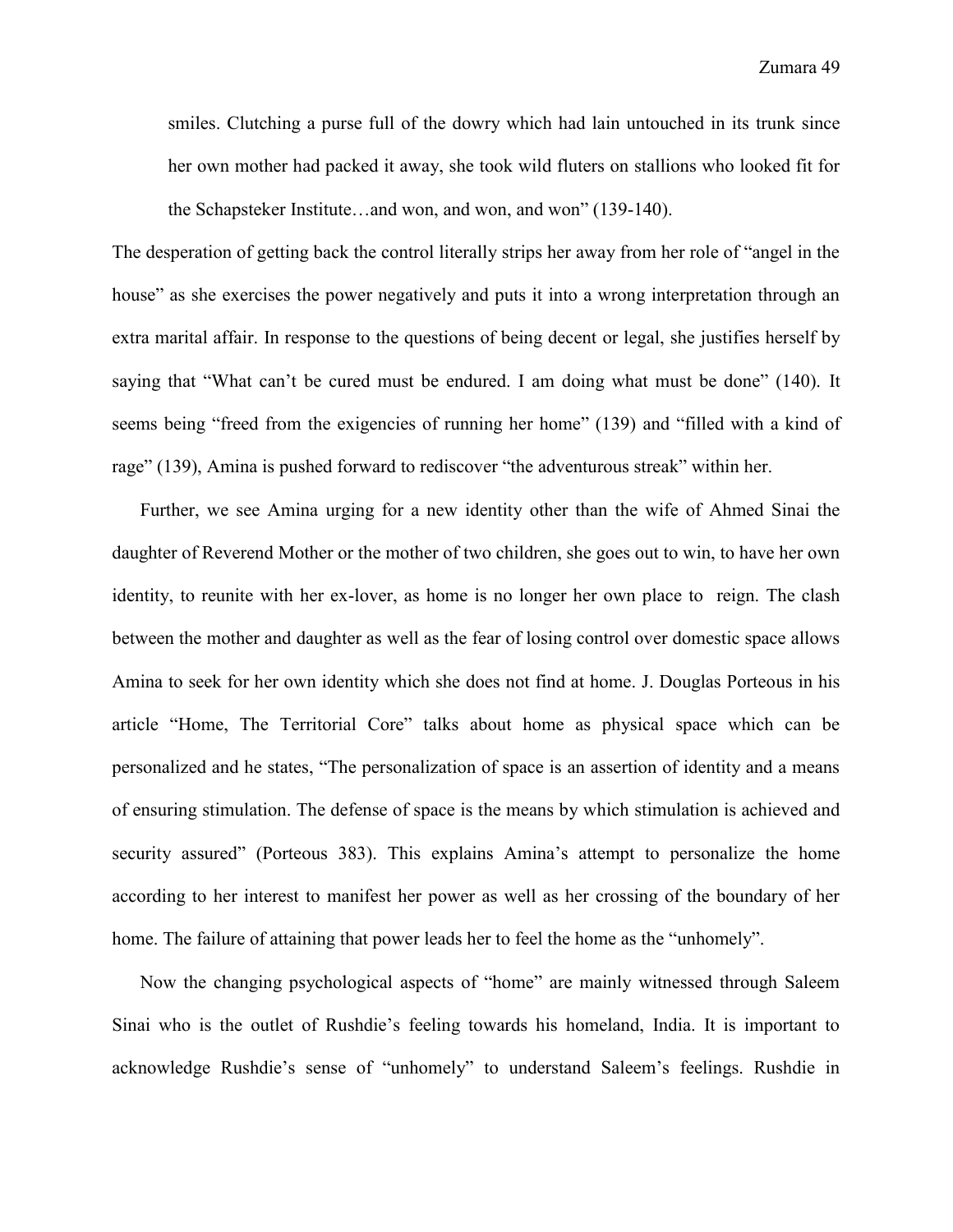*Imaginary Homelands* acknowledges the fact that an Indian writer writing from outside is "obliged to deal in broken mirrors, some of whose fragments have been irretrievably lost" (Rushdie 11). Now this is a feeling of "uncomfortable" or "unhomely" on the author's part towards his homeland which essence has been incorporated into the character of Saleem Sinai. It seems Saleem was in the state of "unhomeliness" from the very beginning of his childhood due to the spatial politics and question of nationality. Due to the turmoil of both public and private, Saleem feels himself secure and safe in the washing-chest made of slatted wood of the bathroom at Buckingham Villa. He considers that little space as his private space where he can fully concentrate on himself and indulge himself in fairy tales. He thinks that people outside the washing-chest are "seemed to possess a devastatingly clear sense of purpose" (Rushdie 152) which compels him to escape the chaos of home and outside through his fairy tales. Saleem states,

"I became Aladdin, voyaging in a fabulous cave; watching servants dusting vases with a dedication as majestic as it was obscure, I imagined Ali Baba's forty thieves hiding in the dusted urns; in the garden, staring at Purushottam the sadhu being eroded by water, I turned into the genie of the lamp, and thus avoided, for the most part, the terrible notion that I, alone in the universe, had no idea what I should be, or how I should behave" (153).

The words retorted by Saleem clearly justify his "unhomely" feeling in his own "home". "Home" is supposed to be a place where an individual feels comfortable, and can do whatever he or she wants, he or she does not to think or rethink. Ironically, Saleem is seeking shelter and security in the little washing-chest inside his own home and thinking about what he should or he should not, despite of having a large roof over his head.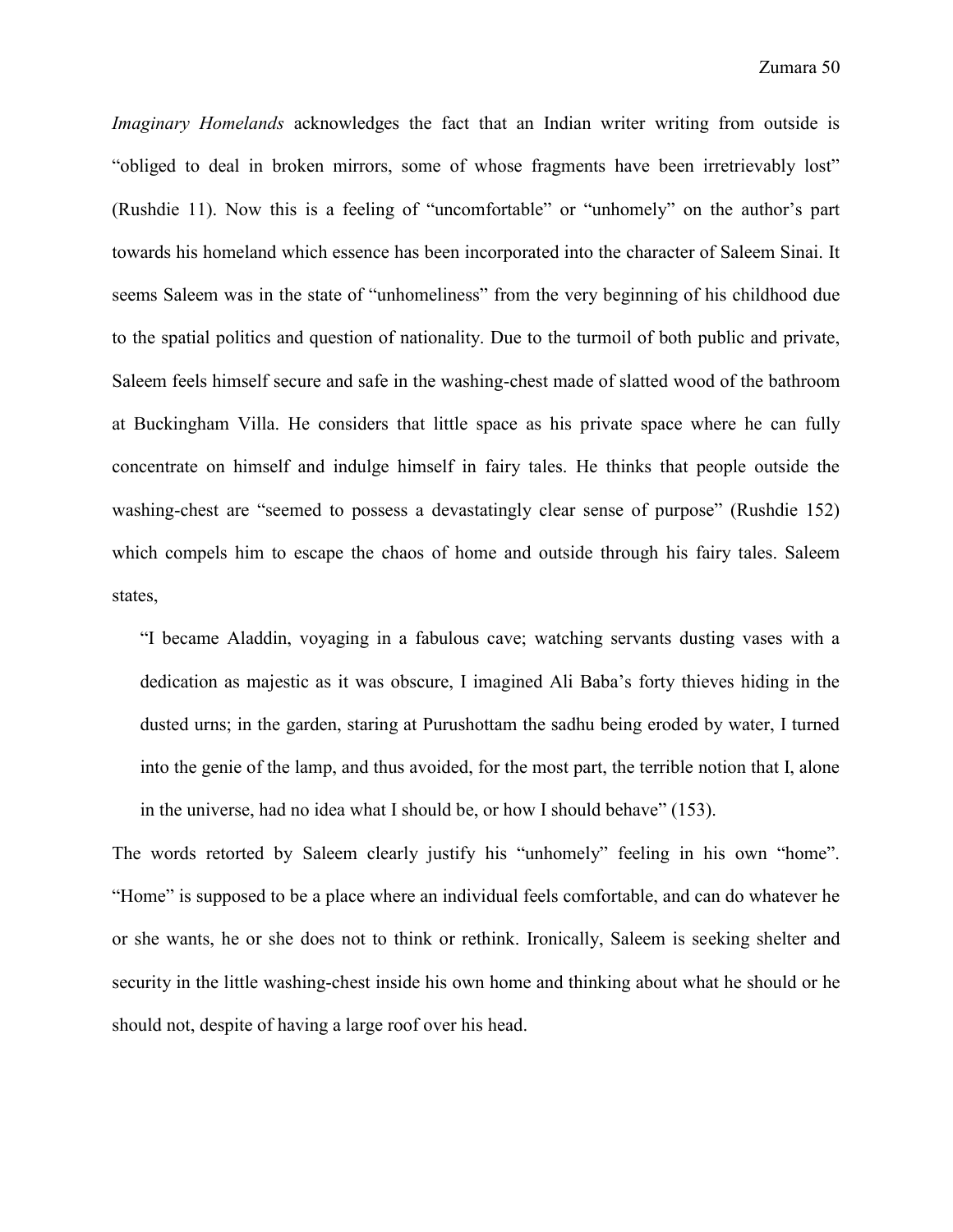Saleem's attempt to find a secure "place" within his own "home" suggests Saleem's "unhomely" feeling due to the tension between the private and the public, the home and postcolonial nation. In the washing-chest, Saleem feels himself away from the fears, anxieties and expectations that are injected to his head by his father at a very early age. He says, "Great things! My son: what is not in store for you? Great deeds, a great life!"(152), and further, he would suggest "Just pull up your socks, whatsitname, and you'll be better than anyone in the whole wide world!" (152). This kind of load of expectations affects negatively on young mind that often keep them in fear and anxiety, which is seen in Saleem's case. He himself says, "I became afraid that everyone was wrong that my much-trumpeted existence might turn out to be utterly useless, void, and without the shred of purpose" (152). For this very reason, despite having the physical "home", Saleem's psychological aspects of "home" remains as the "unhomely".

Further, Saleem literally becomes homeless due to the spatial politics such as political turmoil, and postcolonial migration. Consequently, the displaced Saleem suffers from identity crisis and finds both his homeland as well as the migrated land "unhomely". His imagination and expectations conflict with the harsh reality, when Saleem moves out the geographical border of India. Saleem remains in a constant search for a secure "place" or "space" that he can consider his own home. In Upstone's words "the power of such a secure space is not simply to remove personal anxiety buy also public danger: the tumult of society that is, under transition from empire to freedom" (Upstone 278). This suggests the general postcolonial migrated people who constantly search for their own space and identity being displaced from the long-considered home or personal space due to the tension between home and outside. In Saleem's case his attempts to achieve meaning in relation to Indian history intertwines him emotionally with his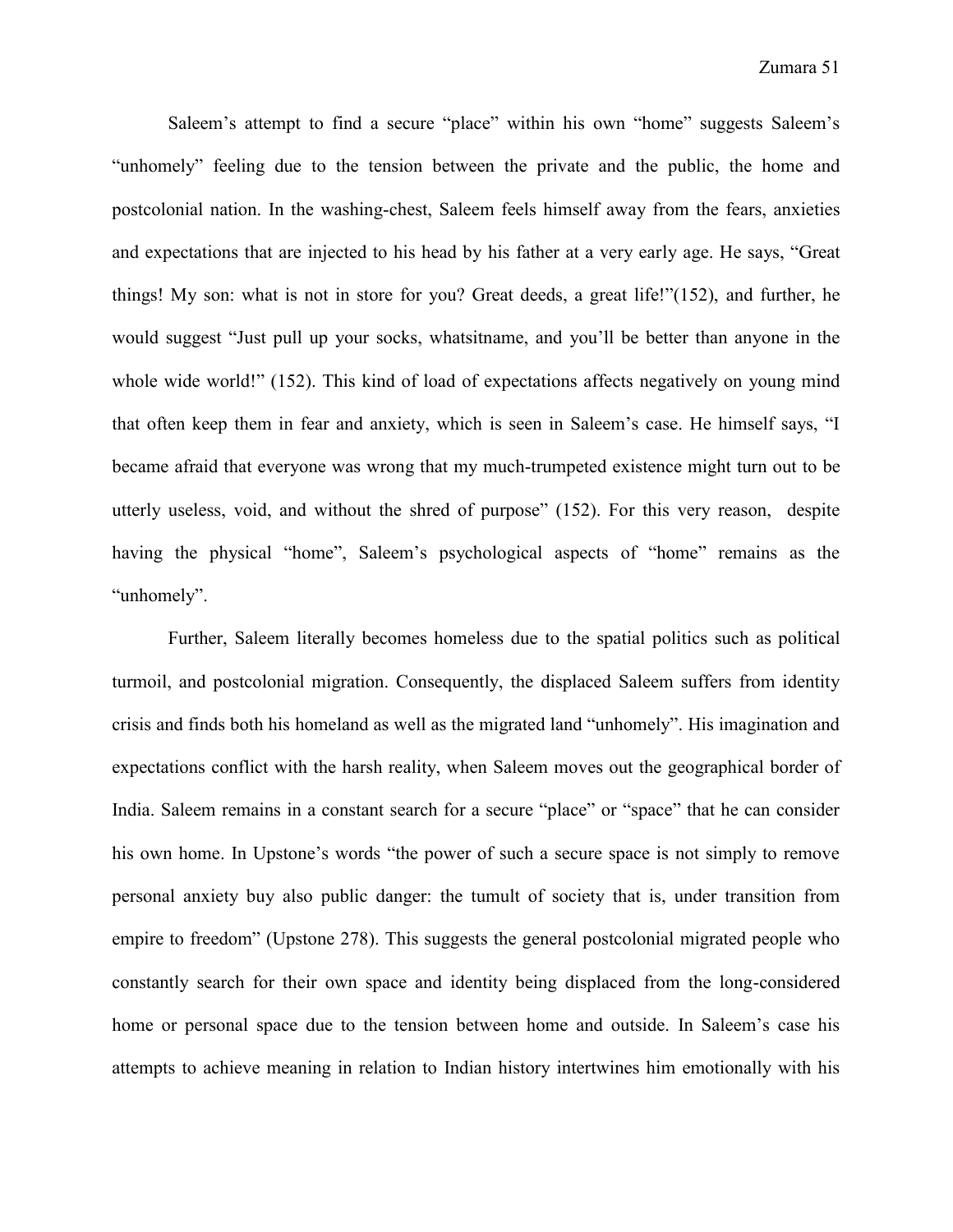motherland, India. To Saleem, home is not only the Buckingham Villa or Bombay, but the noble mansion of free India. He regards himself as someone who has the fate of the nation in his hands, and thus, he interprets the historical events of India in relation to his own family history and his fate. Saleem say, "I had been mysteriously hand-cuffed to history, my destinies indissolubly chained to those of my country" (Rushdie 9).

Additionally, Nehru'speech assures Saleem's sense of being equal to the state who says, "You are the newest bearer of that ancient face of India which is also eternally young. We shall be watching over your life with the closest attention; it will be, in a sense, the mirror of our own" (167). This strengthens Saleem's attachment to his motherland, and he discovers his telepathic power to be connected with all the midnight's children from all over the India.

However, after the Indo-China war, Saleem along with his family had to move to Pakistan, where he ultimately confronts the idea of "unhomely" and become alienated in a foreign land that was supposed to be his own. Pakistan seems ultimate hostile toward him as he loses his memories, family, and he is also mistreated for being Indian, trigger his unhomely feelings intensely. He loses his family, his memories as well as his telepathic power to remain connected with his home. Saleem being displaced in his exile in Pakistan longs for coming back to his country, his home, India. Ironically, his homecomings or his return to Bombay is not that welcoming as his expectation, and he literally becomes homeless. On his coming back to home or Bombay, Saleem understands the rejection by his nation. His upbringing with the thought of being interrelated with the fate of the nation seems fading away, and Saleem, "No longer connected to history, drained above-and-below, had I made my way back to the capital, conscious that an age, which had begun on that long-ago midnight, had come to a sort of end"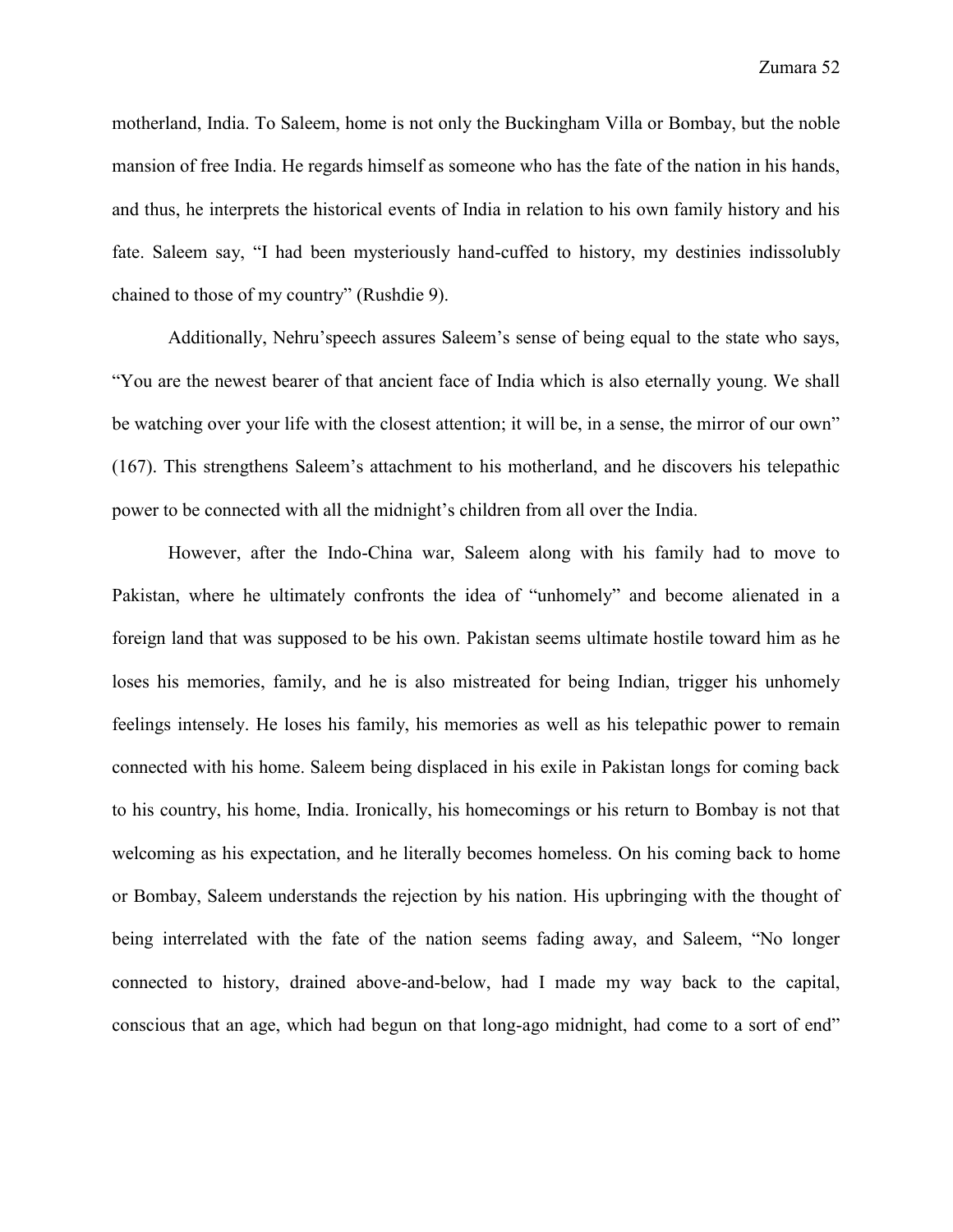(442). He himself questions about the linkage of him with the nation that does not make any sense to him anymore.

Additionally, Saleem acknowledges his true position in the long-cherished idea of his home and his connection to history in his words "actively-literally, passively-metaphorically, actively-metaphorically and passively-literally, I was inextricably entwined with my world" (330). He understands that his history and Indian histories are knotted to each other only in his own imaginary world, not necessary it is true for the nation as well. Hefferman explains that Saleem encounters certain problems of "containment, boundaries, centrality, and marginality" (Hefferman 473) due to the emergence of a modern nation in postcolonial context. Consequently, he feels quite at a loss, as his story of "imagined community" as well as his dreams of saving the country all seems meaningless. It is because he never comes back home, and he never feels at home in the place that he has considered his home. Now, the personalization of space in terms of Saleem can be explained by Rushdie's own statement who says, "my India was just that: 'my' India, a version and no more than one version of all the hundreds of millions of possible versions" (Rushdie 10). Certainly, Saleem feels unhomely within his long-cherished home India because he has never thought about the other versions of India, but was incredibly attached to his own version of India. Therefore, it is not the India that is true, but his love and expectations for India which is conflicted to harsh reality resulting in Saleem's "unhomely" state.

"Home" as the "unhomely" in Saleem's case can be explained in Sigmund Freud's the "Uncanny". The "uncanny" is that of "the terrifying which leads back to something long known to us, once very familiar" (Freud 219). The German words *unheimlich* and *heimlisch* are related to the "uncanny". *Unheimlisch* is opposite of *heimlisch*. The meaning of *heimlisch* is "familiar", "native", "belonging to the home" while *unheimlisch* suggests "uhomely". Therefore, the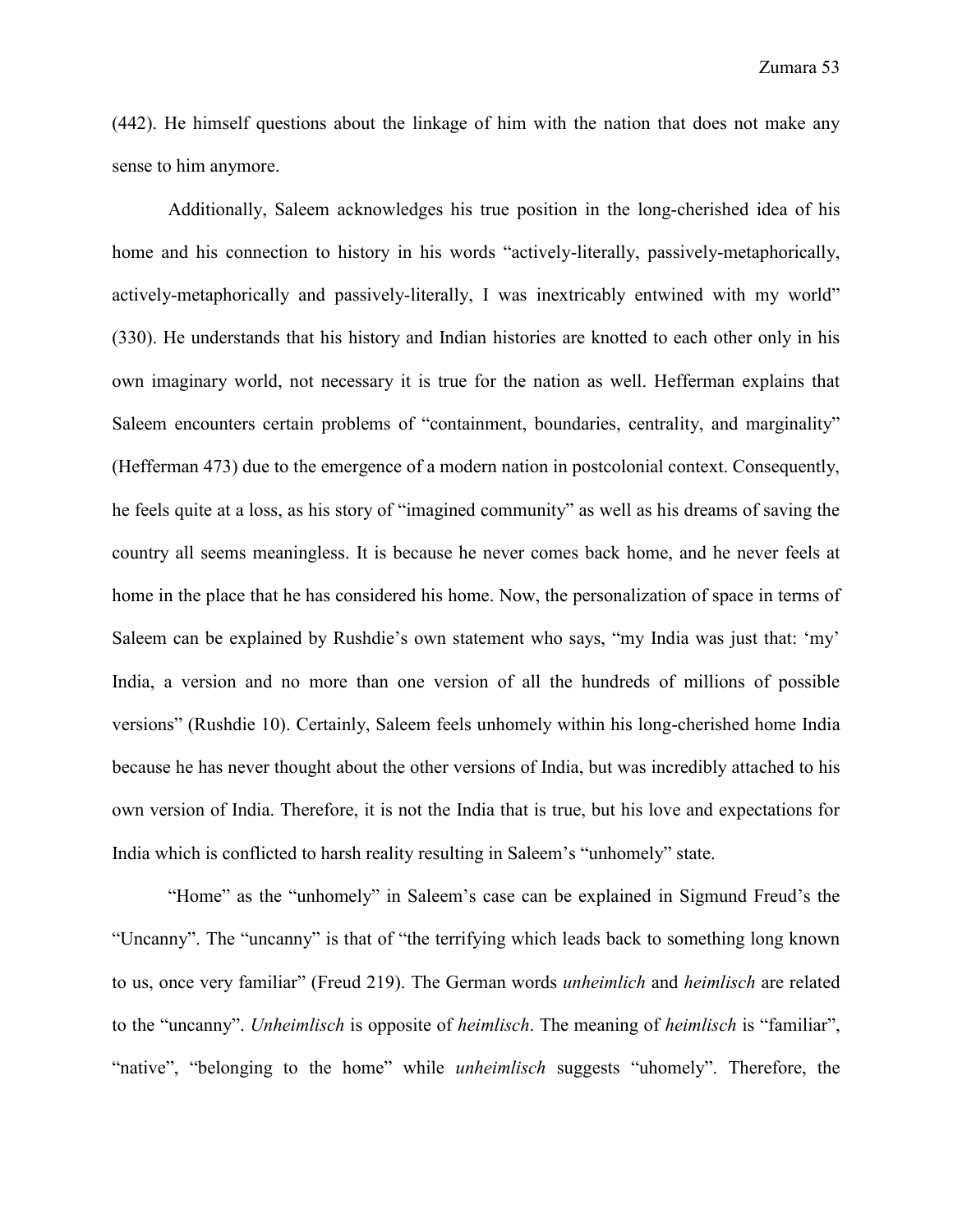"uncanny" suggests something "unhomely" and "fearful" within the familiar boundary. The uncanny arises with the recurrence of something repressed and fearful in our psychic life. It is the confirmation or return of surmounted primitive beliefs of the human species. In Saleem's case, the feeling of "unhomely" within his very familiar realm India occurs due to the return of his repressed fear that is the fear of "absurdity". Saleem himself states at the very beginning of the novel that "I must work fast, faster than Scheherazade, if I am to end up meaning- yes, meaning- something. I admit it: above all things. I fear absurdity" (Rushdie 9). Similarly, In *A House for Mr. Biswas*, Mr. Biswas's mental disorientation and disillusionment while staying at "Green Vale" can be explained through the "Uncanny" where every night Mr. Biswas finds his own familiar 'home' dreadful and horrific due to the repressed childhood memories of being invaded by his neighbour Dhari at his "pastoral home".

Saleem creates his own world of fantasy where he is telepathically connected to all the midnight's children, and he considers himself very significant as his fate and India's fate are entwined with each other. Saleem has always tried to give meaning to his life by being a hero and saving the nation from the chaos of the public. Certainly, the reality contradicts his imagination, and the fear of the absurdity comes back resulting his home as the "unhomely. Unfortunately, within his home he feels "homely' only in washing-chest because he fears the "absurdity" might come back by proving his existence "utterly useless, void, and without the shred of a purpose" (152). Therefore, the subject of uncanny in Saleems case is the "absurdity" of life which with time becomes repressed and for Mr. Biswas's case it is the returning of his repressed childhood memories. Unfortunately, after migrating to Pakistan, the fear comes into reality. The loss of his memory, the loss of his telepathic power, and the loss of his parents make his life absurd and vague. Even when he regains his memory and comes back to India, he finds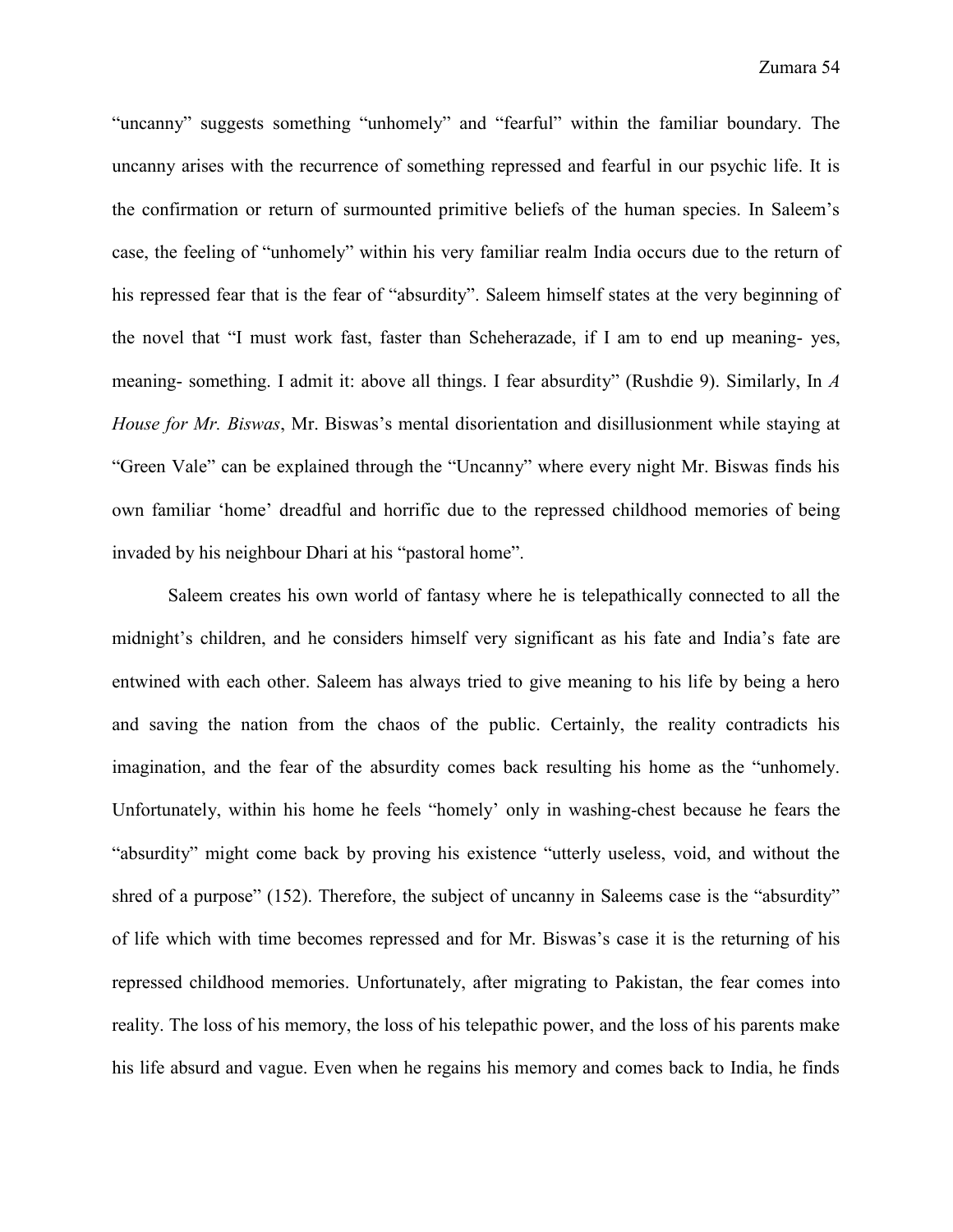himself as an utterly homeless and useless person. Due to the spatial politics, his India undergoes a huge transformation. As a result, though he finds the shelter, the psychological aspect of home is blurred as he cannot make something meaningful out of the changing India. The failure of making his life meaningful in relation to the history of India, the repressed fear of "absurdity" returns that make Saleem feeling "unhomely" or "uncanny' within his familiar realm of India.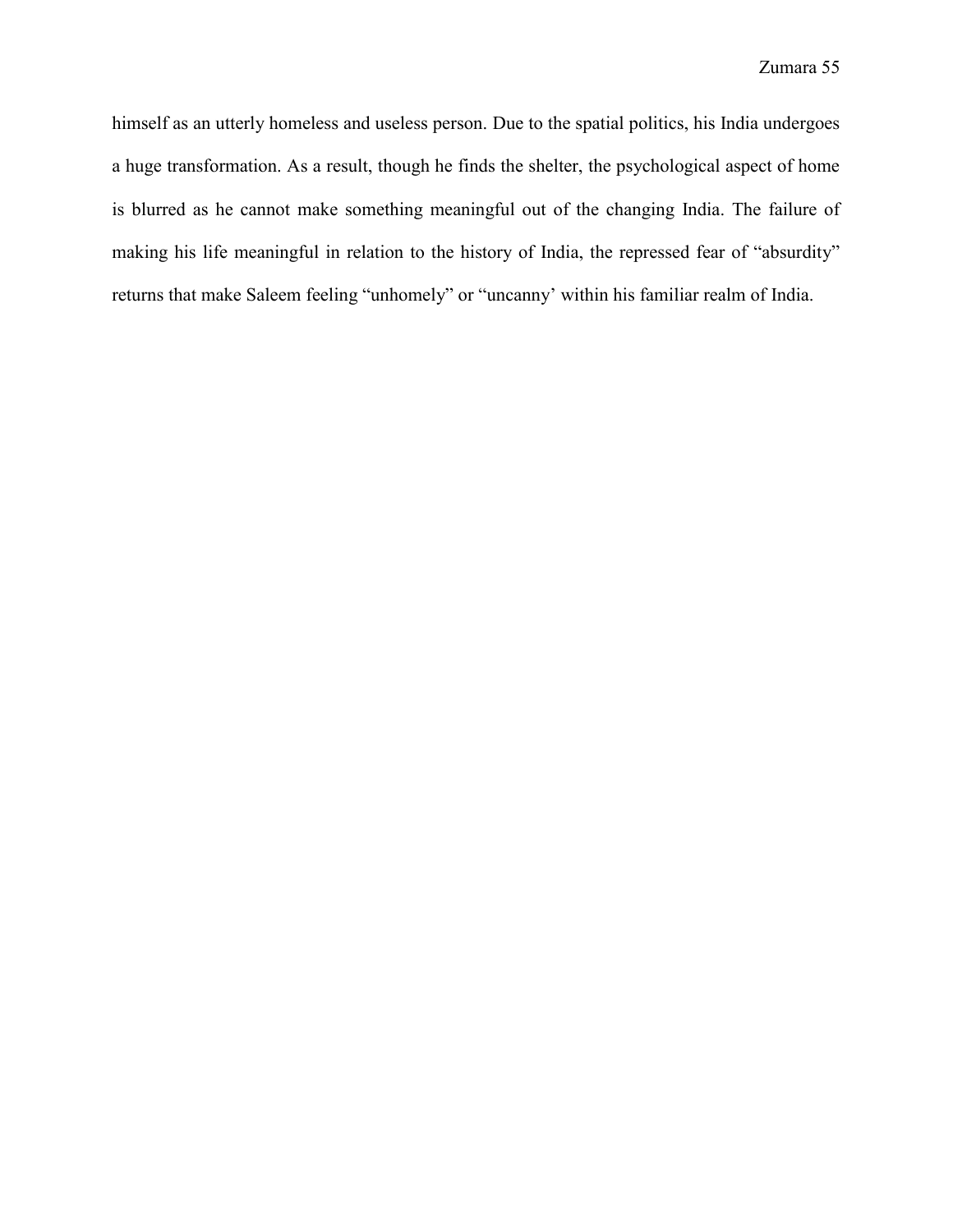#### **Conclusion:**

To conclude, 'home' is a pervading image as well as theme in both V. S. Naipaul's *A House for Mr. Biswas* and Salman Rushdie's *Midnight's Children* where both the authors explore home in postcolonial context where 'home' loses its classical connotations attached to it. The physical and psychological aspects of home change due to the imperial domination, superstitious culture of marginalized society, politics of space, and ambivalence of the nation that makes home as the 'unhomely' in *Midnight's Children* and creates desire of having an own house in *A House for Mr. Biswas*. In both the novels, the transitional space of Trinidad and India causes the 'home' deviated from its classical connotations, and make the protagonist feel 'unhomely' and displaced with no sense of belonging. The protagonists become "outsiders" within their own familiar space that causes 'identity crisis' for Saleem Sinai whereas it creates the desperate desire of having his own home in Mr. Biswas. Also, it is evident in both the novel that how the Hanuman House and Methwold Estate gradually lose the psychological aspects of 'home' in postcolonial context by involving the characters in the colonial mimicry and separates them from their root. Noticeably, both Mr. Biswas and Saleem were born at the hour of "midnight" that makes one an "omen" in his family and another one a special "midnight's children" with magical power who is "indissolubly chained" with Indian history.

In addition, we see how the unity of Mrs. Tulsi and Seth gives her a power to dominate the Hanuman House, and other male and female characters, but the clash with Seth results in the demotion of power in part of Mrs. Tulsi and she becomes 'unhomely'. On the other hand, we see the strengthening of individuality in part of Shama after coming out from the Tulsidom where she is a dominated inferior member only and embraces her own home in Sikim Street. Similarly, in *Midnight's Children* Reverend Mother and Amina, home becomes "unhomely" due to the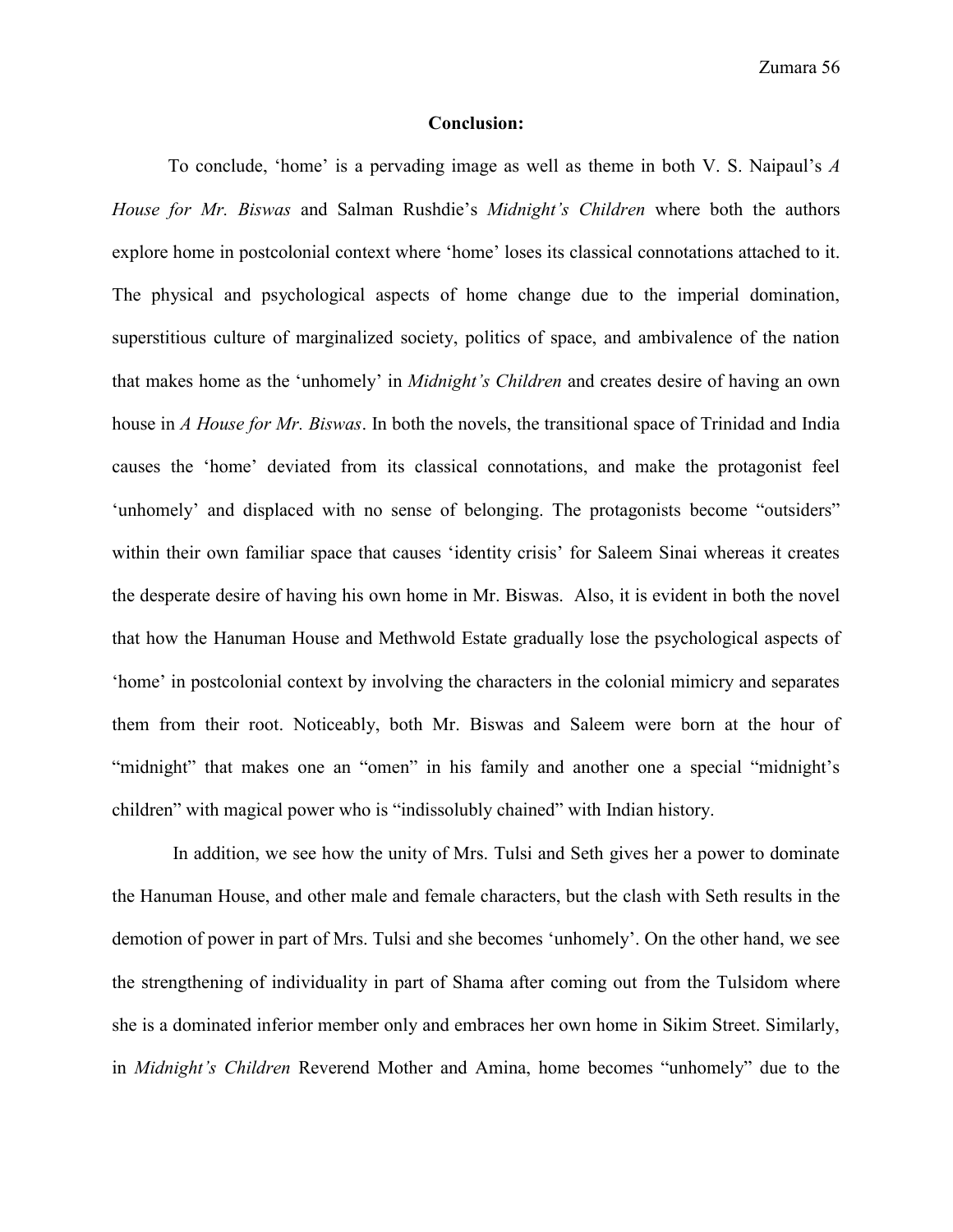marginalization of the public and private spatial politics. Reverend Mother views her home as the "unhomely" as her power is subverted by the invading of the public chaos. On the other hand, Amina feels "unhomely" because she fails to establish her power within her personal domain. Finally, the psychological aspect of home is gone in Mr. Biswas and Saleem Sinai because of the spatial politics as well as the ambivalence of the nation. For Mr. Biswas, the attempts of creating a meaning of life and sense of belonging was only possible through acquiring a house of his own, which was finally successful but the sense of 'homeliness' came much later as the house was mortgaged. Likewise, Saleem's attempts of making his life meaningful in relation to Indian history as well as his attempts to escape absurdity turn out to be unsuccessful that causes his feeling of "unhomely" within his own long-cherished home, India.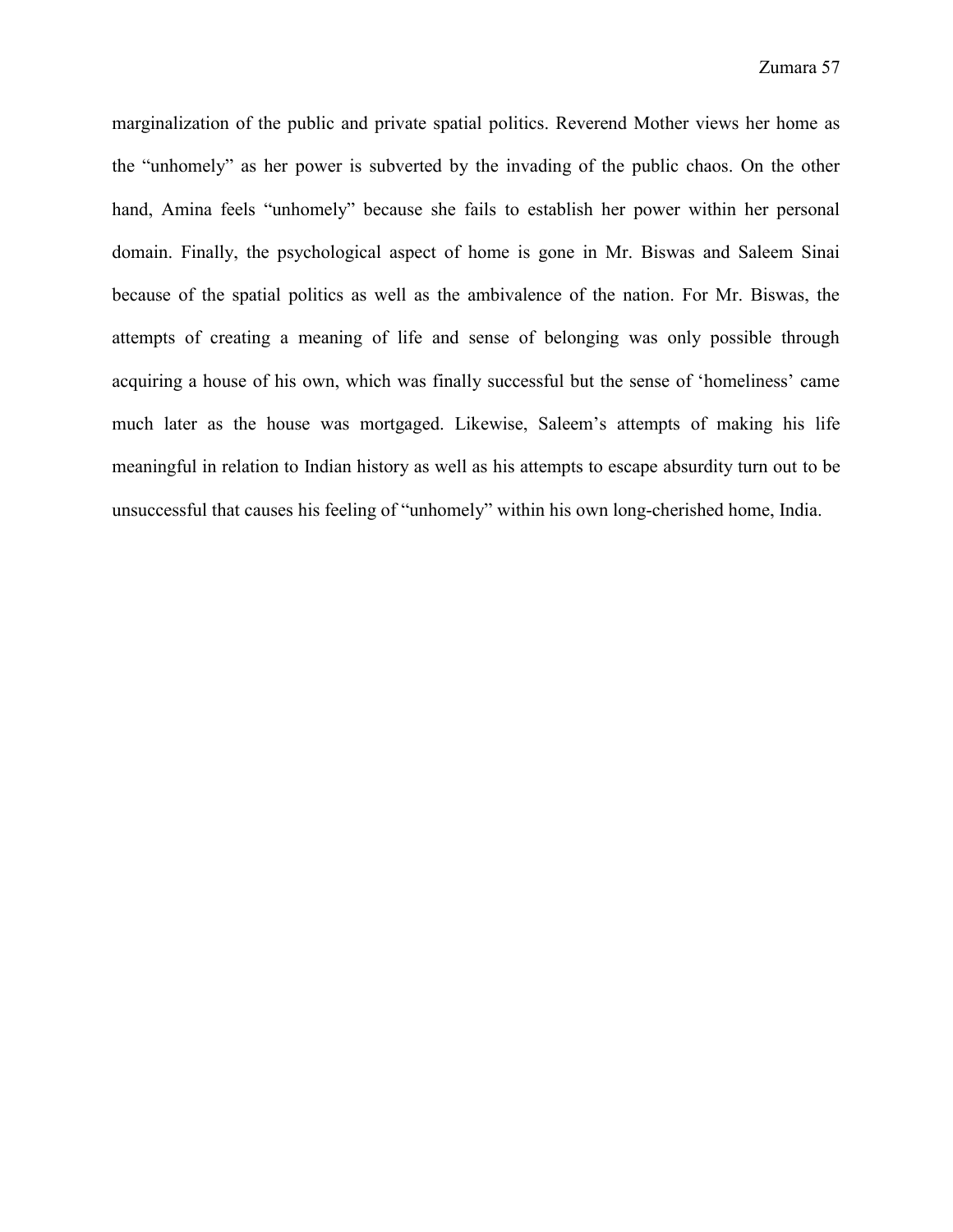#### **Works Cited**

#### **Primary Texts:**

Naipaul, V.S. *A House for Mr. Biswas*. London: Picador, 2002. Print.

Rushdie, Salman. *Midnight's Children.* London:Vintage, 2008. Print.

### **Secondary Texts:**

Achebe, Chinua. Things Fall Apart. Dhaka: Friends' Book Corner, 2000. Print.

Ashcroft, Bill, Griffiths, Gareth and Tiffin, Helen. "General Introduction". *The Post-Colonial Studies Reader*. London: Routledge, 2006. Print.

Berson, Frances. "Hegel on Others and the Self." *Philosophy*, 27.219 (1982): 77-90. *JSTOR*, Web. 8July 2017. <http://www.jstor.org/stable/4619540>.

Bhabha, Homi K. "Introduction." *The Location of Culture*. London: Routledge, 1994. Print.

- Bhabha, Homi K. "Of Mimicry and Man: The Ambivalence of Colonial Discouse". *Discipleship: A Special Issue on Psychoanalysis* 28 (1984): 125-133. Print.
- Blunt, Alison. *Domicile and diaspora: Anglo-Indian women and the spatial politics of home*. Malden, MA: Blackwell Pub, 2005. Print.

Chopin, Kate. "The Story of an Hour". *KateChopin.org*. Retrieved from: http://www.katechopin.org/the-story-of-an-hour/

- Davidson, Basil*. Africa in Modern History: The Search for a New Society*. London: Allen Lane, 1978. Print.
- Dhar, Bijoy. "Langadu attack: Half-day blockade in Rangamati." *Dhaka Tribune* June 5. 2017. Web. Retrieved from:

http://www.dhakatribune.com/bangladesh/nation/2017/06/05/langadu-attack-half-dayblockade-rangamati/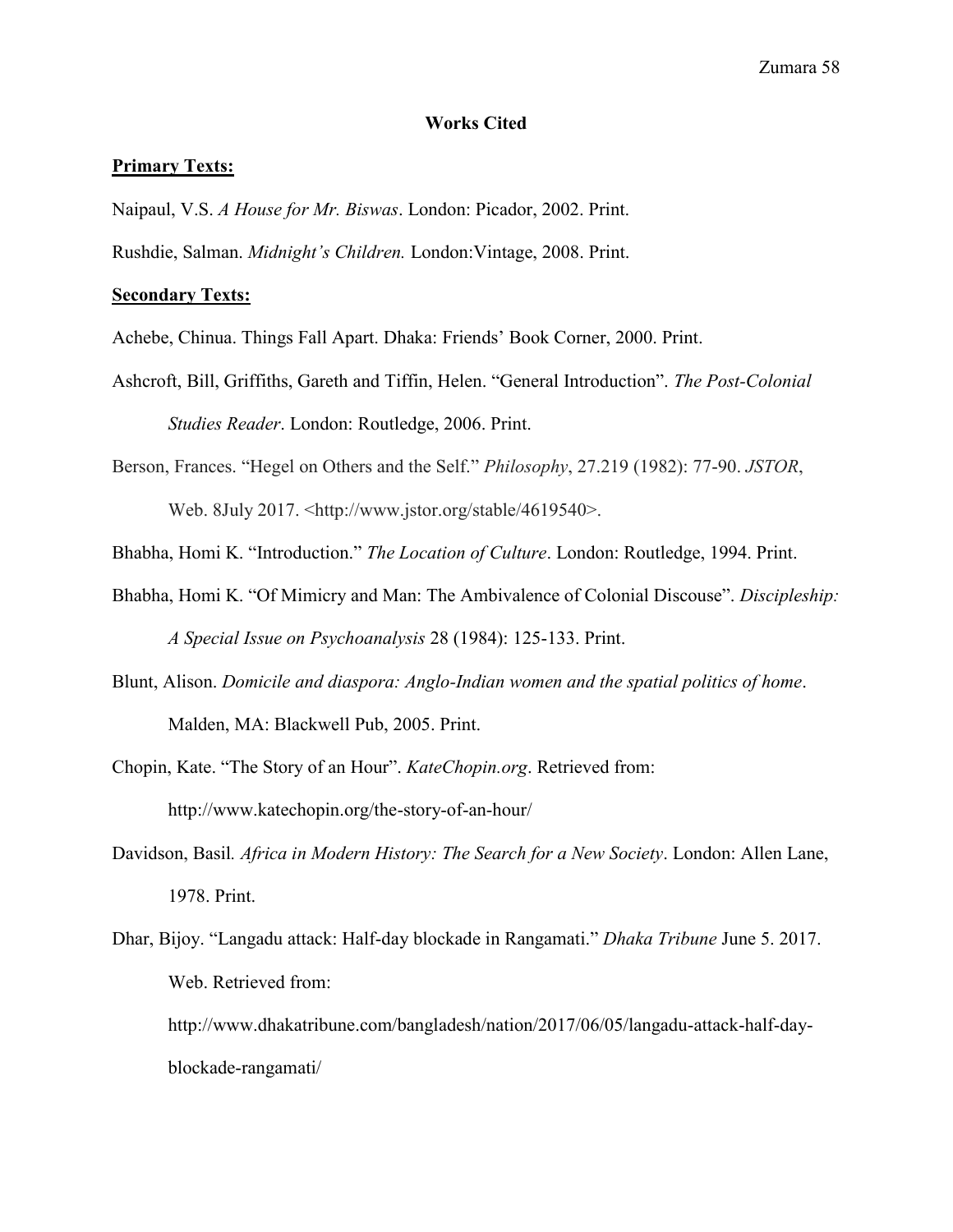- Edwards, Nataile. "In Search of Lost Home: Ken Bugul's *Le Baobab Fou* and Buchi Emecheta's *Second Class Citizen*". *Gender and Displacement: "Home" in contemporary Francophone Women's Autobiography*. Ed. Christopher Hogarth and Nataile Edwards. London: Cambridge Scholars Publishing, 2008. Web. 8 July 2017.
- Evans, Adrian Rowe. *V.S. Naipaul* (Interview), Transition, 8, No. 40 (December 1971), pp. 56- 61. pdf.
- Freud, Sigmund. "The Uncanny." *The Standard Edition of the Complete Psychological Works of*
- *Sigmund Freud*. Trans. James Strachey. London: Hogarth, 17 (1955): 219-256. Print.
- George, Rosemary Marangoly. *The politics of home: postcolonial relocations and twentiethcentury fiction*. Cambridge: Cambridge University Press, 1996. Print.
- Ghosh, Amitav. *The Shadow Lines*. New Delhi: Pauls Press, 1998. pp 3-252. Print.
- Griffith, Gareth. *A Double Exile: African and West Indian Writing between Two Cultures*. London: Boyers, 1978. Print.
- Heffernan, Teresa. "Apocalyptic Narratives: The Nation in Salman Rushdie's "Midnight's Children". *Twentieth Century Literature*, 46.4 (2000): 470-491. *Hofstra University Press*. Print.
- Leela, Dr. S. "Homeland through Diasporic Judgement in V.S Naipaul's A House for Mr. Biswas". *IOSR Journal of Humanities and Social Science,* 35-37. Retrieved from: <http://www.iosrjournals.org>.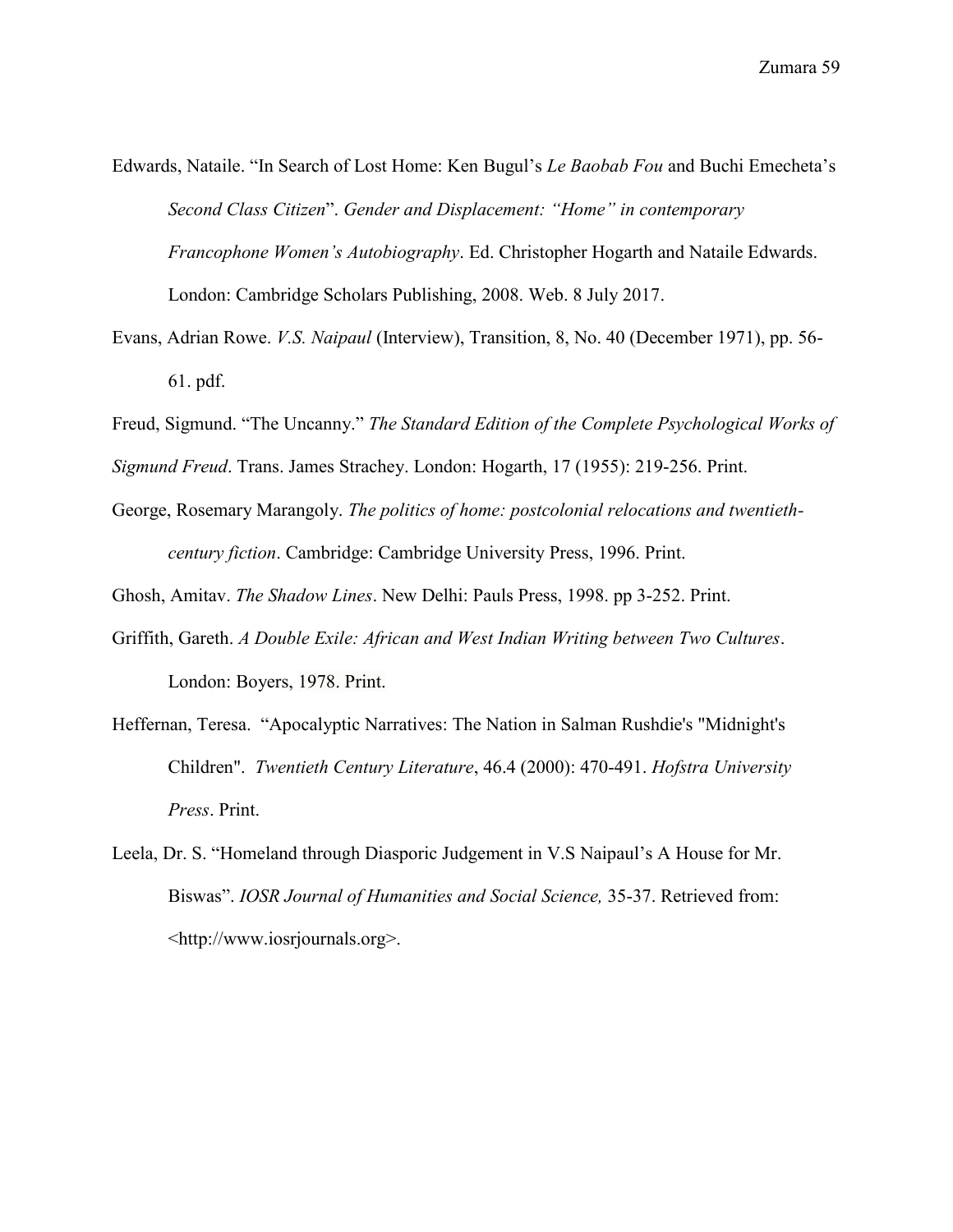Maloney, Carol. "Review: The Politics of Home: Postcolonial Relocations and Twentieth Century Fiction by Rosemary Marangoly George." *MELUS* 24.4 (1999): 188– 191. *JSTOR*, Web. 8 July 2017. <http://www.jstor.org/stable/468185>.

- Mato, Shigeko. "The Illusion of the "Homely" and Consciousness of the "Unhomely:" Rethinking "Home" in Carmen Boullosa'a "Mejor desaparece". *Confluencia* 18.2 (2003): 125-137. *JSTOR*. Web. 6 Dec 2016.
- Monica F. Cohen. "Domesticity in Victorian Literature". *Oxford Research Encyclopedias*, Feb 27 2017. Retrieved from: http://literature.oxfordre.com/view/10.1093/acrefore/9780190201098.001.0001/acrefore-9780190201098-e-252?rskey=OCsK1l&result=1
- Parag, Kumar. *"Identity Crisis in V.S. Naipaul"s A House for Mr. Biswas*". In Shands, Kerstin W., Editor. Neither East Nor West: Postcolonial Essays on Literature, Culture, and Religion. Sweden: Södertörns högskola, 2008. Print.
- Porteous, J.Douglas. "Home: The Territorial Core." *Geographical Review*, 66.4 (1976): 383-390. *JSTOR*. Web 6 Dec 2016.
- Ramchand, Kenneth. "The World of 'A House for Mr. Biswas'." *Caribbean Quarterly*, 15.1 ((1969): 60–72. *JSTOR*, <http://www.jstor.org/stable/40653090>.

Ray, Mohit K. *V S Naipaul: Critical Essays*. New Delhi: Atlantic Publishers, 2005. Print.

Reflect. "Immigrant Legislator's SORROWING Speech Against Texas Sanctuary Ban".

YouTube, May 4 2017. Retrieved from:

https://www.youtube.com/watch?v=GxCi1VeDOP4

Rohlehr, Gordon. Character and Rebellion in A House for Mr. Biswas. Critical Perspectives on V.S. Naipaul. Ed. Robert D. Hammer. London: Heinemen, 1977. Print.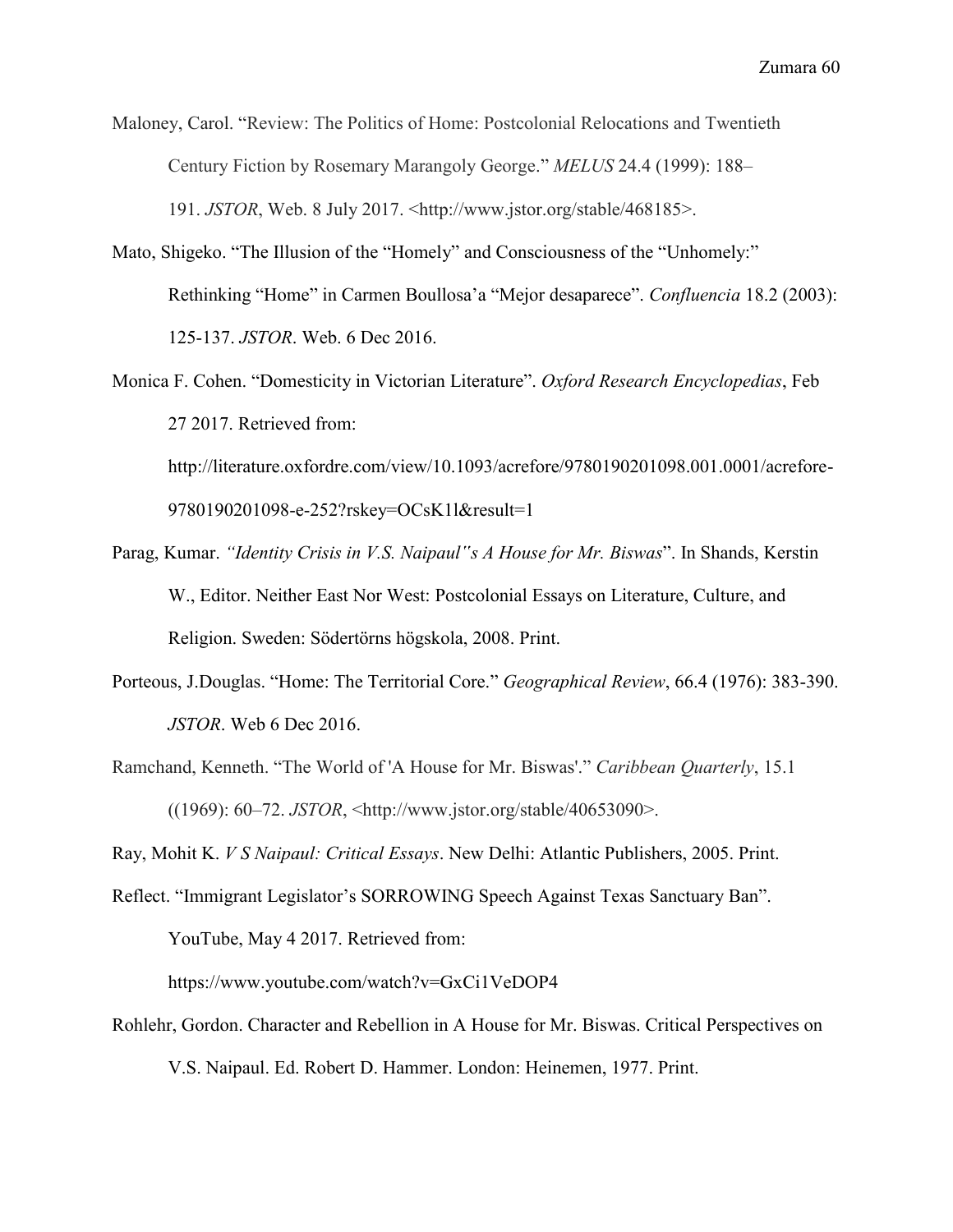- Rohlehr, Gordon. "The Ironic Approach: The Novels of V.S. Naipaul". ." In Critical Perspectives on V. S. Naipaul. Ed. Robert D. Hamner. Washington, D. C.: Three Continents Press, 1977. Print.
- Rushdie, Salman. "Imaginary Homelands". Imaginary homelands: essays and criticism, 1981- 1991. London: Grant Books, 1991.pp. 9-21. Print.
- Said, Edward W. "Resistance, Opposition and Representation". *The Post-Colonial Studies Reader*. Ed. Bill Ashcroft, Gareth Griffith and Helen Tiffin. London: Routledge, 2006. Print.
- Seeman, Melvin. "On The Meaning of Alienation." *American Sociological Review*, 24.6 (1959):783–791. *JSTOR*, <http://www.jstor.org/stable/2088565>.
- Schacht, R. *Alienation*. London: Allen & Unwin, 1970. Print.
- Sing, Manjit Inder. The Poetics of Alienation and Identity. India: Ajanta Books International, 1998. Print.
- Spain, Daphne. "Gendered Spaces and Women's Status." *Sociological Theory*, 11.2 (1993): 137– 151. *JSTOR*, Web. 8 July 2017.<http://www.jstor.org/stable/202139>.
- TAŞ, Mehmet Recep. "Alienation, Naipaul and Mr. Biswas". *International Journal of Humanities and Social Science* 1.11, 2011. pdf.
- Thiong'o, Ngugi Wa. "The Language of African Literature". *The Post-Colonial Studies Reader*. London: Routledge, 2006. Print.

Tyson, Lois. Critical Theory Today: A User-Friendly Guide. New York: Routeldge, 2006. Print.

Upstone, Sara. "Domesticity in Magical-Realist Postcolonial Fiction: Reversals of Representation in Salman Rushdie's Midnight's Children." *A Journal of Women Studies*, 28.2 (2007): 260-284. *University of Nebraska Press*. Print.